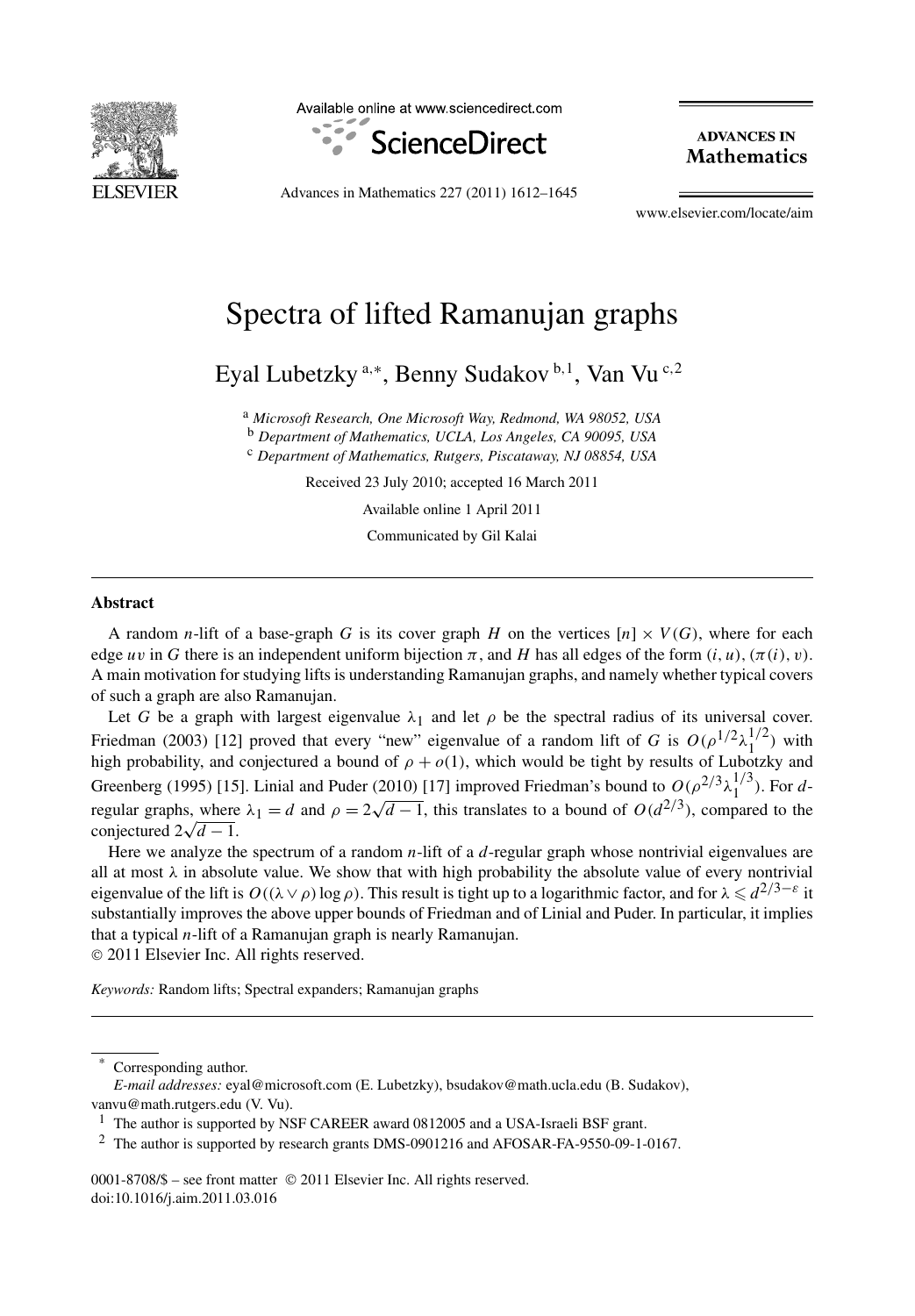## **1. Introduction**

Over the last quarter of a century, *expander* graphs have played a vital role in a remarkable variety of areas, ranging from combinatorics to discrete geometry to theoretical computer science, while exhibiting deep connections to algebra and number theory. Notable applications of expanders, to name just a few, include the design of efficient communication networks, explicit error-correcting codes with efficient encoding and decoding schemes, derandomization of randomized algorithms, compressed sensing and the study of metric embeddings. See the expository article of Sarnak [28] on these intriguing objects, as well as the comprehensive survey of Hoory, Linial and Wigderson [16] demonstrating their many applications.

Informally, an expander is a graph where every small subset of the vertices has a relatively large edge boundary (see Section 2.1 for a formal definition). Most applications utilize *d*-regular sparse expanders  $(d \geq 3$  fixed), where it is well known that expansion is related to the ratio between *d* and  $\lambda$ , the second largest eigenvalue in absolute value of the adjacency matrix. The smaller  $\lambda$  is, the better the graph expansion becomes. As a consequence of the Alon–Boppana Smaller λ is, the better the graph expansion becomes. As a consequence of the Alon-Boppana<br>bound [25] (see also [11])  $\lambda \ge 2\sqrt{d-1} - o(1)$  where the *o*(1)-term tends to 0 as the graph size bound [25] (see also [11])  $\lambda \ge 2\sqrt{a-1} - o(1)$  where the *o*(1)-term tends to 0 as the graph size tends to ∞. Graphs for which  $\lambda \le 2\sqrt{d-1}$  are in that respect optimal expanders and are called *Ramanujan* graphs.

A proof that *d*-regular expanders exist for any  $d \ge 3$  was given by Pinsker [26] in the early 70's via a simple probabilistic argument. However, constructing good expanders *explicitly* is far more challenging and particularly important in applications (see [27] and the references therein), a task that was first achieved by Margulis [21]. Thereafter Ramanujan graphs were constructed explicitly in the seminal works of Lubotzky, Phillips and Sarnak [20] and Margulis [22], relying on deep number theoretic facts. Till this date Ramanujan graphs remain mysterious: Not only are there very few constructions for such graphs, but for instance it is not even known whether they exist for any  $d \geq 3$  and arbitrarily many vertices. A striking result of Friedman [13] shows that exist for any  $d \ge 3$  and arbitrarily many vertices. A striking result of Friedman [13] shows that almost every *d*-regular graph on *n* vertices is *nearly* Ramanujan — it has  $\lambda = 2\sqrt{d-1} + o(1)$ almost every *a*-regular graph on *n* vertices is *nearly* Kamanujan — it has  $\lambda = 2\sqrt{a-1} + o(1)$ <br>(the *o*(1)-term tends to 0 as  $n \to \infty$ ). What proportion of these graphs satisfy  $\lambda \le 2\sqrt{d-1}$ remains an intriguing open problem.

The useful connection between expanders and the topological notion of *covering maps* was extensively studied by many authors over the last decade. Various properties of random covers of a given graph were thoroughly examined (see e.g. [4–6,17]), motivated in part by the problem of generating good (large) expanders from a given one.

Given two simple graphs *G* and *H*, a *covering map*  $\pi : V(H) \to V(G)$  is a homomorphism that for every  $x \in V(H)$  induces a bijection between the edges incident to x and those incident to  $\pi(x)$ . In the presence of such a covering map we say that *H* is a *lift* (or a cover) of *G*, or alternatively that *G* is a *quotient* of *H*. The *fiber* of  $y \in V(G)$  is the set  $\pi^{-1}(y)$ , and if *G* is connected then all fibers are of the same cardinality, the *covering number*.

One well-known connection between covers and expansion is the fact that the universal cover of any *d*-regular connected graph is the infinite *d*-regular tree  $\mathbb{T}_d$ , whose spectral radius is  $\rho =$ or any *a*-regular connected graph is the infinite *a*-regular tree  $\mathbb{I}_d$ , whose spectral radius is  $\rho = 2\sqrt{d-1}$ , the eigenvalue threshold in Ramanujan graphs. In fact, Greenberg and Lubotzky [15] (cf. [19, Chapter 4]) extended the Alon–Boppana bound to any family of general graphs in terms of the spectral radius of its universal cover (also see [12, Theorem 4.1]).

It is easy to see that any lift of a *d*-regular base-graph *G* is itself *d*-regular and inherits all the original eigenvalues of *G*. One hopes that the lift would also inherit the expansion properties of its base-graph, and in particular that almost every cover of a (small) Ramanujan graph will also be Ramanujan (see Fig. 1).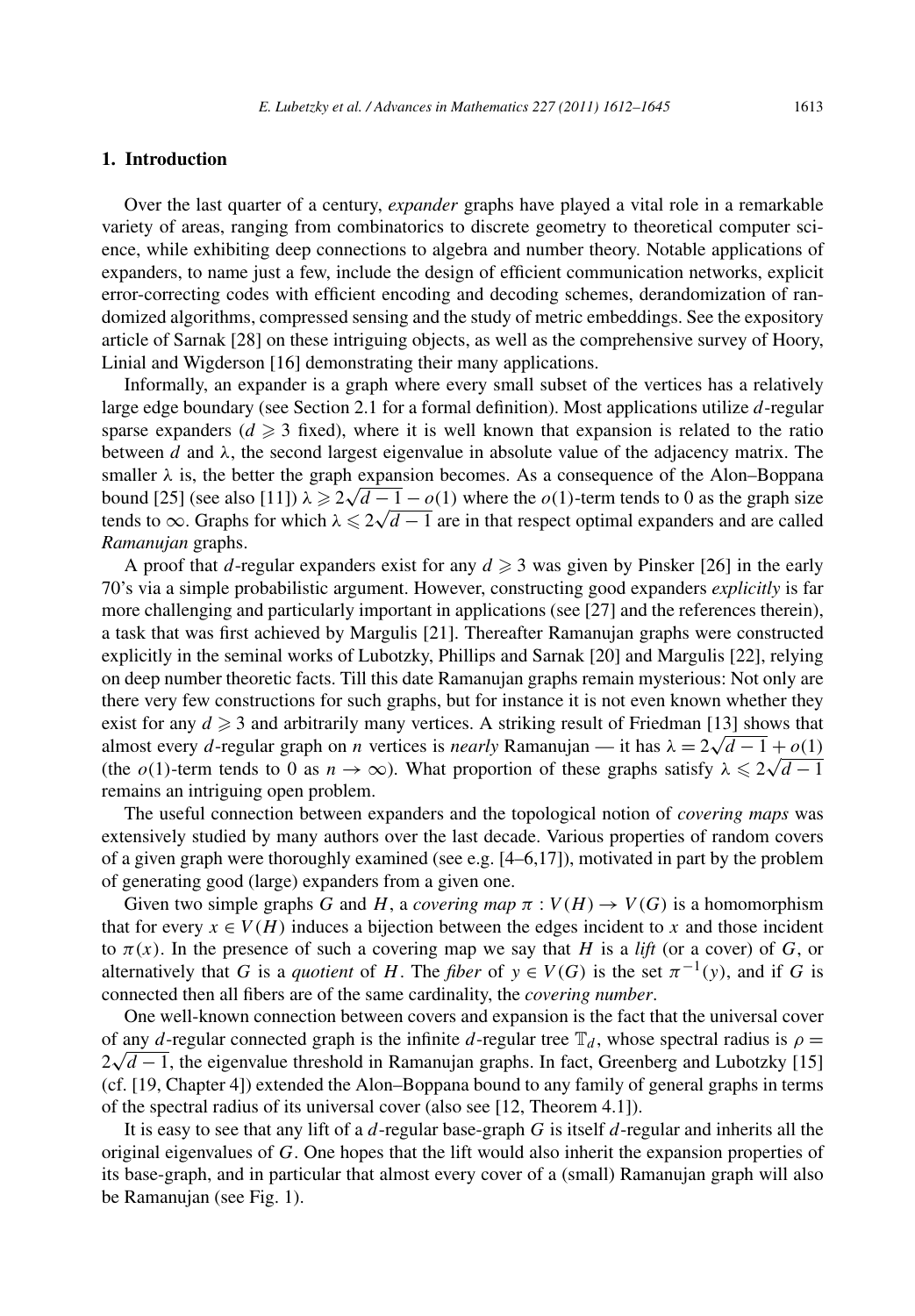

Fig. 1. Second eigenvalue (in absolute value) of a lifted Petersen graph, a 3-regular Ramanujan graph on 10 vertices, simulated for covering number  $n \in \{50, 100, 200\}$ . Dashed line marks the Ramanujan threshold  $2\sqrt{2}$ . Boxes span values from the  $\frac{1}{4}$ -quantile to the  $\frac{3}{4}$ -quantile out of 1000 lifts.

Since our focus here is on lifts of Ramanujan graphs (regular by definition) we restrict our attention to base-graphs that are *d*-regular for  $d \ge 3$ .

A random uniform *n*-lift of a base-graph *G* (a uniform cover of *G* with covering number *n*) has the following convenient description: It is the graph *H* on the vertices  $[n] \times V(G)$ , where for each edge *uv* in *G* there is an independent uniform bijection  $\pi$ , and *H* has all edges of the form  $(i, u)$ ,  $(\pi(i), v)$ . The random lift of a complicated base-graph is thus a hybrid between the complex geometry of the quotient and the randomness due to the bijections.

In an important development in the study of the spectrum of random lifts Friedman [12] showed in 2003 that with high probability (w.h.p.) every "new" eigenvalue of an *n*-lift (one that is not inherited from the base-graph) is at most  $\sqrt{\rho \lambda_1} + o(1)$ , where  $\lambda_1$  is the largest eigenvalue of the base-graph and  $\rho$  is the spectral radius of its universal cover. When the base-graph *G* is *d*-regular,  $\rho = 2\sqrt{d-1}$  and Friedman's result implies that in its random *n*-lift *H* the largest *d*-regular,  $\rho = 2\sqrt{d-1}$  and Friedman's result implies that in its random *n*-lift *H* the largest absolute value of all nontrivial eigenvalues is w.h.p.

$$
\lambda(H) \leqslant \lambda(G) \vee O\big(d^{3/4}\big),\tag{1.1}
$$

where  $(a \vee b)$  denotes max{*a,b*}. Conversely,  $\lambda(H) \geq \lambda(G)$  and by Alon–Boppana it is also at least  $2\sqrt{d-1} - o(1)$ . This lower bound was conjectured by Friedman [12] to be tight (for general graphs he conjectured that w.h.p. all new eigenvalues are at most  $\rho + o(1)$  as in the Greenberg–Lubotzky bound).

In a recent paper [17], Linial and Puder were able to significantly improve Friedman's bound and show that w.h.p. all the new eigenvalues of *H* are at most  $O(\rho^{2/3} \lambda_1^{1/3})$ . Consequently, an *n*-lift *H* of a *d*-regular *G* w.h.p. satisfies

$$
\lambda(H) \leqslant \lambda(G) \vee O\big(d^{2/3}\big). \tag{1.2}
$$

When *G* is a *d*-regular expander with nontrivial eigenvalues of  $O(\sqrt{d})$  as is the case for Rawhen G is a *a*-regular expander with nontrivial eigenvalude manujan graphs, this translates to  $c\sqrt{d} \le \lambda(H) \le O(d^{2/3})$ .

Our main result in this work is the new near optimal upper bound of  $O((\lambda \vee \rho) \log \rho)$  when *G* is *d*-regular with all nontrivial eigenvalues at most  $\lambda$  in absolute value. For  $\lambda \leq d^{2/3-\epsilon}$  it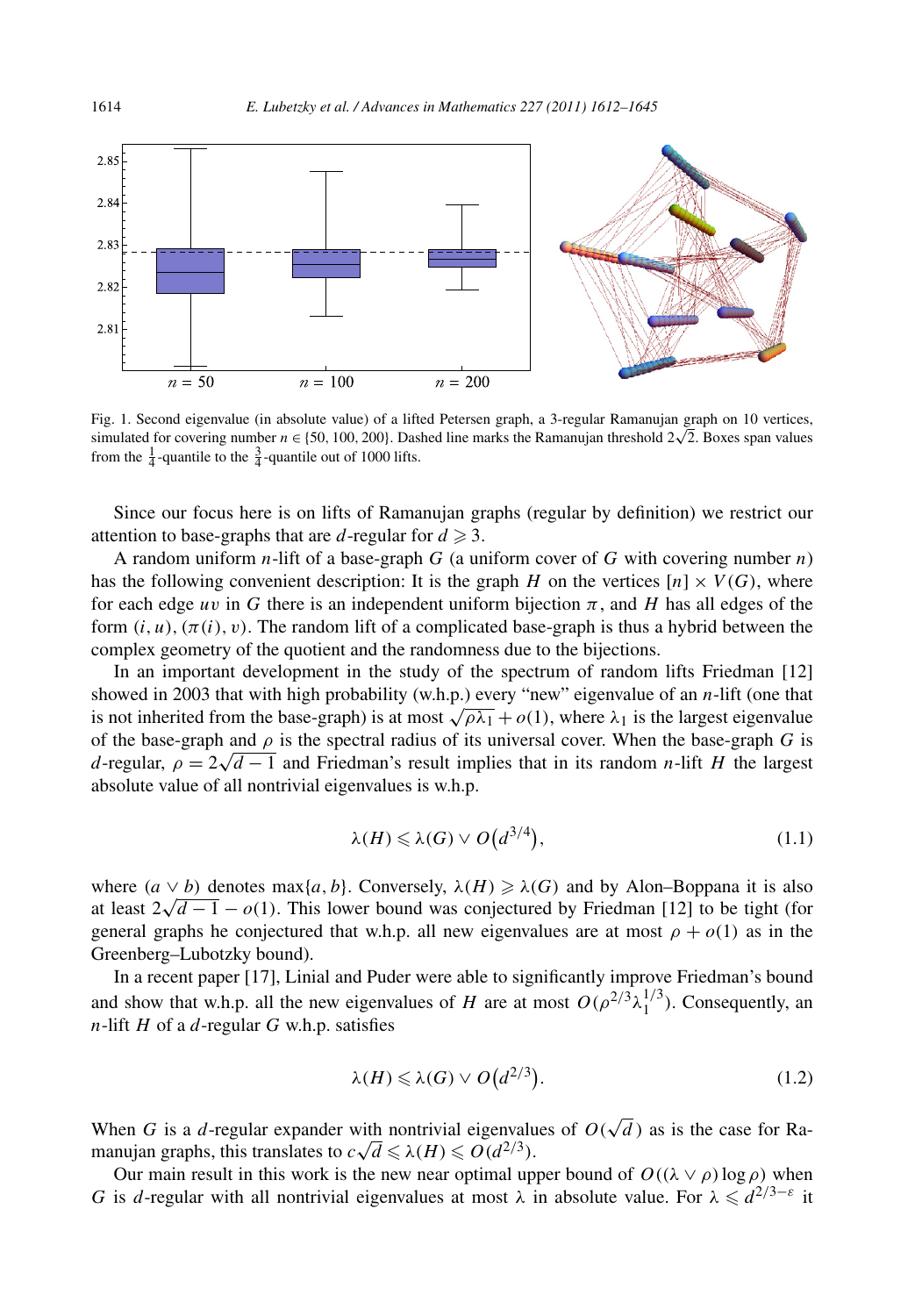substantially improves the known bounds (1.1), (1.2), and when  $\lambda = O(\sqrt{d})$  as in Ramanujan substantially improves the known bounds (1.1), (1.2), and when  $\lambda = O(\sqrt{d})$  a<br>graphs it is tight up to a logarithmic factor, giving  $c\sqrt{d} \le \lambda(H) \le O(\sqrt{d}\log d)$ .

**Theorem 1.** *Let G be a d-regular graph with all nontrivial eigenvalues at most λ in absolute v r* **<b>***c <i>d <i>e d d - <i>e d d - eguiar graph with att nontrivial eigenvalues at most*  $\lambda$  *in absolute value and let*  $\rho = 2\sqrt{d-1}$  *be the spectral radius of its universal of G. For some explicit absolute constant C >* 0*, every nontrivial eigenvalue of H is at most*  $C(\lambda \vee \rho)$  log  $\rho$  *in absolute value except with probability*  $O(n^{-100})$ *.* 

**Corollary 2.** *Let G be a d-regular Ramanujan graph and let H be a random n-lift of G. With probability* 1 − *O(n<sup>−100</sup>) every nontrivial eigenvalue of H is at most*  $C\sqrt{d}$  log *d in absolute probability* 1 − *O(n<sup>−100</sup>) every nontrivial eigenvalue of H is at most*  $C\sqrt{d}$  log *d in absolute value, where C >* 0 *is an explicit absolute constant.*

Note that the above corollary implies that typical random *n*-lifts of Ramanujan graphs are nearly Ramanujan. No attempt was made to optimize the explicit constant in Theorem 1. Finally, the statement of Theorem 1 holds even when the size of the base-graph *m* is allowed to grow with *n* provided that *n* is large enough in comparison (e.g.,  $n \ge m^{3/2}$ ).

#### *1.1. Related work*

The previous bounds on the spectra of random *n*-lifts of a fixed graph *G* due to Friedman [12] and Linial and Puder [17] were both obtained via Wigner's trace method. The fact that the universal cover  $\mathbb T$  of a connected graph *G* is the infinite tree of non-backtracking walks from an arbitrarily chosen vertex makes the trace method particularly useful for relating the new eigenvalues of the lift with  $\rho$ , the spectral radius of  $\mathbb{T}$ .

Even when the geometry of a graph is very well understood, bounding its nontrivial eigenvalues can be extremely challenging. For instance, a line of papers (cf. [7,14,12,11]) established various bounds for the second eigenvalue of certain random regular graphs, culminating in the optimal bound  $2\sqrt{d-1} + o(1)$  for a uniformly chosen *d*-regular graph on *n* vertices, proved by Friedman [13] using highly sophisticated arguments.

It turns out that this model is essentially the special case of an *n*-lift of a graph comprising a single vertex with self-loops: It is easy to see that for *d* even, the random *d*-regular graph obtained by  $d/2$  independent uniform permutations in  $S_n$  is equivalent to an *n*-lift of the basegraph *G* that has a single vertex with  $d/2$  loops (this model is in fact contiguous to the uniform random *d*-regular graph for  $d \ge 4$ , cf. e.g. [30]). Unfortunately, the structure of a random lift of an arbitrary *d*-regular graph can behave quite differently as it deeply depends on the geometry of the base-graph. Therefore, when the base-graph features a complex and rich structure (e.g. the LPS-expanders, whose expansion properties hinge on a deep theorem of Selberg) it becomes significantly harder to control the spectrum of its lifts. Indeed, there are many examples of geometric properties that have been pinpointed precisely for the random regular graph yet remain unknown for arbitrary expanders (see [18] for a recent such example). Estimating the number of closed walks in lifts of arbitrary Ramanujan graphs thus appears to be a formidable task.

In this work, the bounds obtained for the spectra of lifts of arbitrary expanders rely on an approach introduced by Kahn and Szemerédi [14], which is quite different from Wigner's trace method. This approach was originally used to control the spectrum of a random regular graph, and several new ideas are required to adapt it to the more complicated geometry of the lifts considered here.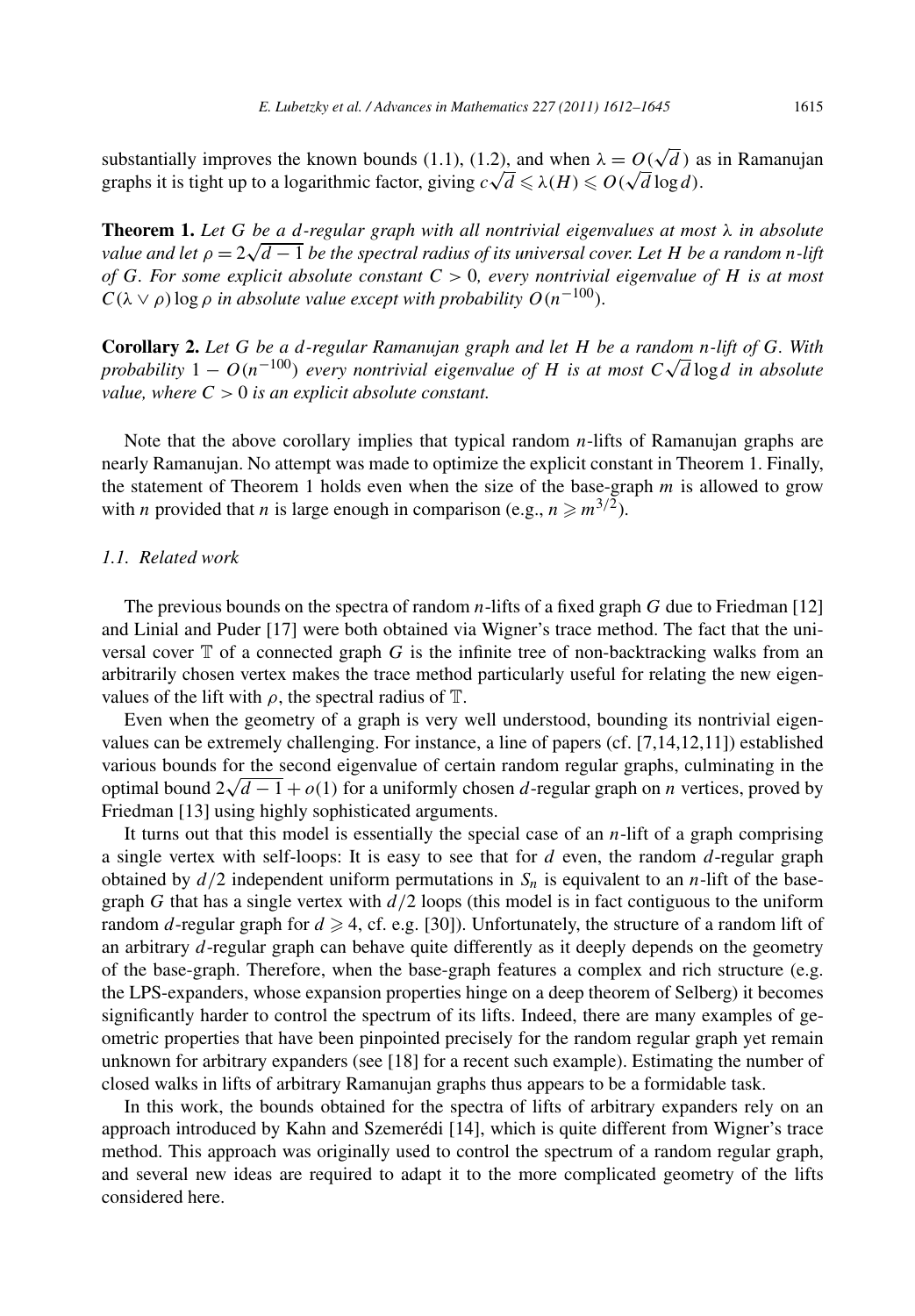

Fig. 2. Empirical estimates for the c.d.f. of the second (in absolute value) eigenvalue of *n*-lifts of 3-regular Ramanujan graphs on *m* vertices (1000 lifts were simulated per graph):  $K_4$  (complete graph on  $m = 4$  vertices), the Petersen graph  $(m = 10)$  and the Dodecahedral graph  $(m = 20)$ . The c.d.f.'s coincide when aligning the total graph size. The probability  $(m = 10)$  and the Dodecahedral graph  $(m = 20)$ . The c.d.f. s of or being strictly Ramanujan ( $\lambda \le 2\sqrt{2}$ ) is here roughly 2/3.

Another related problem in the study of spectra of lifts, yet of a rather different nature, considers the 2-lift of a base-graph (rather than *n*-lifts of a small fixed graph). Bilu and Linial [6] showed that for any *d*-regular graph *G* there *exists* a 2-lift with all new eigenvalues at most  $O(\sqrt{d \log^3 d})$ . This was shown by means of the Lovász Local Lemma, combined with the crucial observation of [6] whereby the new eigenvalues correspond precisely to the eigenvalues of a *signing* of the adjacency matrix of *G* (the matrix obtained by replacing a subset of its 1 entries by −1). In the absence of such a characterization when the covering number *n* is large, different tools are needed for the problem studied here, where we seek a bound that holds for almost every *n*-lift with *n* sufficiently large.

# *1.2. The distribution of the second eigenvalue*

As stated above, while a random *d*-regular graph *G* has second eigenvalue  $\lambda(G) \leqslant 2\sqrt{d-1} + 1$  $o(1)$  w.h.p. (the  $o(1)$ -term tending to 0 as  $|V(G)| \to \infty$ ), the probability that *G* is Ramanujan is unknown. See [16,24,28] for some experimental results suggesting that this probability is bounded away from 0 and 1. As this is essentially the simplest special case of a random lift (the quotient being a single vertex with self-loops), it is natural to conjecture the following:

**Conjecture 3.** *For any Ramanujan graph G there exists some* 0 *<c<* 1 *such that its random n*-lift *H* satisfies  $\mathbb{P}(H$  is Ramanujan $) = c + o(1)$ *, where the*  $o(1)$ *-term tends to* 0 *as*  $n \to \infty$ *.* 

Note that the limiting constant in the above conjecture depends on the base-graph *G*, as it is plausible that its structure may affect the probability of being Ramanujan. For instance, a random cover of a complete graph on  $d + 1$  vertices might behave quite differently compared to lifts of a sparse *d*-regular Ramanujan graph (e.g., the former deterministically contains an equipartition to  $d+1$  color classes where each vertex has exactly one neighbor in each of the other classes). However, as we next elaborate, experimental results lead us to suspect that up to normalization this is not the case.

Fig. 2(a) shows the cumulative distribution function (c.d.f.) of  $\lambda(H)$  where *H* is the 100-lift of 3 different 3-regular Ramanujan base-graphs: *K*<sup>4</sup> (complete graph on 4 vertices), the 10-vertex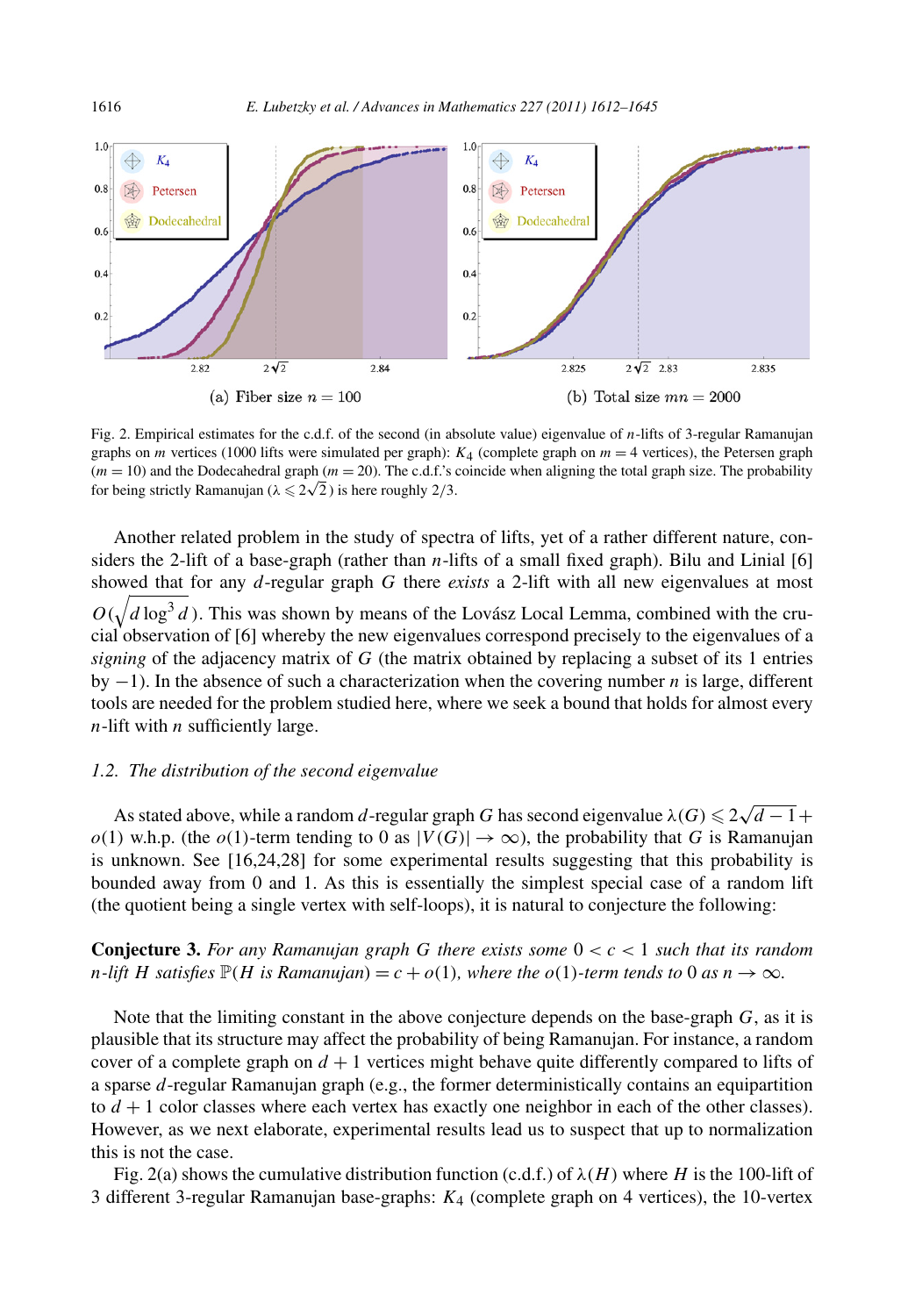Petersen graph and the 20-vertex Dodecahedral graph. Each curve was evaluated from 1000 random lifts. In these simulations, the probability of a random lift being Ramanujan for each of these three base-graphs was bounded between  $\frac{3}{5}$  and  $\frac{4}{5}$ .

Somewhat surprisingly, aligning the number of vertices of the graph cover *H* to be the same (via 100-lifts of the Dodecahedral graph, 200-lifts of the Petersen graph and 500-lifts of *K*4, giving 2000-vertex covers for each graph) resulted in the curves of the individual c.d.f.'s coinciding fairly accurately. This is demonstrated in Fig. 2(b), in light of which we speculate that the following stronger version of the statement of Conjecture 3 holds.

First, it seems plausible that for any integer  $d \geq 3$  the limiting distribution of the second eigenvalue of the random cover is independent of the base-graph. Namely, there exists a distribution  $\mu_d$  on [0, *d*] such that for any *d*-regular Ramanujan graph *G* on *m* vertices, the distribution of *λ*(*H*) for its random *n*-lift *H* converges to  $\mu_d$  as  $n \to \infty$ . Second, the strong fit between the curves after aligning the total graph sizes suggests that even the rate of convergence to  $\mu_d$  depends on *mn* rather than on the geometry of the base-graph or even its relative size (in case *m* is allowed to depend to *n*). Of-course, one clearly needs some level of "burn-in" for the covering number *n* compared to *m* since the cover *H* starts as Ramanujan at *n* = 1. For example, it may be that for any  $n \ge m$  the total-variation distance between the distribution of  $\lambda(H)$  and  $\mu_d$  decays as a function of *mn* alone, namely that  $\|\mathbb{P}(\lambda(H) \in \cdot) - \mu_d\|_{TV} \leq \alpha_d(mn)$  where  $\alpha_d(k)$  depends only on *d*, *k* and tends to 0 as  $k \to \infty$ .

# **2. Preliminaries and outline of the proof**

### *2.1. Combinatorial vs. spectral expanders*

The base-graph *G* from Theorem 1 corresponds to the algebraic definition of an expander known as an  $(m, d, \lambda)$ -graph. An alternative closely-related criterion is the traditional definition of an expander graph in terms of its combinatorial edge or vertex expansion. Let *G* be a *d*regular graph on *m* vertices. The Cheeger constant of *G* (also referred to as the edge isoperimetric constant) is defined as

$$
h(G) = \min_{\emptyset \neq S \subsetneq V} \frac{|\partial S|}{|S| \wedge |V \setminus S|},
$$

where  $(a \wedge b)$  denotes min{*a, b*} and  $\partial S$  is the set of edges with exactly one endpoint in *S*. We say that *G* is a *c*-edge-expander for some fixed  $c > 0$  if it satisfies  $h(G) > c$ . Similarly, one defines a *c*-vertex-expander by replacing *∂S* with the vertex boundary.

For *G* as above the eigenvalues of the corresponding adjacency matrix are

$$
d=\lambda_1\geqslant \lambda_2\geqslant \cdots \geqslant \lambda_m\geqslant -d
$$

by Perron–Frobenius. We say that *G* is an  $(m, d, \lambda)$ -graph if  $|\lambda_i| \leq \lambda$  for all  $i \neq 1$ . This notion was introduced by Alon in the 1980's, motivated by the fact that when  $\lambda$  is much smaller than *d* such graphs exhibit strong pseudo-random properties, resembling a random graph with edge density *d/m*. A notable example of this is captured by the *Expander Mixing Lemma*: if *A,B* are (not necessarily disjoint) subsets of vertices of an  $(m, d, \lambda)$ -graph then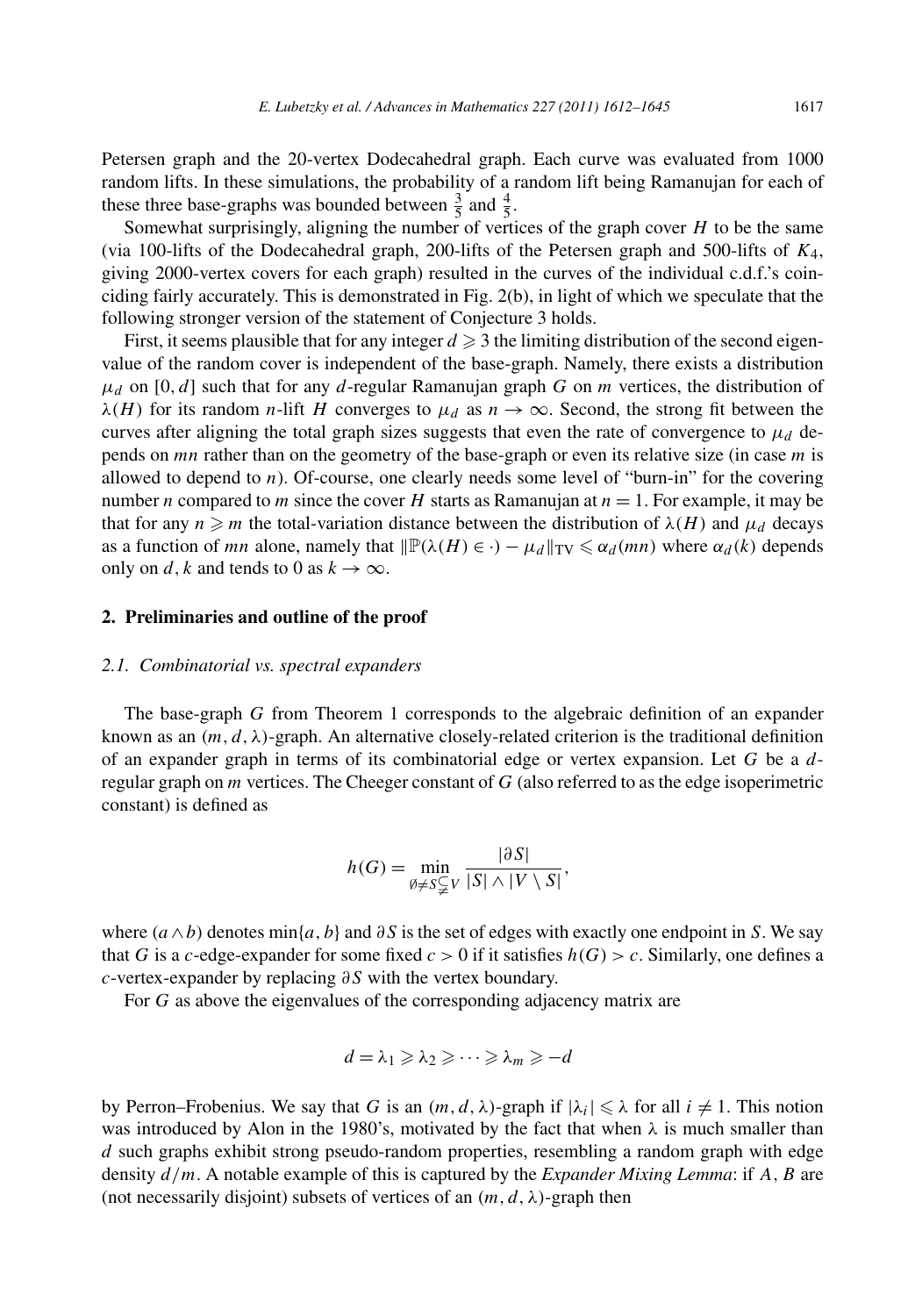$$
\left| e(A, B) - \frac{d}{m} |A||B| \right| \le \lambda \sqrt{|A||B|},\tag{2.1}
$$

where  $e(A, B) = #{(a, b)}$ :  $a \in A, b \in B, ab \in E(G)$  [3, Chapter 9].

Relating the above two notions of expansion is the following well-known discrete analogue of Cheeger's inequality bounding the first eigenvalue of a Riemannian manifold (Alon [1], Alon and Milman [2], Dodziuk [9], Sinclair and Jerrum [29]):

$$
\frac{d-\lambda}{2}\leqslant h(G)\leqslant\sqrt{2d(d-\lambda)}.
$$

See the survey [16] for further information on expanders.

#### *2.2. Outline of the proof*

We begin by describing the Kahn–Szemerédi [14] approach for obtaining an  $O(\sqrt{d})$  bound for all nontrivial eigenvalues of random *d*-regular graphs. Following Broder and Shamir [7], the actual random graph model studied by [14] is the 2*d*-regular graph obtained from the union of *d* permutations, contiguous to the lift of a single vertex with *d* loops.

Let *H* be the random graph in mention and let  $A_H$  denote its adjacency matrix. By the Rayleigh quotient principle, the second (in absolute value) eigenvalue of the graph *H* can be written as

$$
\lambda(H) = \max_{\substack{\|x\|=1\\ \langle x, 1\rangle = 0}} |x^{\mathrm{T}} A_H x| = \max_{\substack{\|x\|= \|y\|=1\\ \langle x, 1\rangle = \langle y, 1\rangle = 0}} |x^{\mathrm{T}} A_H y|,
$$

where  $1 = (1, \ldots, 1)$  is the trivial eigenvector of  $A_H$ . To bound  $\lambda(H)$ , the authors of [14] analyzed the maximal possible value of  $|x^TA_H y|$  separating the contribution of the pairs  $x_i, y_i$  to the bilinear form into two cases:

- (1) *Heavy pairs*: the contribution from those pairs  $x_i$ ,  $y_j$  where  $|x_i y_j|$  is suitably large. Here it is shown that w.h.p. the total contribution to  $x^T A_H y$  by any pair of unit vectors  $x, y \in 1^\perp$  is at most  $O(\sqrt{d})$ .
- (2) *Light pairs*: the remaining pairs  $x_i, y_j$ . Here it was shown that two fixed vectors  $x, y$  are unlikely to contribute more than  $O(\sqrt{d})$  to the bilinear form, and an  $\varepsilon$ -net argument was used to extend this result to any unit vectors *x*,  $y \in 1^{\perp}$ .

Adapting this method to lifts of general graphs requires several additional ingredients. Even in the simpler setting of [14] (see also [8]), some of the arguments are highly nontrivial and require a rather delicate analysis. More crucially, in our case we have little knowledge of the base-graph *G*, hence the study of both the "heavy" and "light" parts becomes significantly more involved.

First, our only input on *G* is the magnitude of its second eigenvalue, which turns the analysis of the heavy part into a delicate optimization problem, requiring two levels of dyadic expansions of the potential contributions to the final bilinear form. One level of dyadic expansion reduces this optimization problem into a geometric statement on cuts between subsets of vertices in typical lifts (Proposition 3.2), whereas a second level of dyadic expansion was needed in the proof of that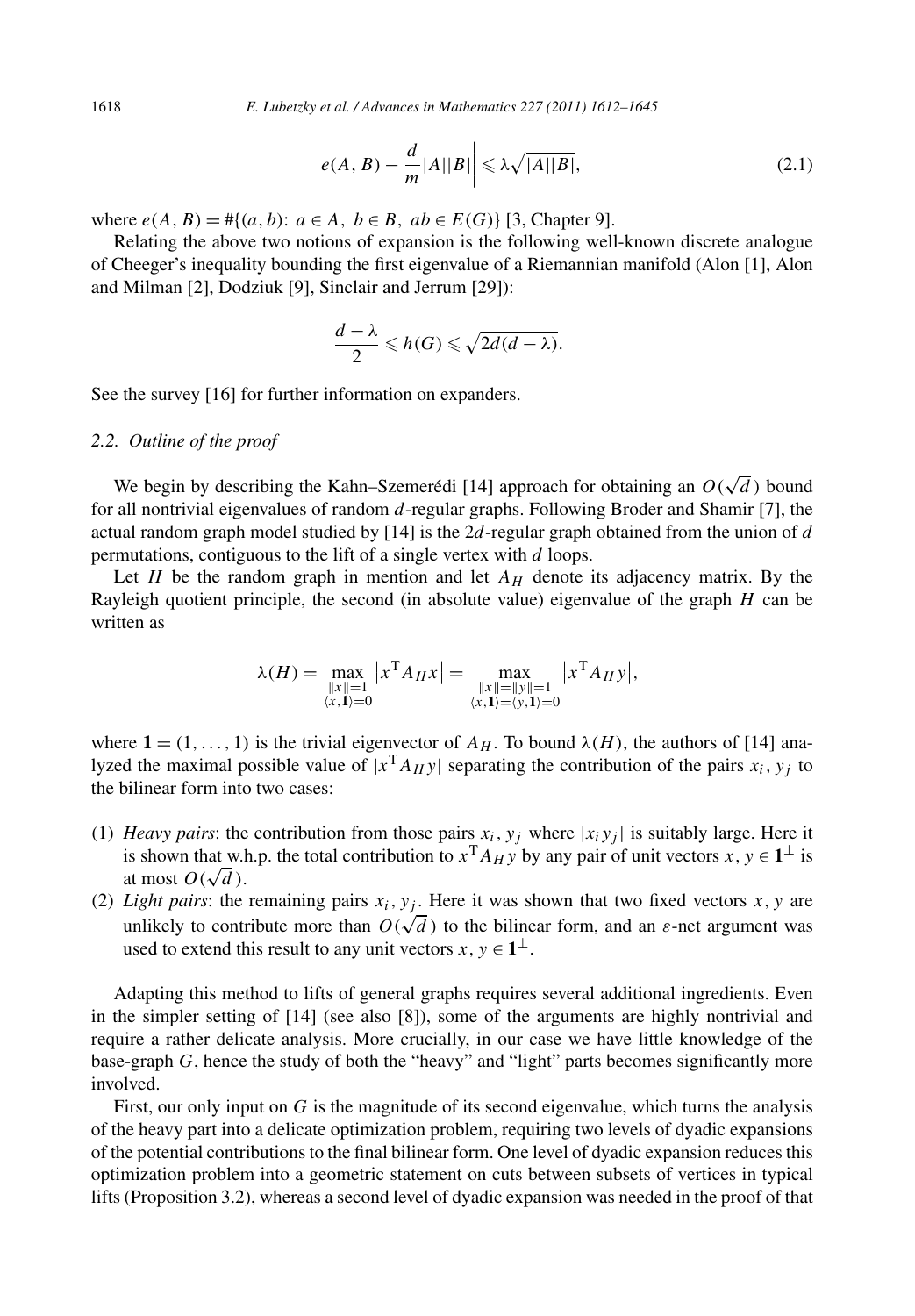result. It is this dyadic expansion that entails the extra logarithmic factor in our main theorem. It is plausible that one could obtain a tight bound on the nontrivial eigenvalues of typical random lifts by improving this specific argument.

Second, the consideration of the light part relies on a nontrivial martingale argument which may be useful in other applications: In the absence of sufficient control over the expectation (due to the unknown contribution of the heavy part) we resort to an  $L^2$  analysis of the increments in the corresponding Doob's martingale and apply a Bernstein–Kolmogorov type large deviation inequality due to Freedman.

# *2.3. Notation*

Throughout the paper we use *G* to denote the base-graph, a *d*-regular graph on *m* vertices, and let *H* denote its random *n*-lift. The asymptotic notation is used under the assumption that  $n \rightarrow \infty$ .

For the sake of clarity, when addressing a vertex in  $V(H) = [n] \times V(G)$  we will typically denote it either by *ij* or by *i' j'* using indices *i*, *i'*  $\in$  [*n*] and *j*, *j'*  $\in$  [*m*]. Whenever *u*, *v* are vertices in some graph whose identity is clear from the context, the abbreviation  $u \sim v$  will denote that these two vertices are adjacent. For example,  $ij \sim i'j'$  will usually stand for  $(ij, i'j') \in E(H)$ , which in turn implies that  $j \sim j'$  in G by the definition of the lift.

Unless stated otherwise, all logarithms are using base 2 and  $\|\cdot\|$  denotes the  $L^2$  norm in the appropriate Euclidean space.

# *2.4. Organization*

The rest of this paper is organized as follows. Section 3 deals with the contribution of the heavy pairs to the bilinear form  $x<sup>T</sup>A<sub>H</sub>$  *y*. Section 4 deals with the contribution of the light pairs. In the final section, Section 5, we combine these results to conclude the proof of Theorem 1.

#### **3. Heavy pairs and large cuts**

Let *G* be an  $(m, d, \lambda)$ -graph (that is, a *d*-regular graph where all nontrivial eigenvalues are at most  $\lambda$  in absolute value) with adjacency matrix  $A_G$ , and *H* be a random *n*-lift of *G* with adjacency matrix  $A_H$ . As mentioned before, the largest nontrivial eigenvalue of  $H$  in absolute value is precisely

$$
\max\{|x^{\mathrm{T}} A_H x|: x \in \mathbb{R}^{mn}, \ \langle x, \mathbf{1}\rangle = 0, \ \|x\| = 1\},\
$$

where 1 denotes the trivial eigenvector.

### *3.1. Heavy pairs*

We first analyze the typical contribution to  $x^T A_H y$  from pairs  $x_{ij}$ ,  $y_{i'j'}$  with fairly large products. More precisely, we say that a pair  $x_{ij}$ ,  $y_{i'j'}$  is *heavy* if  $|x_{ij}y_{i'j'}|\geq \lambda/mn$ , and otherwise it is *light*. For *x*,  $y \in \mathbb{R}^{mn}$ , define  $R_h(x, y)$  to be the random variable

$$
R_h(x, y) = \sum_{ij \sim i'j'} x_{ij} y_{i'j'} \mathbb{1}_{\{|x_{ij}y_{i'j'}| \geq \lambda/mn\}}.
$$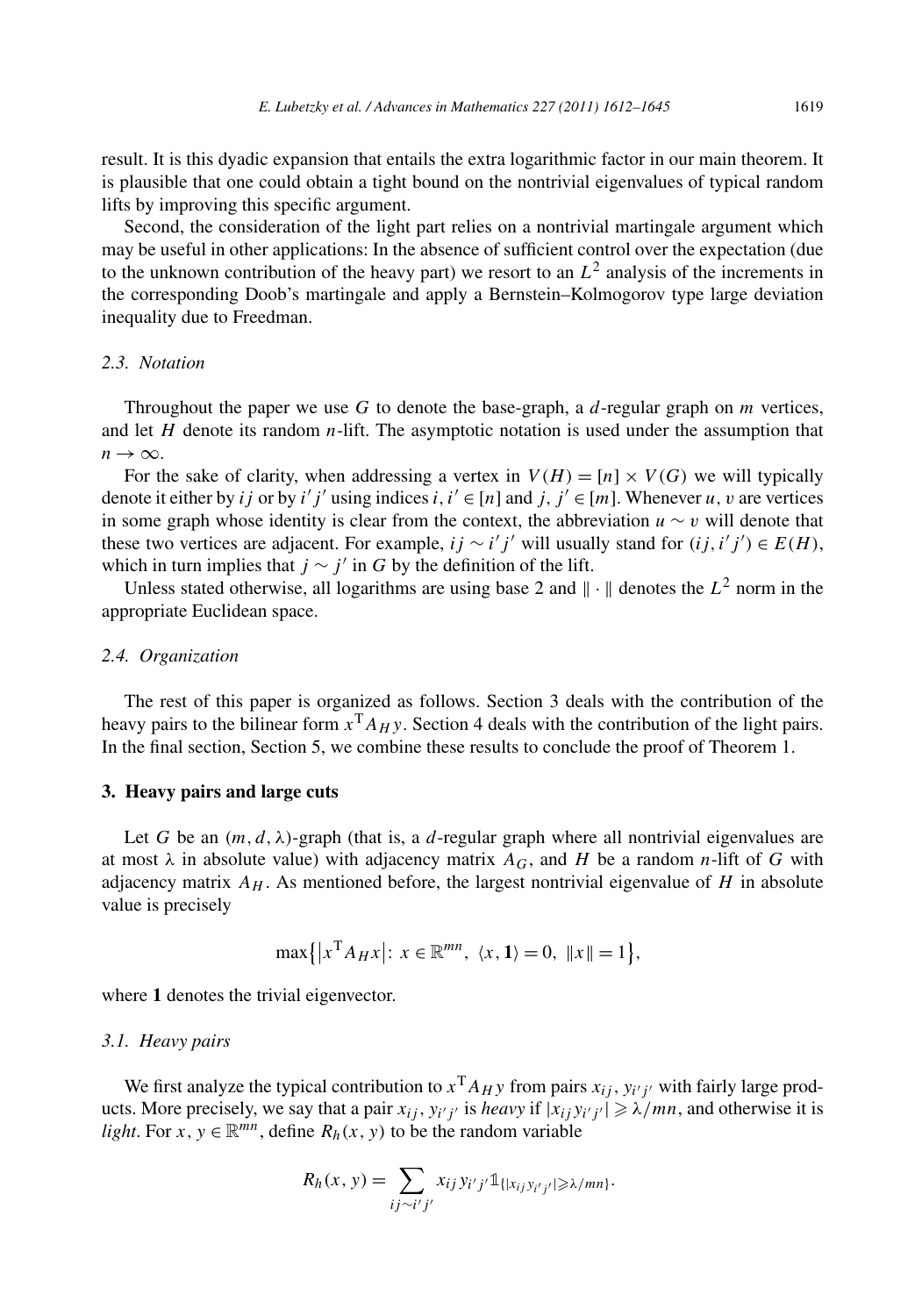The next theorem estimates the contribution of the heavy pairs along the edges of *H*. The exponent of *m* in the requirement  $n \ge m^{3/2}$  was selected to simplify the exposition and can be replaced by  $n \ge m^{1+\delta}$  for any  $\delta > 0$ .

**Theorem 3.1.** *Let G be an*  $(m, d, \lambda)$ *-graph with*  $\lambda \ge \sqrt{d}$  *and let H be a random n-lift of G for*  $n \ge m^{3/2}$ . Then with probability at least  $1 - O(n^{-100})$  every  $x, y \in \mathbb{R}^{mn}$  with  $||x|| \leq 1$  and  $||y|| \le 1$  *satisfy*  $|R_h(x, y)| \le 3500\lambda \log d$  *and moreover*  $|R_h(x, y) - \mathbb{E}[R_h(x, y)]| \le 7000\lambda \log d$ .

The main ingredient in the proof of Theorem 3.1 is the following lemma, which provides an upper bound on the number of edges in a cut between subsets of vertices in *H*.

**Proposition 3.2.** *Let H be a random n-lift of an*  $(m, d, \lambda)$ *-graph G with*  $\lambda \ge \sqrt{d}$  *and*  $n \ge m^{3/2}$ *. Then except with probability*  $O(n^{-100})$ *, every two subsets of vertices*  $A, B \subset V(H)$  *with*  $|A||B| \leq (2mn/\lambda)^2$  *satisfy* 

$$
e(A, B) \le 802\lambda \sqrt{|A||B|} + 75(|A| + |B|) \log^2 d. \tag{3.1}
$$

We will next show how to derive Theorem 3.1 from this lemma, whose proof is postponed to Subsection 3.2.

**Proof of Theorem 3.1.** Consider the following dyadic expansion of  $x$ ,  $y$ :

$$
\mathcal{D}_{\ell} = \left\{ (i, j): 2^{\ell} \leq |x_{ij}| \sqrt{\frac{mn}{\lambda}} < 2^{\ell+1} \right\} \quad (\ell \in \mathbb{Z}),
$$
  

$$
\mathcal{D}'_{\ell'} = \left\{ (i', j') : 2^{\ell} \leq |y_{i'j'}| \sqrt{\frac{mn}{\lambda}} < 2^{\ell'+1} \right\} \quad (\ell' \in \mathbb{Z}),
$$

and identify any element  $(i, j)$  in  $\mathcal{D}_{\ell}$  or  $\mathcal{D}'_{\ell}$  with the vertex *ij* in *H*. These definitions, together with the assumption on  $||x||$  and  $||y||$ , imply that

$$
\sum_{\ell} 4^{\ell} |\mathcal{D}_{\ell}| \frac{\lambda}{mn} \leqslant \sum_{i,j} x_{ij}^2 \leqslant 1, \qquad \sum_{\ell'} 4^{\ell'} |\mathcal{D}'_{\ell'}| \frac{\lambda}{mn} \leqslant \sum_{i',j'} y_{i'j'}^2 \leqslant 1. \tag{3.2}
$$

Furthermore, if  $ij \in \mathcal{D}_\ell$  and  $i'j' \in \mathcal{D}'_{\ell'}$  then a necessary condition for  $|x_{ij}y_{i'j'}| \ge \lambda/mn$  is that  $\ell + \ell' + 2 > 0$ , and so

$$
\sum_{ij \sim i'j'} |x_{ij} y_{i'j'}| \mathbb{1}_{\{|x_{ij} y_{i'j'}| \ge \lambda/mn\}} \le 4 \sum_{\ell + \ell' > -2} 2^{\ell + \ell'} e(\mathcal{D}_{\ell}, \mathcal{D}'_{\ell'}) \frac{\lambda}{mn},
$$
(3.3)

where  $e(D_\ell, D'_{\ell'})$  is the number of edges between the two subsets of vertices in *H* corresponding to  $\mathcal{D}_{\ell}$  and  $\mathcal{D}'_{\ell}$ .

To prove that  $|R_h(x, y)| = O(\lambda \log d)$ , we set

$$
D = \log\left(\frac{d}{\lambda \log d}\right) - 3,
$$

and analyze the sum in (3.3) according to whether or not  $|\ell - \ell'| > D$ .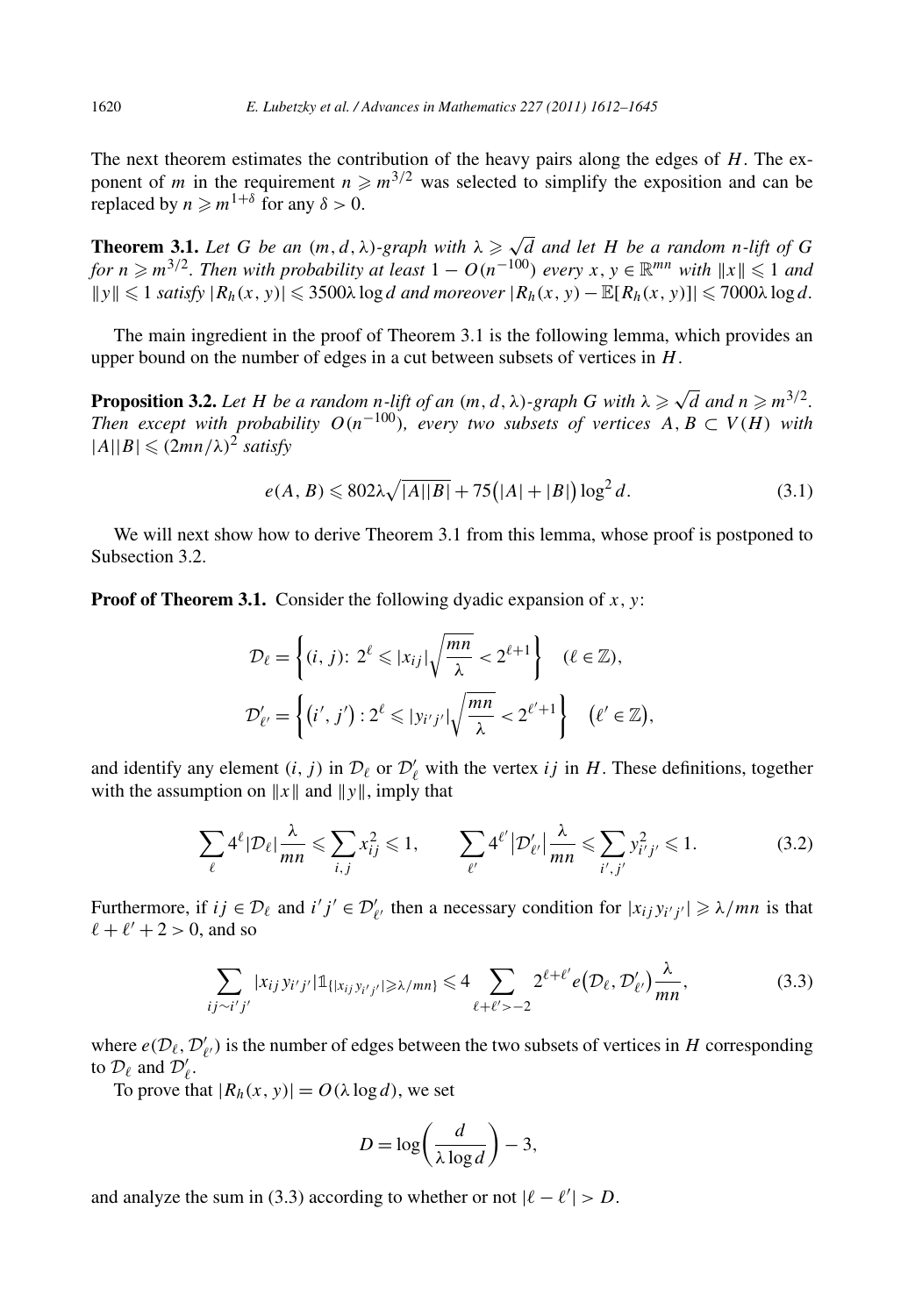First, consider  $D \le 0$ . As *H* is *d*-regular, trivially  $e(D_\ell, D'_{\ell'}) \le d|D_\ell|$ , yielding

$$
\sum_{\substack{\ell+\ell' > -2\\ \ell \geq \ell'}} 2^{\ell+\ell'} e(\mathcal{D}_{\ell}, \mathcal{D}'_{\ell'}) \frac{\lambda}{mn} \leq \sum_{\ell} 4^{\ell} \cdot d|\mathcal{D}_{\ell}| \cdot \frac{\lambda}{mn} \sum_{\ell \geq \ell'} 2^{-(\ell-\ell')} \leq 2d,
$$

where the second inequality used (3.2). Similarly,

$$
\sum_{\substack{\ell+\ell'>-2\\ \ell'\geq \ell}} 2^{\ell+\ell'} e(\mathcal{D}_{\ell}, \mathcal{D}'_{\ell'}) \frac{\lambda}{mn} \leq 2d,
$$

and since  $D \le 0$  occurs if and only if  $d \le 8\lambda \log d$ , altogether in this case

$$
\sum_{\ell+\ell'>-2} 2^{\ell+\ell'} e(\mathcal{D}_{\ell}, \mathcal{D}'_{\ell'}) \frac{\lambda}{mn} \leqslant 4d \leqslant 32\lambda \log d. \tag{3.4}
$$

We now focus on  $D > 0$ . Consider the case where  $\ell - \ell' > D > 0$ . Repeating the above argument, we now get

$$
\sum_{\substack{\ell+\ell' > -2 \\ \ell-\ell' > D}} 2^{\ell+\ell'} e(D_\ell, \mathcal{D}'_{\ell'}) \frac{\lambda}{mn} \leq \sum_{\ell} 4^{\ell} \cdot d|\mathcal{D}_{\ell}| \cdot \frac{\lambda}{mn} \sum_{\ell-\ell' > D} 2^{-(\ell-\ell')}
$$
\n
$$
\leq d2^{-D} = 8\lambda \log d.
$$

By symmetry, the same argument holds for the case  $\ell' - \ell > D$ , and we infer that

$$
\sum_{\substack{\ell+\ell' > -2\\ |\ell'-\ell| > D}} 2^{\ell+\ell'} e(\mathcal{D}_{\ell}, \mathcal{D}'_{\ell'}) \frac{\lambda}{mn} \leqslant 16\lambda \log d. \tag{3.5}
$$

It remains to treat  $|\ell - \ell'| \le D$  with *D* > 0. This will be achieved with the help of Proposition 3.2, which estimates the size of the cut between two subsets *A*, *B* in case  $|A||B| \leq (2mn/\lambda)^2$ . Indeed, for  $\ell + \ell' \geq -1$  we have

$$
\frac{1}{4}|\mathcal{D}_{\ell}||\mathcal{D}'_{\ell'}|\frac{\lambda^2}{(mn)^2} \leq 4^{\ell+\ell'}|\mathcal{D}_{\ell}||\mathcal{D}'_{\ell'}|\frac{\lambda^2}{(mn)^2}
$$

$$
\leq \sum_{ij\in\mathcal{D}_{\ell}}\sum_{i'j'\in\mathcal{D}'_{\ell'}}x_{ij}^2y_{i'j'}^2
$$

$$
\leq \sum_{ij}x_{ij}^2\sum_{i'j'}y_{i'j'}^2 \leq 1,
$$

and therefore  $|\mathcal{D}_{\ell}||\mathcal{D}'_{\ell'}| \leq (2mn/\lambda)^2$ . Thus, Proposition 3.2 gives that with probability 1 – *O(n*−100*)*,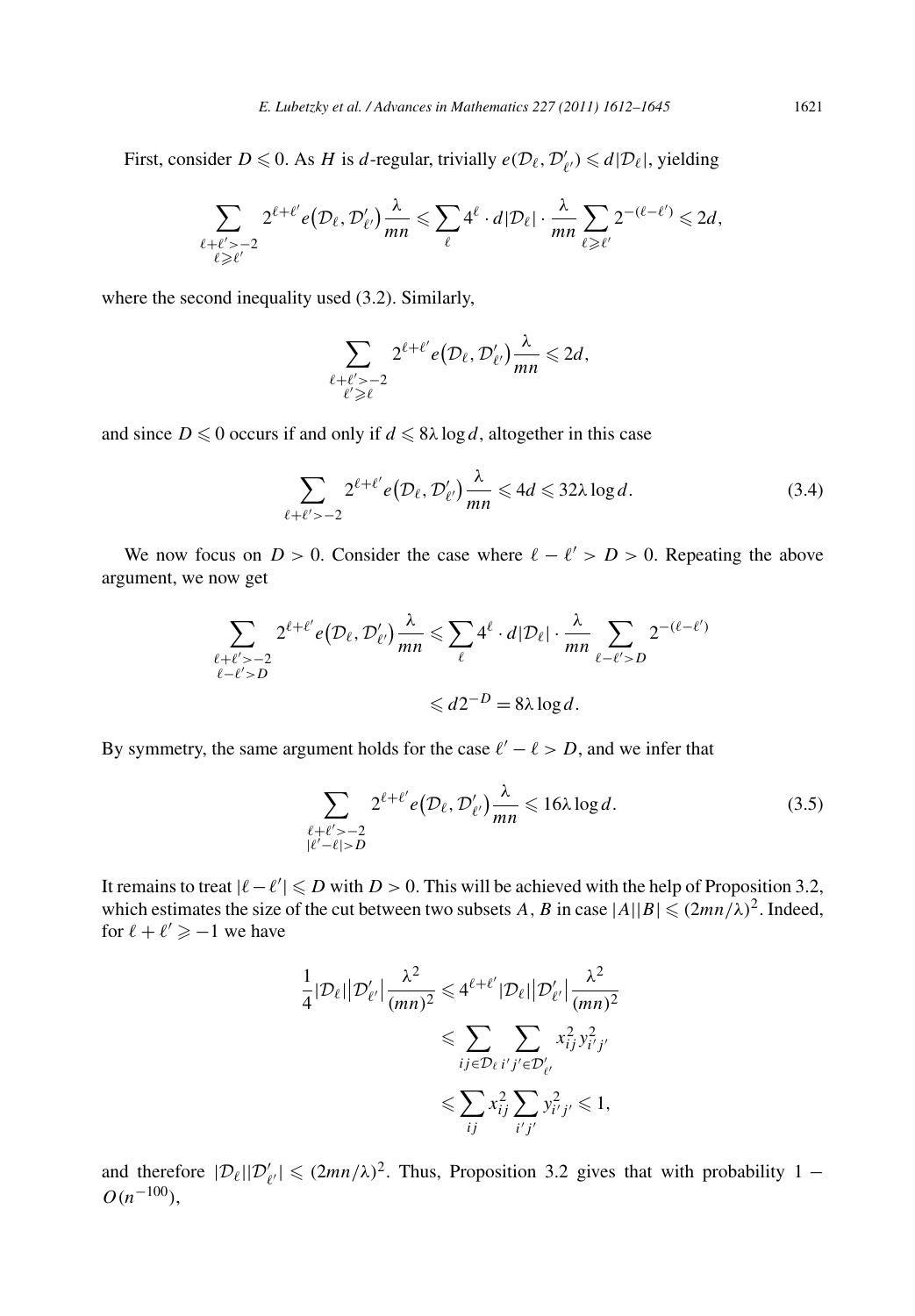1622 *E. Lubetzky et al. / Advances in Mathematics 227 (2011) 1612–1645*

$$
\sum_{\substack{\ell+\ell' > -2 \\ |\ell-\ell'| \leq D}} 2^{\ell+\ell'} e(D_{\ell}, \mathcal{D}'_{\ell'}) \frac{\lambda}{mn} \leq 802 \sum_{\substack{\ell+\ell' > -2 \\ |\ell-\ell'| \leq D}} 2^{\ell+\ell'} \frac{\lambda}{mn} \cdot \lambda \sqrt{|\mathcal{D}_{\ell}| |\mathcal{D}'_{\ell'}|} \\ + 75 \sum_{\substack{\ell+\ell' > -2 \\ |\ell-\ell'| \leq D}} 2^{\ell+\ell'} \frac{\lambda}{mn} \cdot \left( |\mathcal{D}_{\ell}| + |\mathcal{D}'_{\ell'}| \right) \log^2 d. \tag{3.6}
$$

For the first expression in the right-hand side of (3.6), note that there are at most  $2D + 1 \leq$ For the first expression in the right-hand side of (3.6), note that there are at most  $2D + 1 \le 2 \log(d/\lambda) \le \log d$  integers *k* such that  $|k| \le D$  (here we used the fact that  $\lambda \ge \sqrt{d}$ ). For each such value, we can combine (3.2) with Cauchy–Schwarz to get that

$$
\sum_{\substack{\ell+\ell'>-2\\\ell-\ell'=k}}2^{\ell+\ell'}\frac{\lambda}{mn}\cdot\lambda\sqrt{|\mathcal{D}_\ell|\big|\mathcal{D}'_{\ell'}\big|}\leqslant\lambda\sqrt{\sum_{\ell}4^{\ell}|\mathcal{D}_\ell|\frac{\lambda}{mn}}\sqrt{\sum_{\ell'}4^{\ell'}\big|\mathcal{D}'_{\ell'}\big|\frac{\lambda}{mn}}\leqslant\lambda,
$$

and summing over *k* it follows that

$$
\sum_{\substack{\ell+\ell'>-2\\|\ell-\ell'|\leqslant D}}2^{\ell+\ell'}\frac{\lambda}{mn}\cdot\lambda\sqrt{|\mathcal{D}_\ell|\big|\mathcal{D}'_{\ell'}\big|}\leqslant \lambda\log d.
$$

For the second expression in (3.6), again recall that  $\lambda \ge \sqrt{d}$ , and so

$$
\sum_{\substack{\ell+\ell' > -2 \\ |\ell-\ell'| \leq D}} 2^{\ell+\ell'} \frac{\lambda}{mn} |\mathcal{D}_{\ell}| \log^2 d \leq \sum_{\ell} 4^{\ell} \frac{\lambda}{mn} |\mathcal{D}_{\ell}| \log^2 d \sum_{|k| \leq D} 2^{-k} < 2^{D+1} \log^2 d
$$
\n
$$
= \frac{d}{4\lambda \log d} \log^2 d \leq \frac{1}{4} \lambda \log d,
$$

and the same applies to the analogous quantity for  $|\mathcal{D}'_{\ell'}|$ .

Altogether, these two estimates for (3.6) sum up to

$$
\sum_{\substack{\ell+\ell' > -2\\ |\ell-\ell'| \leq D}} 2^{\ell+\ell'} e(D_\ell, \mathcal{D}'_{\ell'}) \frac{\lambda}{mn} \leqslant \left(802 + 2 \cdot \frac{75}{4}\right) \lambda \log d < 840\lambda \log d,
$$

and combining this with (3.4) and (3.5) gives that

$$
\sum_{\ell+\ell'>-2} 2^{\ell+\ell'} e(\mathcal{D}_{\ell}, \mathcal{D}'_{\ell'}) \frac{\lambda}{mn} \leq 856\lambda \log d.
$$

Recalling (3.3), we deduce that

$$
|R_h(x, y)| \leq 4 \sum_{\ell+\ell'>-2} 2^{\ell+\ell'} e(\mathcal{D}_\ell, \mathcal{D}'_{\ell'}) \frac{\lambda}{mn} \leq 3424\lambda \log d.
$$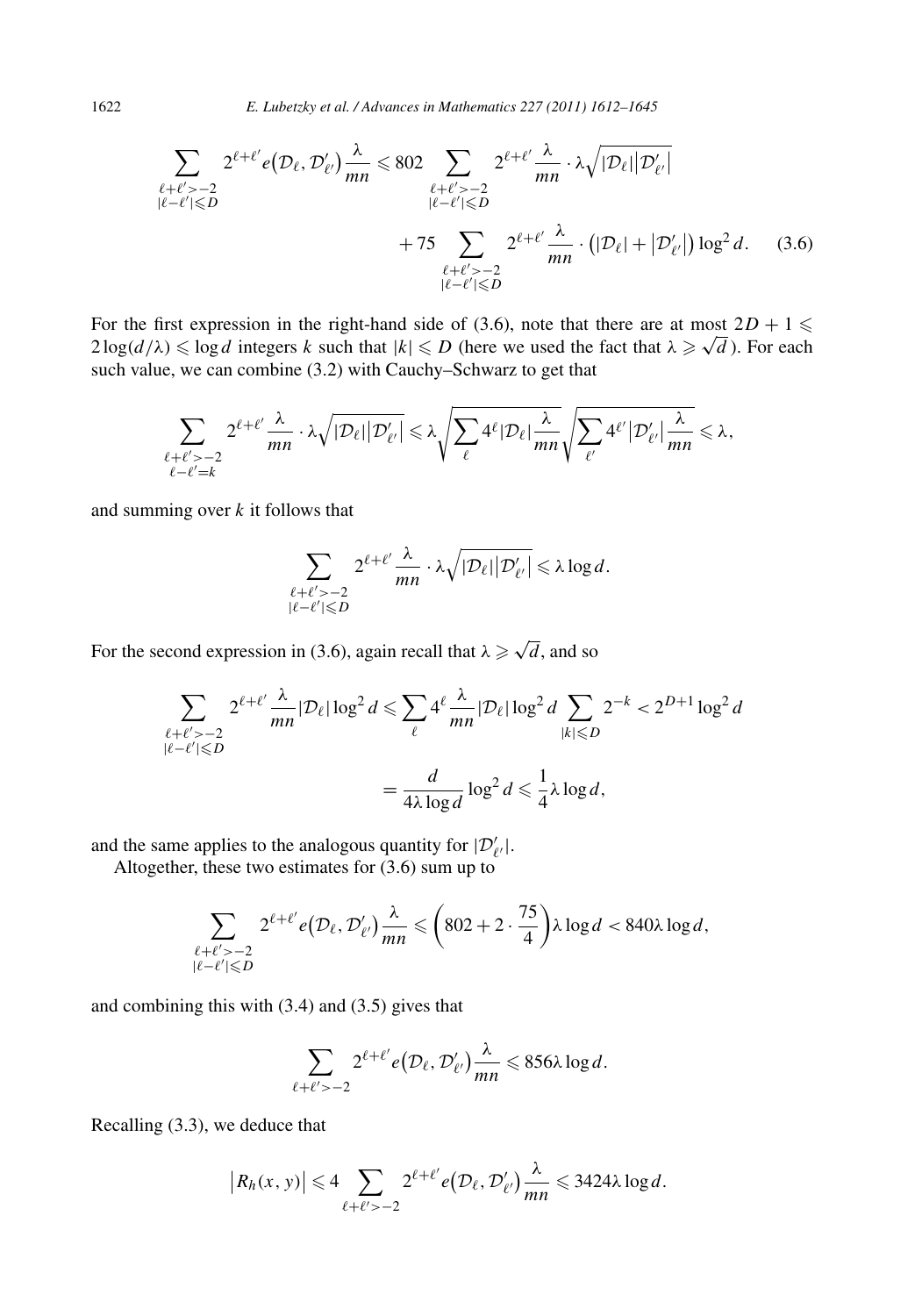To obtain the statement on  $|R_h(x, y) - \mathbb{E}[R_h(x, y)]|$  first note that since *H* is *d*-regular  $|R_h(x, y)| \le \lambda_1(H) = d$  with probability 1 for any two unit vectors *x*, *y*. We have already established that, except with probability  $O(n^{-100})$ , every pair of vectors *x*, y with norm at most 1 satisfies  $|R_h(x, y)| \leq 3424\lambda \log d$ . Hence,

$$
\mathbb{E}\big|R_h(x, y)\big| \leqslant 3424\lambda\log d + d\,O\big(n^{-100}\big) < 3425\lambda\log d,
$$

where the last inequality holds for any sufficiently large *n*. Reapplying the result on  $R_h(x, y)$ (along with the triangle inequality) now completes the proof of the theorem (with room to spare).  $\square$ 

# *3.2. Proof of Proposition 3.2*

Write  $|A| = \alpha n$  and  $|B| = \beta n$  where  $0 < \alpha, \beta \leq m$ . Our assumption on  $|A||B|$  then translates into

$$
\alpha \beta \leqslant (2m/\lambda)^2. \tag{3.7}
$$

We aim to show that, except with probability  $1 - O(n^{-100})$ , for any such *A*, *B* we have  $e(A, B)$  =  $O(\lambda \sqrt{|A||B|} + (|A|+|B|)\log^2 d)$ , or in terms of  $\alpha, \beta$ , that

$$
e(A, B)/n = O(\lambda \sqrt{\alpha \beta} + (\alpha + \beta) \log^2 d).
$$

Define the following partition of the fibers according to a dyadic expansion of their proportion that is included in *A*,

$$
S_i = \left\{ v \in V(G): 2^{-i-1} < \frac{|A \cap ([n] \times \{v\})|}{n} \leq 2^{-i} \right\} \quad (i = 0, 1, \dots, \log n),
$$
\n
$$
A_i = A \cap \bigcup_{v \in S_i} ([n] \times \{v\}), \quad s_i = |S_i|, \ \alpha_i = s_i 2^{-i}.
$$

Notice that by these definitions, *si* is the number of fibers with about 2−*<sup>i</sup> n* vertices from *A*, and so  $|A_i| \approx s_i 2^{-i} n = \alpha_i n$ . In other words, there are about  $\alpha_i n$  vertices of *A* in fibers of type  $S_i$ , and more precisely,

$$
\frac{1}{2}\alpha_i n < |A_i| \leq \alpha_i n, \qquad \frac{1}{2}\sum_i \alpha_i < \alpha \leq \sum_i \alpha_i. \tag{3.8}
$$

Similarly, we perform an analogous dyadic expansion for *B*:

$$
T_j = \left\{ v \in V(G): 2^{-j-1} < \frac{|B \cap ([n] \times \{v\})|}{n} \leq 2^{-j} \right\} \quad (j = 0, 1, \dots, \log n),
$$
\n
$$
B_j = B \cap \bigcup_{v \in T_j} ([n] \times \{v\}), \quad t_j = |T_j|, \ \beta_j = t_j 2^{-j},
$$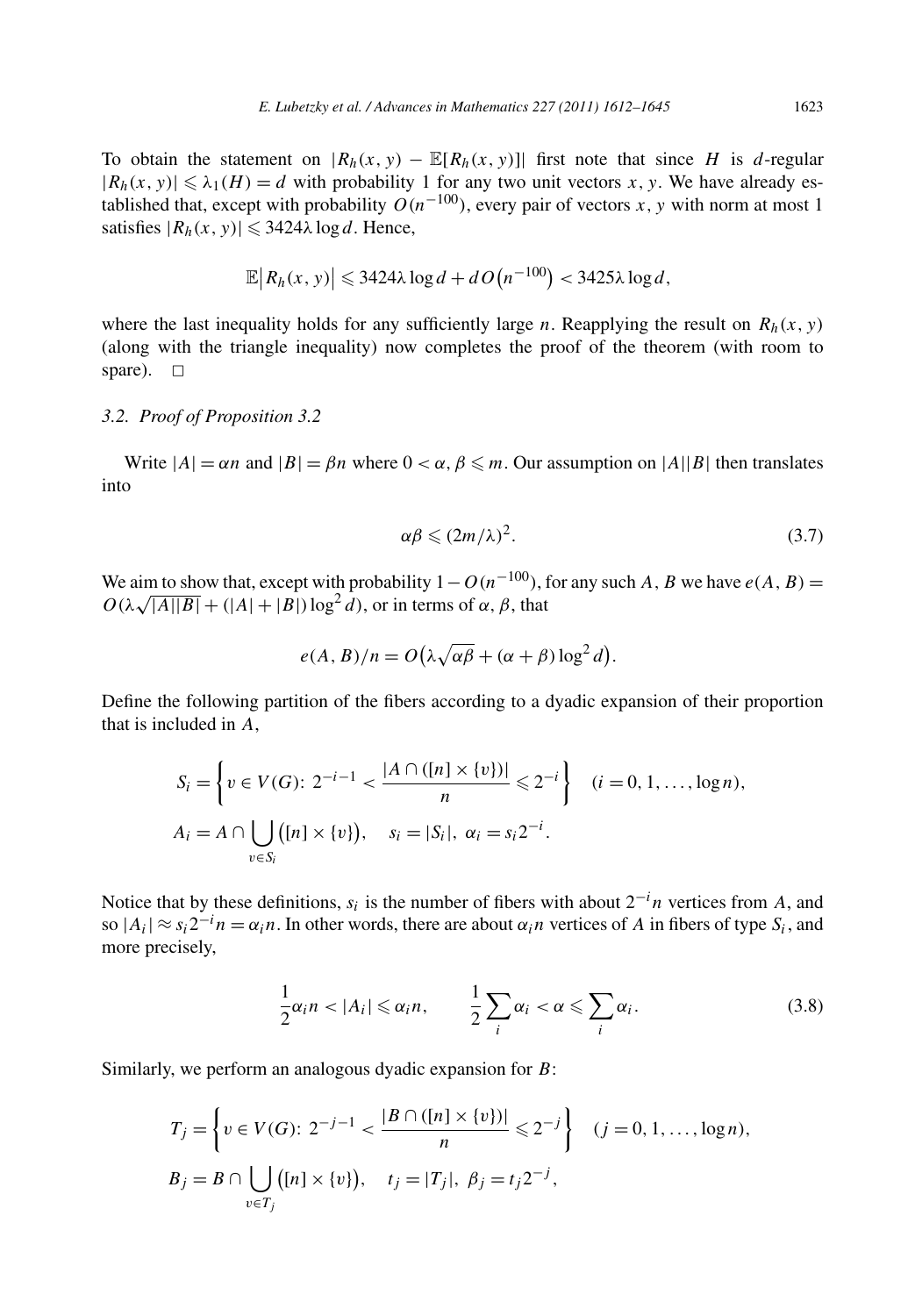and again have that

$$
\frac{1}{2}\beta_j n < |B_j| \leq \beta_j n, \qquad \frac{1}{2}\sum_j \beta_j < \beta \leq \sum_j \beta_j. \tag{3.9}
$$

Clearly,

$$
e(A, B) = \sum_{i,j} e(A_i, B_j),
$$

and our bound on  $e(A, B)$  will follow from an analysis of the number of edges between the various types of  $A_i$ 's and  $B_j$ 's.

First, consider the case  $i = j = 0$ . Here we have  $\frac{1}{2} s_0 n < |A_0| \leq |A|$  and  $\frac{1}{2} t_0 n < |B_0| \leq |B|$ . Since there are *n* edges in *H* between any pair of fibers that correspond to adjacent vertices in *G*, the Expander Mixing Lemma (see (2.1)) applied to the base-graph *G* gives that

$$
e(A_0, B_0) \leqslant ne(S_0, T_0) \leqslant \frac{dn}{m} s_0 t_0 + n\lambda \sqrt{s_0 t_0} < \frac{4d}{mn} |A||B| + 2\lambda \sqrt{|A||B|}
$$
\n
$$
= \frac{4d}{m} \alpha \beta n + 2\lambda \sqrt{\alpha \beta} n.
$$

Recalling that  $\sqrt{\alpha\beta} \leq 2m/\lambda$  (see (3.7)) it follows that

$$
e(A_0, B_0) \leqslant 2\sqrt{\alpha\beta}n\left(\frac{2d}{m}\cdot\frac{2m}{\lambda} + \lambda\right) = 2\sqrt{\alpha\beta}n\left(\frac{4d}{\lambda} + \lambda\right) \leqslant 10\lambda\sqrt{\alpha\beta}n,\tag{3.10}
$$

where the last inequality used the fact that  $\lambda \geq \sqrt{d}$  and so  $\lambda \geq d/\lambda$ .

Next, consider  $e(A_i, B_j)$  in case  $|i - j| > 2 \log d$ . There is a total of  $s_i$  fibers in  $A_i$ , thus by definition of the *n*-lift of a *d*-regular graph there are at most  $ds_i$  fibers, where  $B_j$  may have vertices that contribute to  $e(A_i, B_j)$ . Since  $B_j$  has at most  $2^{-j}n$  vertices in each fiber, and each vertex has *d* neighbors in *H*, we deduce that

$$
\sum_{j-i>2\log d} e(A_i, B_j) \leq \sum_{i} \sum_{j>i+2\log d} ds_i \cdot 2^{-j} n \cdot d
$$

$$
= \sum_{i} s_i 2^{-i} n \cdot d^2 \sum_{j-i>2\log d} 2^{-(j-i)}
$$

$$
\leq \sum_{i} s_i 2^{-i} n = \sum_{i} \alpha_i n \leq 2\alpha n,
$$

where the last inequality followed from (3.8). Similarly, we have

$$
\sum_{i-j>2\log d} e(A_i, B_j) \leqslant \sum_j \beta_j n \leqslant 2\beta n,
$$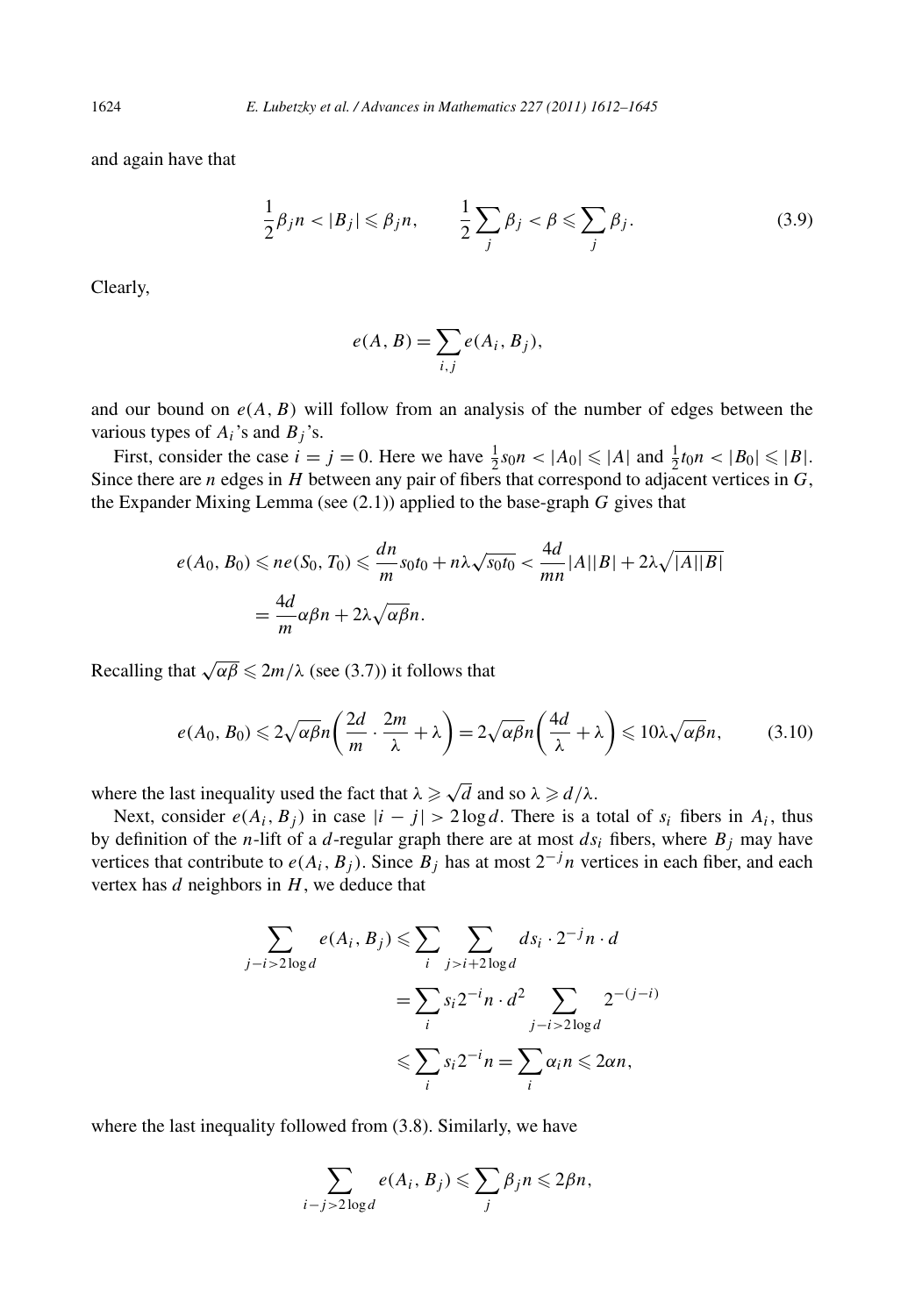and conclude that

$$
\sum_{|i-j|>2\log d} e(A_i, B_j) \leqslant 2(\alpha + \beta)n. \tag{3.11}
$$

It remains to treat the case  $|i - j| \leq 2 \log d$  for all  $(i, j) \neq (0, 0)$ , where the required bound will only hold w.h.p.

Consider a prescribed set of *k* pairs of vertices  $(i_l j_l, i'_l j'_l)$   $(l \in [k])$  in *H*. We wish to bound the probability that  $\{i_l j_l \sim i'_l j'_l \text{ for all } l\}$  by  $(3/n)^k$ . By the independence of the different pairs of fibers in the lift, it clearly suffices to show this when all the  $i_l j_l$ 's are on one fiber and all the  $i'_l j'_l$ 's are on another, i.e., for some  $j \neq j'$  and all *l* we have  $j_l = j$  and  $j'_l = j'$ . When  $k \leq \frac{2}{3}n$  then it is straightforward that this probability is indeed at most  $(3/n)^k$ . To see this, expose the pairings of  $i_1 j, i_2 j, \ldots, i_k j$  one by one, and note that for  $l \leq k \leq \frac{2}{3}n$ , the probability to match  $i_l j$  to  $i'_l j'$ , given that so far we succeeded in matching all the  $l - 1$  previous pairs, is  $1/(n - l + 1) \leqslant 3/n$ .

Further note that, when considering potential edges between  $A_i$  and  $B_j$ , the case  $k \geq \frac{2}{3}n$ can only arise when  $i = j = 0$ , otherwise no two fibers have more than  $n/2$  points of  $A_i$  and  $B_i$  respectively. Since we excluded the case  $i = j = 0$ , the above estimate holds for any of our sets  $A_i$ ,  $B_j$ .

Write

 $W_{ij} = e(A_i, B_j)/n$ ,

and recall that  $A_i$  and  $B_j$  are contained in the fibers corresponding to  $S_i$  and  $T_j$  respectively, and have at most 2−*<sup>i</sup> n* and 2<sup>−</sup>*jn* vertices on each of these respective fibers. Suppose first that the identity of the fibers  $S_i$  and  $T_j$  are given (we will account for these later). In this case, the number of configurations of the vertices of  $A_i$  on the fibers  $S_i$  can be bounded from above by  $2^{s_0 n}$  if  $i = 0$  and by  $\sum_{r \leq 2^{-i} n} {n \choose r}$  $\binom{n}{r}$ ]<sup>*si*</sup>  $\leq 2^{(i+2)s_i 2^{-i}n}$  if  $i \neq 0$ , here using the well-known fact that  $\sum_{i \le \gamma m} \binom{m}{i}$  $\binom{n}{i} \le 2^{H(\gamma)m}$  where  $H(x) = -x \log_2 x - (1 - x) \log_2(1 - x)$  is the binary entropy function. Similarly, the number of configuration of  $B_j$  on the fibers  $T_j$  is at most  $2^{(j+2)t_j 2^{-j}n}$ . For each such configuration of the vertices of  $A_i$ ,  $B_j$  there are at most  $2^{-i-j}n^2e_G(S_i, T_j)$  pairs which may potentially be connected in *H*. From the above estimate on the probability of *k* pairs being adjacent in *H*, it now follows that for any  $w_{ij} > 0$  and choice of  $S_i$  and  $T_j$ ,

$$
\mathbb{P}(W_{ij} = w_{ij}) \leq 2^{(i+2)s_i 2^{-i}n} 2^{(j+2)t_j 2^{-j}n} {2^{-i-j}n^2 e(S_i, T_j) \choose w_{ij}n} {3 \choose n}^{w_{ij}n}
$$
  

$$
\leq 2^{((i+2)\alpha_i + (j+2)\beta_j)n} (9 \cdot 2^{-i-j} e(S_i, T_j) / w_{ij})^{w_{ij}n}.
$$

(Here we used the well-known fact that  $\binom{a}{b}$  $\binom{a}{b} \leqslant (ea/b)^b$ .) Defining

$$
z_{ij} = \frac{2^{i+j} w_{ij}}{9e(S_i, T_j)},
$$

we then get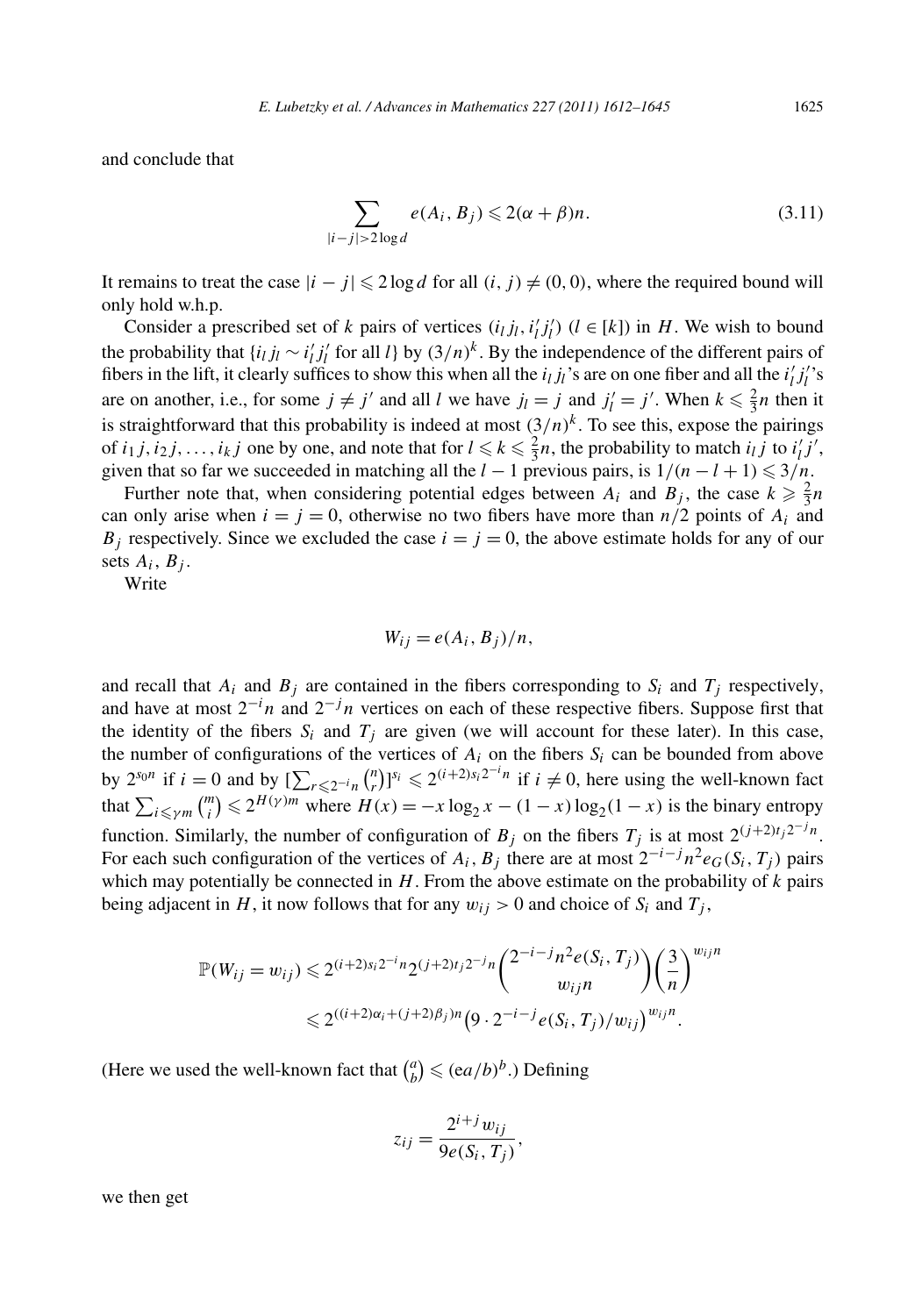1626 *E. Lubetzky et al. / Advances in Mathematics 227 (2011) 1612–1645*

$$
\mathbb{P}(W_{ij} = w_{ij}) \leq (2^{(i+2)\alpha_i + (j+2)\beta_j} 2^{-w_{ij} \log z_{ij}})^n
$$
  
= 2<sup>[(i+2)\alpha\_i + (j+2)\beta\_j - 9e(S\_i, T\_j)2^{-i-j} z\_{ij} \log z\_{ij}]n. (3.12)</sup>

We will next establish a threshold for  $z_{ij}$  such that the above probability would be at most  $\exp(-n^{3/4-o(1)})$  and then translate this bound to the cut  $e(A_i, B_j)$  via the corresponding  $w_{ij}$ 's.

Consider the equation  $x \log x = b$  and note that for  $b > 0$  it has a unique solution  $x > 1$ monotone increasing in *b*. Let  $z_{ij}^{\star}$  be the solution to

$$
z_{ij}^{\star} \log z_{ij}^{\star} = \frac{2^{i+j}}{9e(S_i, T_j)} [(i+2)\alpha_i + (j+2)\beta_j + n^{-1/4}], \tag{3.13}
$$

and define its counterpart (similar to the relation between  $w_{ij}$  and  $z_{ij}$ )

$$
w_{ij}^* = \frac{9e(S_i, T_j)}{2^{i+j}}(z_{ij}^* \vee 2). \tag{3.14}
$$

Combining these definitions with the probability bound (3.12), while noting that this bound in that equation is monotone decreasing in  $z_{ij}$  (and hence in  $w_{ij}$ ) in the range  $z_{ij} \ge 1$ , we deduce that for any  $k \geq w_{ij}^{\star}$ ,

$$
\mathbb{P}(W_{ij}=k)\leqslant 2^{-n^{3/4}}.
$$

Since  $W_{ij} = e(A_i, B_j)/n$  with  $e(A_i, B_j) \le e(H) = \frac{dmn}{2}$  we can sum *k* over all possible values that  $W_{ij}$  can accept and infer that

$$
\mathbb{P}(W_{ij} \geqslant w_{ij}^{\star}) \leqslant dmn2^{-n^{3/4}}.
$$

Next recall that the above estimate was for  $A_i$ ,  $B_j$  with a given choice of the fibers  $S_i$ ,  $T_j$ . Summing the above probability over all possible choices for such fibers (using a trivial bound of 2*<sup>m</sup>* options for each of the sets) and then further summing over at most  $\log^2 n$  pairs of *i*, *j* we deduce that

$$
\mathbb{P}\bigg(\bigcup_{i,j}\big\{e(A_i,B_j)\geqslant w_{ij}^{\star}n\big\}\bigg)\leqslant\big(dmn\log^2n\big)2^{2m-n^{3/4}}
$$

with the last inequality valid for any sufficiently large *n* since  $m \le n^{2/3}$ . Collecting (3.10) and (3.11) this yields that, except with probability  $n^{-100}$ , any two sets *A*, *B* with  $\alpha\beta \leq (2m/\lambda)^2$  $(as per (3.7)) satisfy$ 

$$
e(A, B)/n \leq 10\lambda \sqrt{\alpha \beta} + 2(\alpha + \beta) + \sum_{\substack{i+j>0\\|i-j|\leq 2\log d}} w_{ij}^*.
$$
 (3.15)

It thus suffices to bound  $\sum_{i,j} w_{ij}^{\star}$  in order to complete the proof.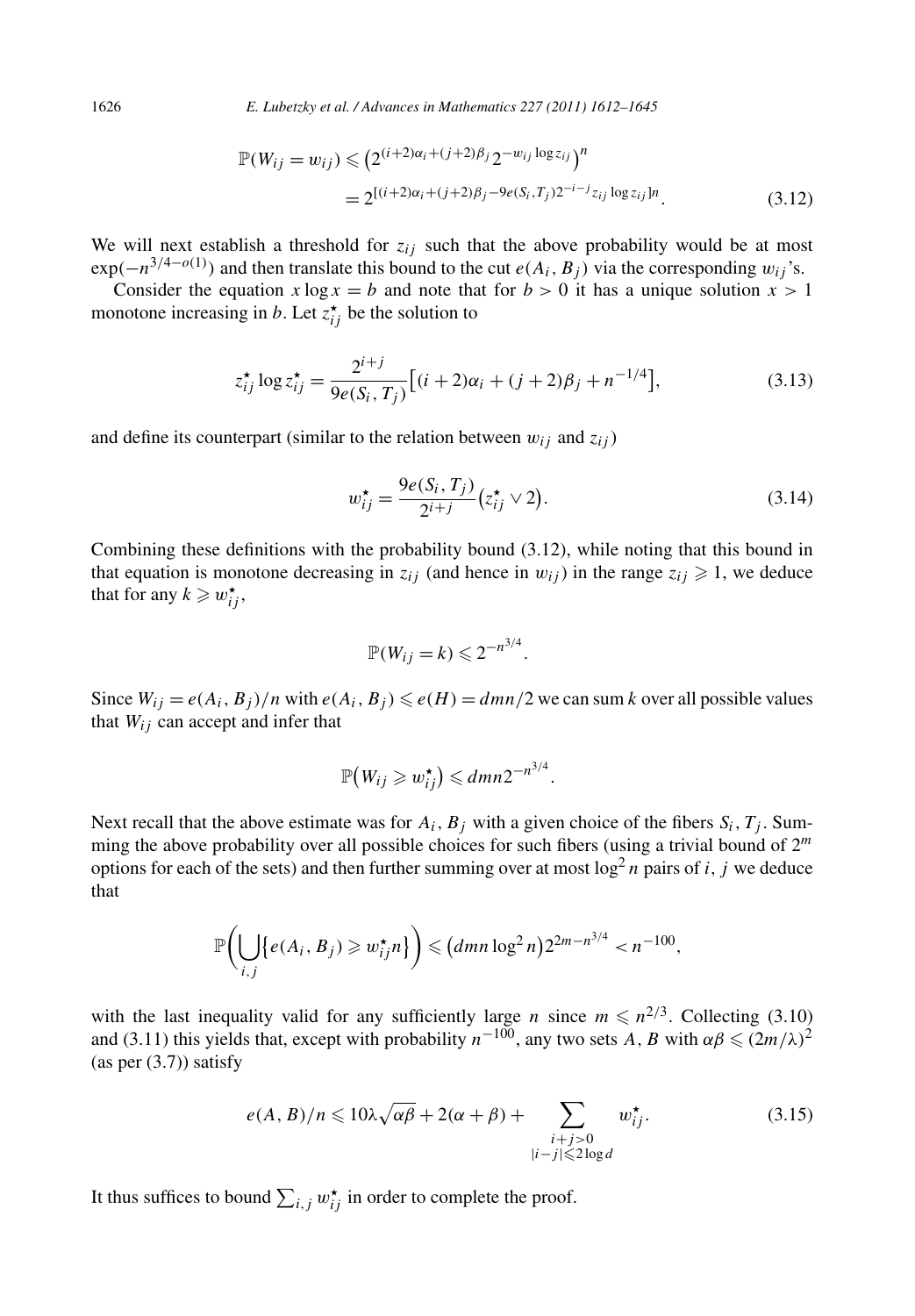**Lemma 3.3.** Let  $z_{ij}^{\star}$  be the solution to (3.13) and let  $w_{ij}^{\star}$  be its counterpart as given in (3.14). *Then for any*  $d \ge 320$  *and large enough n we have* 

$$
\sum_{\substack{i+j>0\\|i-j|\leqslant 2\log d}} w_{ij}^{\star} \leqslant 792\lambda \sqrt{\alpha\beta} + 74(\alpha+\beta)\log^2 d + n^{-1/3}.
$$

**Proof.** We first consider pairs *i*, *j* such that  $z_{ij}^{\star} \ge 2$ .

By the definition of  $z_{ij}^{\star}$  as the solution of (3.13), the right-hand side of that equation, which we denote by  $b_{ij}$ , necessarily then satisfies

$$
b_{ij} = \frac{2^{i+j}}{9e(S_i, T_j)} [(i+2)\alpha_i + (j+2)\beta_j + n^{-1/4}] \ge 2.
$$
 (3.16)

Furthermore, since for any  $b > 1$  the solution of  $z \log z = b$  satisfies  $z < 2 \frac{b}{\log b}$  (this is easy to verify using the monotonicity of  $z \log z$ ) we can infer an upper bound on  $z_{ij}^*$  in the form of

$$
z_{ij}^{\star} \leq 2 \frac{2^{i+j}}{9e(S_i, T_j) \log b_{ij}} \Big[ (i+2)\alpha_i + (j+2)\beta_j + n^{-1/4} \Big],
$$

and as a consequence

$$
w_{ij}^{\star} \mathbb{1}_{\{z_{ij}^{\star} \geq 2\}} = \frac{9e(S_i, T_j)}{2^{i+j}} z_{ij}^{\star} \leq \frac{2}{\log b_{ij}} \big[ (i+2)\alpha_i + (j+2)\beta_j + n^{-1/4} \big].
$$

Immediately by (3.16) the last denominator is at least 1 and so

$$
\sum_{|i-j| \leqslant 2\log d} \frac{n^{-1/4}}{\log b_{ij}} \leqslant \sum_{i,j} n^{-1/4} \leqslant n^{-1/4} \log^2 n = o\big(n^{-1/3}\big),
$$

where  $0 \leq i, j \leq \log n$  by definition. Next, note that for the same reason

$$
\sum_{|i-j| \leqslant 2 \log d} \frac{\alpha_i + \beta_j}{\log b_{ij}} \leqslant (1 + 4 \log d) \left( \sum_i \alpha_i + \sum_j \beta_j \right)
$$
  
\$\leqslant (2 + 8 \log d)(\alpha + \beta),\$

using the fact that  $\sum_i \alpha_i \leq 2\alpha$  and  $\sum_j \beta_j \leq 2\beta$  as given in (3.8), (3.9). The combination of the last three equations implies that for large enough *n*,

$$
\sum_{\substack{i+j>0\\|i-j|\le 2\log d}} w_{ij}^{\star} \mathbb{1}_{\{z_{ij}^{\star}\ge 2\}} \le 2 \sum_{\substack{|i-j|\le 2\log d\\|i-j|\le 2\log d}} \frac{i\alpha_i + j\beta_j}{\log b_{ij}} + (32\log d + 8)(\alpha + \beta) + n^{-1/3}.
$$
 (3.17)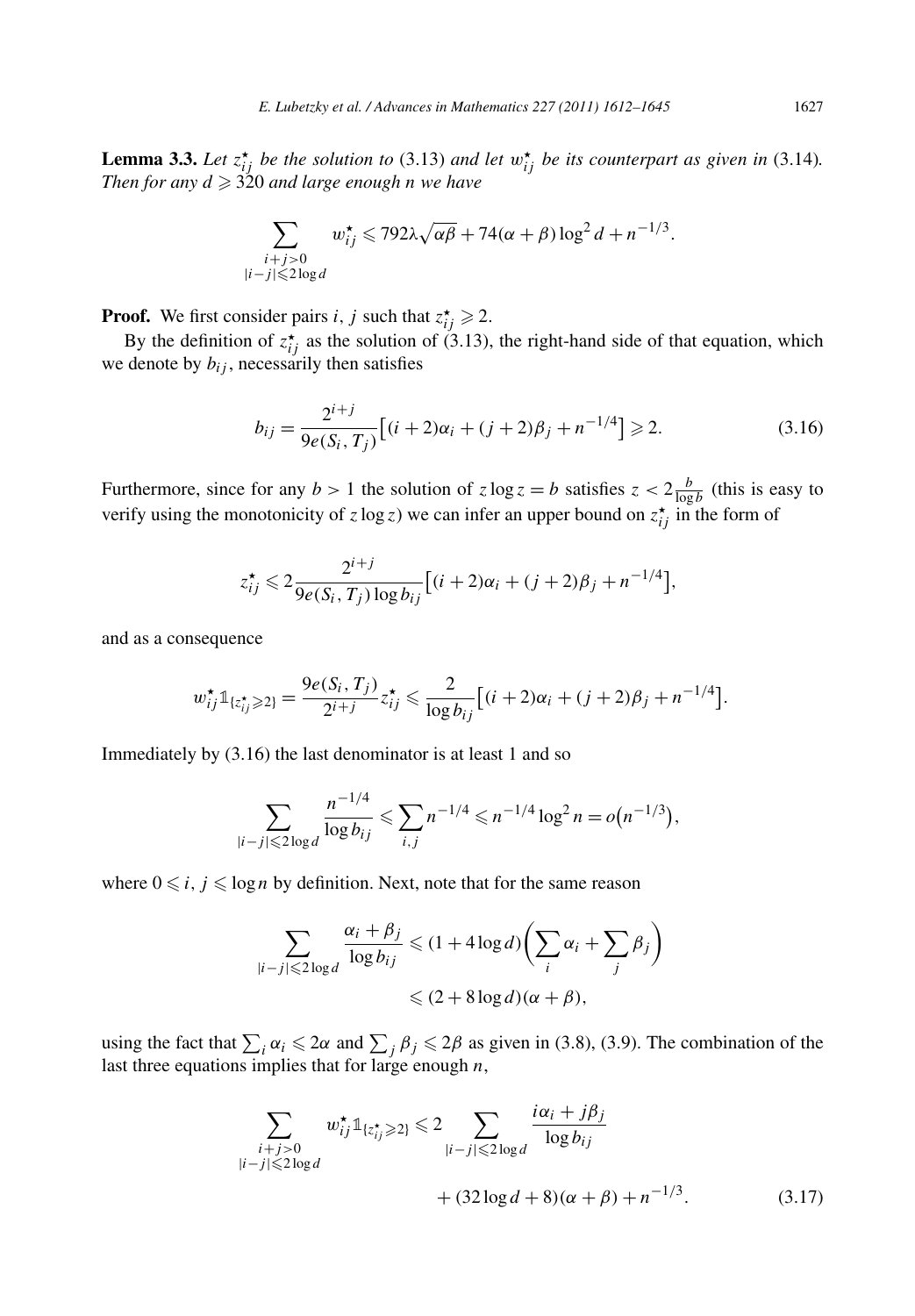Before we further analyze the expressions  $(i\alpha_i + j\beta_j)/\log b_{ij}$  we wish to narrow down the range of pairs  $(i, j)$ . First, we can quickly move to  $i, j \ge 20$ . Indeed, if for instance  $i < 20$  then using (3.16)

$$
\sum_{\substack{i < 20 \\ |i - j| \le 2 \log d}} \frac{i\alpha_i + j\beta_j}{\log b_{ij}} \le \sum_{\substack{i \le 19 \\ j \le 19 + 2 \log d}} i\alpha_i + j\beta_j
$$
\n
$$
\le (40 \log d + 380) \left( \sum_i \alpha_i + \sum_j \beta_j \right)
$$
\n
$$
\le (80 \log d + 760)(\alpha + \beta).
$$

An analogous calculation holds for *j <* 20, yielding that

$$
\sum_{\substack{i < 20 \\ |i-j| \leqslant 2\log d}} \frac{i\alpha_i + j\beta_j}{\log b_{ij}} + \sum_{\substack{j < 20 \\ |i-j| \leqslant 2\log d}} \frac{i\alpha_i + j\beta_j}{\log b_{ij}} \leqslant (160\log d + 1520)(\alpha + \beta).
$$

The case  $20 \le i, j \le 4 \log d$  is treated similarly:

$$
\sum_{20 \le i, j \le 4 \log d} \frac{i\alpha_i + j\beta_j}{\log b_{ij}} \le 4 \log d (4 \log d - 19) \left( \sum_i \alpha_i + \sum_j \beta_j \right)
$$
  

$$
\le (32 \log^2 d - 152 \log d)(\alpha + \beta).
$$

Plugging the last two equations in (3.17) and defining

$$
\Gamma = \left\{ (i, j): \begin{array}{l} i, j \geqslant 20 \\ |i - j| \leqslant 2 \log d \\ i \geqslant 4 \log d \text{ or } j \geqslant 4 \log d \end{array} \right\} \tag{3.18}
$$

it follows that

$$
\sum_{\substack{i+j>0\\|i-j|\le 2\log d}} w_{ij}^* 1_{\{z_{ij}^*\ge 2\}} \le 2 \sum_{(i,j)\in \Gamma} \frac{i\alpha_i + j\beta_j}{\log b_{ij}}
$$
  
+  $(32\log^2 d + 40\log d + 1528)(\alpha + \beta) + n^{-1/3}$ . (3.19)

Recalling the definition (3.16) of  $b_{ij}$ , it now remains to bound  $\sum_{(i,j)\in\Gamma} \xi_{ij}$  with  $\xi_{ij}$  given by

$$
\xi_{ij} = \frac{i\alpha_i + j\beta_j}{\log[\frac{2^{i+j}[(i+2)\alpha_i + (j+2)\beta_j + n^{-1/4}]}{9e(S_i, T_j)}]} \leq \frac{i\alpha_i + j\beta_j}{\log[\frac{2^{i+j}(i\alpha_i + j\beta_j)}{9e(S_i, T_j)}]}.
$$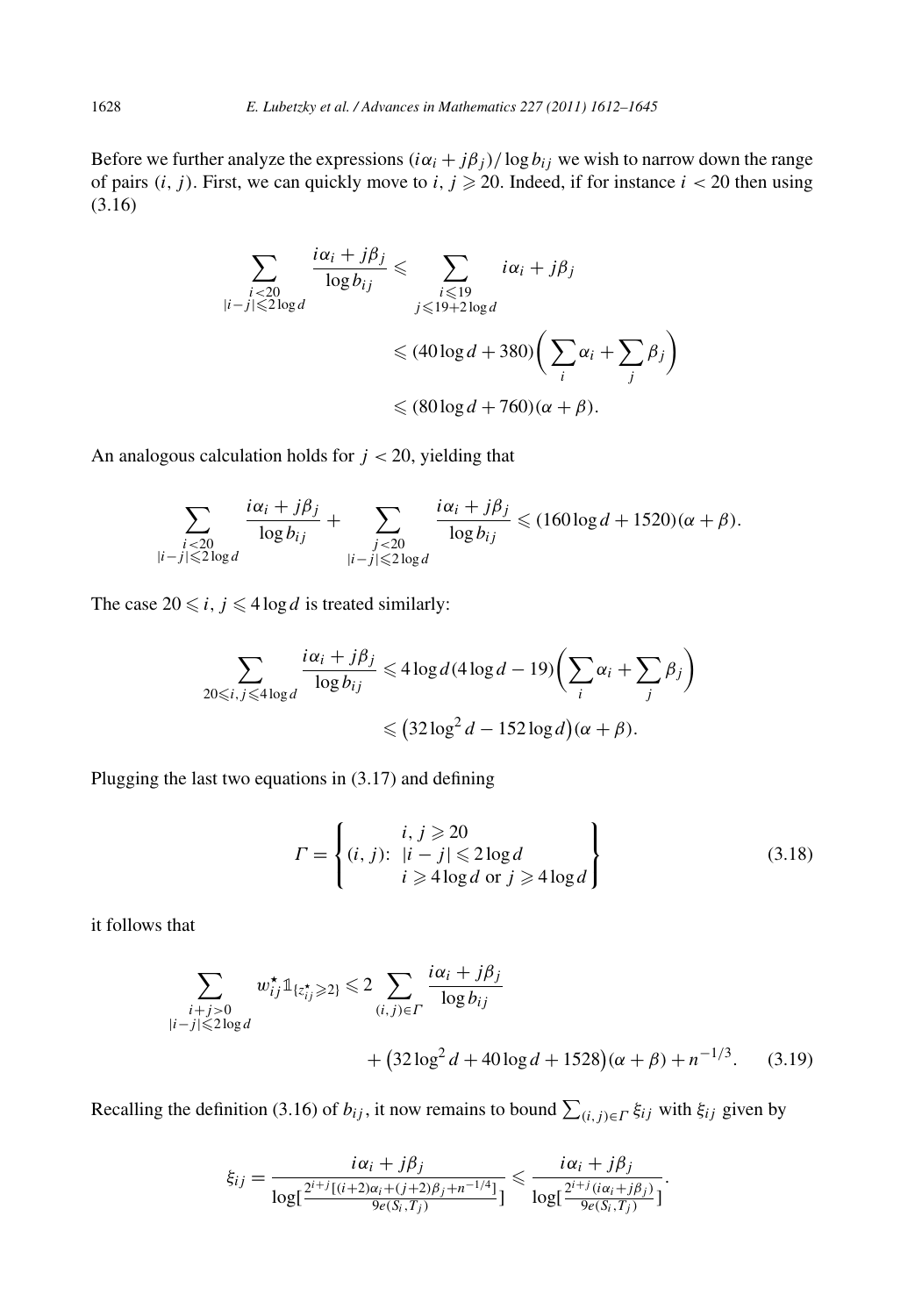Note that the last inequality (where we reduced the argument of the  $log(·)$ ) is only legitimate provided that

$$
2^{i+j} \frac{i\alpha_i + j\beta_j}{9e(S_i, T_j)} > 1.
$$
\n(3.20)

In what follows we will show that this is indeed the case and then proceed to bound  $\sum \xi_{ij}$ . This will be achieved by splitting the analysis into two cases, according to the structure of  $e(S_i, T_j)$ in the base-graph *G*. Recall that we have  $e(S_i, T_j) \leq (d/m)s_i t_j + \lambda \sqrt{s_i t_j}$  as *G* is an  $(m, d, \lambda)$ graph.

• **Case (i):**  $e(S_i, T_j) \leq 2(d/m)s_it_j$ . Since  $\alpha_i = s_i 2^{-i}$  and  $\beta_j = t_j 2^{-j}$ , in this case we have

$$
\frac{2^{i+j}}{e(S_i, T_j)} \geqslant \frac{2^{i+j}}{2(d/m)s_it_j} = \frac{m}{2d\alpha_i\beta_j}.
$$

With the regime of  $(i, j)$  as in (3.18) in mind, suppose first that  $i \geq 4 \log d$ . It follows that

$$
\sum_{\substack{i \geqslant 4 \log d \\ j \geqslant 20 \\ |i - j| \leqslant 2 \log d}} \xi_{ij} \leqslant \sum_{\substack{i \geqslant 4 \log d \\ j \geqslant 20 \\ |i - j| \leqslant 2 \log d}} \frac{i\alpha_i + j\beta_j}{\log[\frac{m(i\alpha_i + j\beta_j)}{\log \frac{m(i\alpha_i + j\beta_j)}{\log \frac{m}{\log \frac{m}{\log \frac{m}{\log \frac{m}{\log \frac{m}{\log \frac{m}{\log \frac{m}{\log \frac{m}{\log \frac{m}{\log \frac{m}{\log \frac{m}{\log \frac{m}{\log \frac{m}{\log \frac{m}{\log \frac{m}{\log \frac{m}{\log \frac{m}{\log \frac{m}{\log \frac{m}{\log \frac{m}{\log \frac{m}{\log \frac{m}{\log \frac{m}{\log \frac{m}{\log \frac{m}{\log \frac{m}{\log \frac{m}{\log \frac{m}{\log \frac{m}{\log \frac{m}{\log \frac{m}{\log \frac{m}{\log \frac{m}{\log \frac{m}{\log \frac{m}{\log \frac{m}{\log \frac{m}{\log \frac{m}{\log \frac{m}{\log \frac{m}{\log \frac{m}{\log \frac{m}{\log \frac{m}{\log \frac{m}{\log \frac{m}{\log \frac{m}{\log \frac{m}{\log \frac{m}{\log \frac{m}{\log \frac{m}{\log \frac{m}{\log \frac{m}{\log \frac{m}{\log \frac{m}{\log \frac{m}{\log \frac{m}{\log \frac{m}{\log \frac{m}{\log \frac{m}{\log \frac{m}{\log \frac{m}{\log \frac{m}{\log \frac{m}{\log \frac{m}{\log \frac{m}{\log \frac{m}{\log \frac{m}{\log \frac{m}{\log \frac{m}{\log \frac{m}{\log \frac{m}{\log \frac{m}{\log \frac{m}{\log \frac{m}{\log \frac{m}{\log \frac{m}{\log \frac{m}{\log \frac{m}{\log \frac{m}{\log \frac{m}{\log \frac{m}{\log \frac{m}{\log \frac{m}{\log \frac{m}{\log \frac{m}{\log \frac{m}{\log \frac{m}{\log \frac{m}{\log
$$

As  $\alpha_i 2^i = s_i \le m$  we have  $\alpha_i \le m2^{-i}$  and plugging in the fact that  $j \ge 20$ ,

$$
\sum_{\substack{i \geqslant 4 \log d \\ |i - j| \leqslant 2 \log d}} \frac{i\alpha_i + j\beta_j}{\log \frac{mj}{18d\alpha_i}} \leqslant \sum_{\substack{i \geqslant 4 \log d \\ |i - j| \leqslant 2 \log d \\ |i - j| \leqslant 2 \log d}} \frac{i\alpha_i + j\beta_j}{\log(2^i / d)}
$$
\n
$$
\leqslant \sum_{\substack{i \geqslant 4 \log d \\ |i - j| \leqslant 2 \log d \\ \leqslant 4}} \frac{i\alpha_i + j\beta_j}{\frac{3}{4}i}
$$
\n
$$
\leqslant \frac{4}{3} \sum_{\substack{|i - j| \leqslant 2 \log d \\ |i - j| \leqslant 2 \log d \\ \leqslant 4}} \alpha_i + 2 \sum_{\substack{|i - j| \leqslant 2 \log d \\ |i - j| \leqslant 2 \log d}} \beta_j
$$

where we used the fact that  $j \leq i + 2 \log d \leq \frac{3}{2}i$  for the above *i*, *j*. Note that we have just verified Eq. (3.20) by showing that its left-hand side is at least  $2^{i}/d \geq d^{3}$ . Similarly, if  $j \geqslant 4 \log d$  then

$$
\sum_{\substack{j \geq 4 \log d \\ i \geq 20}} \xi_{ij} \leq (1 + 4 \log d)(4\alpha + 3\beta).
$$
  

$$
|i - j| \leq 2 \log d
$$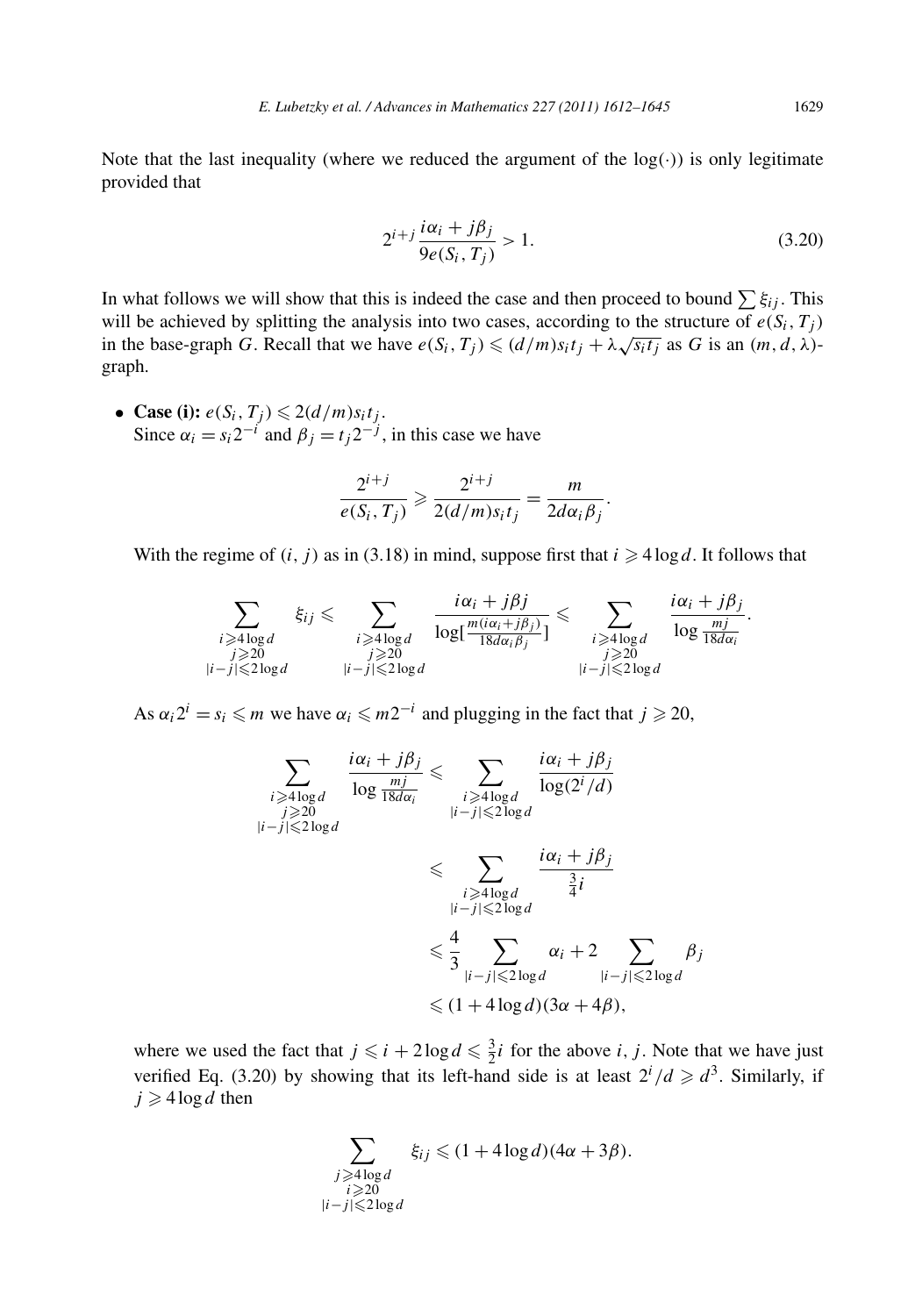Altogether, in this case we have

$$
\sum_{(i,j)\in\Gamma} \xi_{ij} \leqslant (28\log d + 7)(\alpha + \beta). \tag{3.21}
$$

• **Case (ii):**  $e(S_i, T_j) \leq 2\lambda \sqrt{s_i t_j}$ . Rewriting the assumption on  $e(S_i, T_j)$  in terms of  $\alpha_i$  and  $\beta_j$ , we have

$$
\frac{2^{i+j}}{e(S_i, T_j)} \geqslant \frac{2^{i+j}}{2\lambda\sqrt{s_i t_j}} = \frac{2^{\frac{i+j}{2}}}{2\lambda\sqrt{\alpha_i \beta_j}},
$$

which gives that

$$
\xi_{ij} \leqslant \frac{i\alpha_i + j\beta_j}{\log(\frac{i\alpha_i + j\beta_j}{18\lambda\sqrt{\alpha_i\beta_j}}2^{\frac{i+j}{2}})} \leqslant \frac{i\alpha_i + j\beta_j}{\log(\frac{\sqrt{ij}}{18\lambda}2^{\frac{i+j}{2}})} \leqslant \frac{i\alpha_i + j\beta_j}{\log(2^{\frac{i+j}{2}}/\lambda)},
$$

where the second inequality was derived from the fact that  $x + y \ge 2\sqrt{xy}$  for any  $x, y \ge 0$ , and the last one by the fact that *i*,  $j \ge 20$ . Notice that if  $2^{\frac{i+j}{4}} \le \lambda$  then *i*,  $j \le 4 \log d$  and thus  $(i, j) \notin \Gamma$ . We therefore have  $2^{\frac{i+j}{4}} > \lambda$ and so

$$
\log(2^{\frac{i+j}{2}}/\lambda) > \log(2^{\frac{i+j}{4}}) = (i+j)/4.
$$

This verifies (3.20) and further implies that  $\xi_{ij} \leq 4(\alpha_i + \beta_j)$ . Altogether,

$$
\sum_{(i,j)\in\Gamma} \xi_{ij} \leq 4 \sum_{|i-j|\leqslant 2\log d} (\alpha_i + \beta_j) \leq 4(1 + 4\log d) \left( \sum_i \alpha_i + \sum_j \beta_j \right)
$$
  
 
$$
\leq (32\log d + 8)(\alpha + \beta).
$$
 (3.22)

Combining (3.19) with the two cases (3.21), (3.22) for the  $\xi_{ij}$ 's proves that

$$
\sum_{\substack{i+j>0\\|i-j|\le 2\log d}} w_{ij}^{\star} \mathbb{1}_{\{z_{ij}^{\star}\ge 2\}} \le (32\log^2 d + 160\log d + 1558)(\alpha + \beta) + n^{-1/3}
$$
  

$$
\le 74(\alpha + \beta)\log^2 d + n^{-1/3}, \tag{3.23}
$$

where in the last inequality we plugged in the fact that  $d \geq 320$ .

It remains to consider the case  $z_{ij}^* < 2$  where by definition

$$
w_{ij}^{\star} \mathbb{1}_{\{z_{ij}^{\star} < 2\}} = 18 \frac{e(S_i, T_j)}{2^{i+j}}.
$$

Since the  $(m, d, \lambda)$ -graph *G* satisfies  $e(S_i, T_j) \leq d/m s_i t_j + \lambda \sqrt{s_i t_j}$ , we have the following two cases: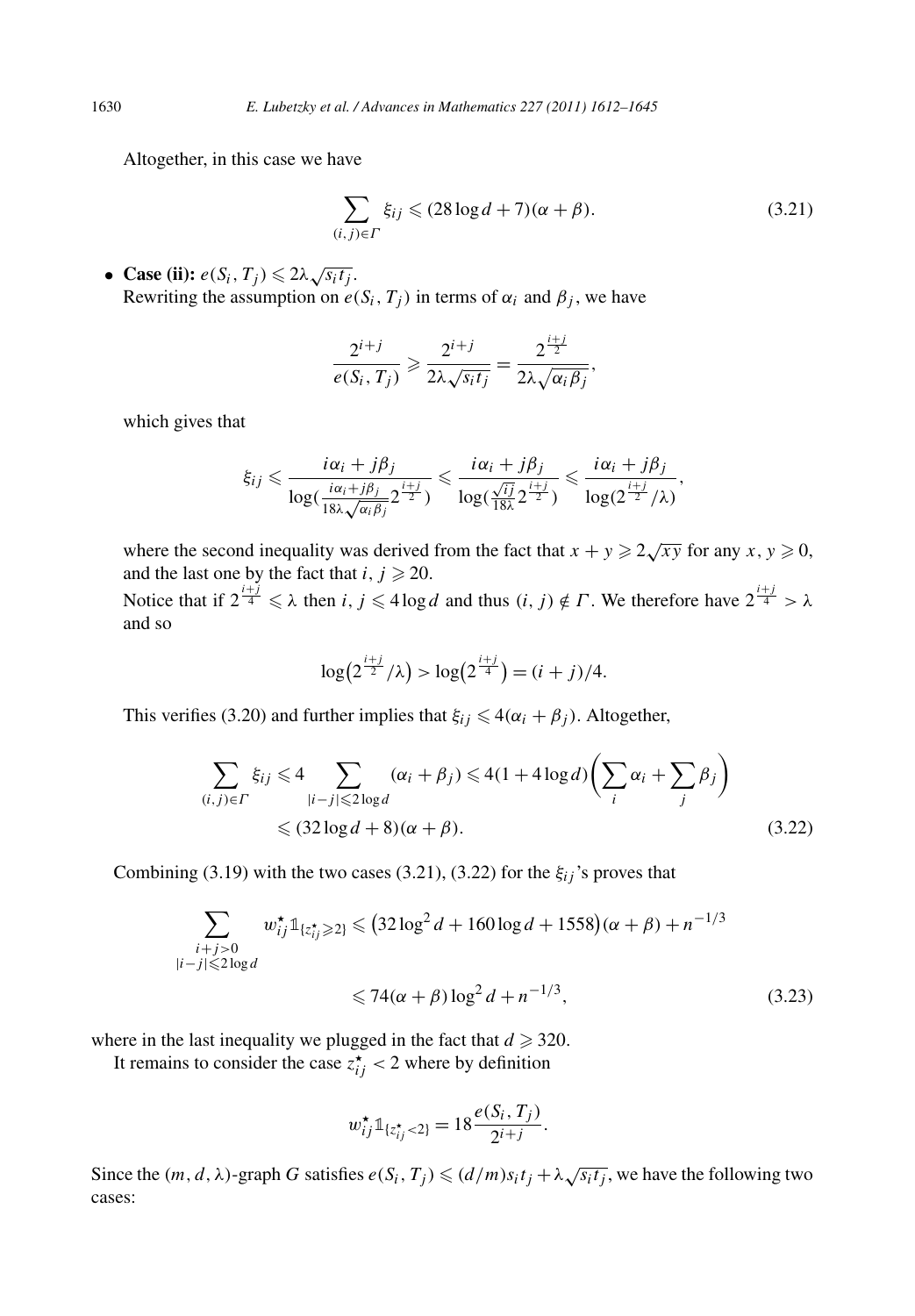• **Case (i):**  $e(S_i, T_j) \leq 2(d/m)s_it_j$ . The above bound on  $w_{ij}^*$  then translates into

$$
w_{ij}^{\star}\mathbb{1}_{\lbrace z_{ij}^{\star} < 2 \rbrace} \leqslant 36 \frac{d}{m} \frac{s_i t_j}{2^{i+j}} = 36 \frac{d}{m} \alpha_i \beta_j,
$$

and summing over all such *i*, *j* while recalling that  $\sqrt{\alpha\beta} \leq 2m/\lambda$  we get

$$
\sum_{i,j} w_{ij}^{\star} \mathbb{1}_{\{z_{ij}^{\star} < 2\}} \leqslant 36 \frac{d}{m} \sum_{i} \alpha_{i} \sum_{j} \beta_{j} \leqslant 144 \frac{d}{m} \alpha \beta
$$
\n
$$
\leqslant 144 \frac{d}{m} \sqrt{\alpha \beta} \frac{2m}{\lambda} \leqslant 288 \lambda \sqrt{\alpha \beta},\tag{3.24}
$$

where we used the inequalities  $\sum_i \alpha_i \leq 2\alpha$ ,  $\sum_j \beta_j \leq 2\beta$  and  $\lambda \geq \sqrt{d}$ . • **Case (ii):**  $e(S_i, T_j) \leq 2\lambda \sqrt{s_i t_j}$ .

Here we have

$$
w_{ij}^{\star} \mathbb{1}_{\{z_{ij}^{\star} < 2\}} \leqslant 36\lambda \frac{\sqrt{s_i t_j}}{2^{i+j}} = \frac{36\lambda}{2^{(i+j)/2}} \sqrt{\alpha_i \beta_j},
$$

and so

$$
\sum_{i,j} w_{ij}^* \mathbb{1}_{\{z_{ij}^* < 2\}} \leqslant 36\lambda \sum_{i,j} \sqrt{\frac{\alpha_i}{2^i}} \sqrt{\frac{\beta_j}{2^j}}
$$
\n
$$
= 36\lambda \sum_{k \geqslant 0} \sum_i \sqrt{\frac{\alpha_i}{2^i}} \sqrt{\frac{\beta_{i+k}}{2^{i+k}}} + 36\lambda \sum_{k > 0} \sum_j \sqrt{\frac{\beta_j}{2^j}} \sqrt{\frac{\alpha_{j+k}}{2^{j+k}}}.
$$

By Cauchy–Schwarz,

$$
\sum_{k\geqslant 0} \sum_{i} \sqrt{\frac{\alpha_i}{2^i}} \sqrt{\frac{\beta_{i+k}}{2^{i+k}}} \leqslant \sum_{k\geqslant 0} \sqrt{\left(\sum_{i} \frac{\alpha_i}{2^i}\right) \left(\sum_{i} \frac{\beta_{i+k}}{2^{i+k}}\right)} \leqslant \sum_{k\geqslant 0} \sqrt{2^{-k} \sum_{i} \alpha_i \sum_{j} \beta_j}
$$

$$
\leqslant 2\sqrt{\alpha \beta} \sum_{k\geqslant 0} 2^{-k/2} \leqslant 7\sqrt{\alpha \beta},
$$

and similarly,

$$
\sum_{k>0}\sum_j\sqrt{\frac{\beta_j}{2^j}}\sqrt{\frac{\alpha_{j+k}}{2^{j+k}}}\leqslant 7\sqrt{\alpha\beta}.
$$

We deduce that in this case

$$
\sum_{i,j} w_{ij}^{\star} \mathbb{1}_{\{z_{ij}^{\star} < 2\}} \leqslant 504 \lambda \sqrt{\alpha \beta}.
$$
\n(3.25)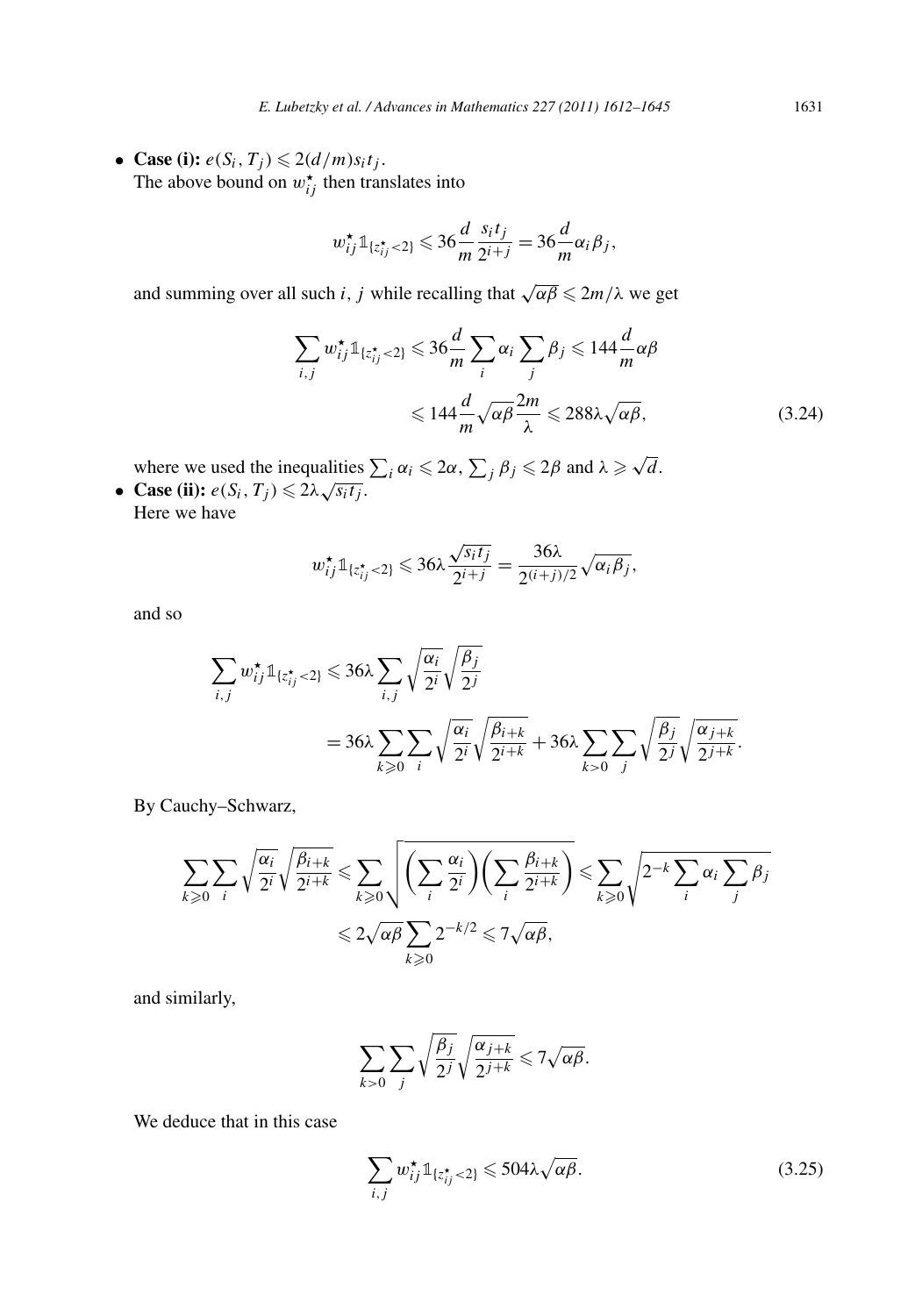Adding the bounds obtained for the two cases (3.24), (3.25) gives

$$
\sum_{i,j} w_{ij}^{\star} \mathbb{1}_{\{z_{ij}^{\star} < 2\}} \leqslant 792 \lambda \sqrt{\alpha \beta}.
$$

The proof of Lemma 3.3 is now concluded by combining the above bound with  $(3.23)$ .  $\Box$ 

Notice that for proving Proposition 3.2 we can assume that  $d \geq 320$ , since otherwise  $d <$  $5 \log^2 d$  and the statement immediately follows from the trivial bound

$$
e(A, B) \le d(|A| \wedge |B|) \le \frac{d}{2}(|A| + |B|) < \frac{5}{2}(|A| + |B|) \log^2 d.
$$

For  $d \geqslant 320$  we can apply Lemma 3.3 (recalling the discussion preceding this lemma) combined with (3.15) and obtain that, except with probability  $n^{-100}$ , every two subsets *A*, *B* with  $\alpha \beta \leqslant (2m/\lambda)^2$  satisfy

$$
e(A, B)/n \leq 802\lambda \sqrt{\alpha\beta} + 74(\alpha + \beta) \log^2 d + 2(\alpha + \beta) + n^{-1/3}.
$$

When the subsets A, B satisfy in addition

$$
|A|+|B|\geqslant n^{2/3}
$$

then  $\alpha + \beta \ge n^{-1/3}$  and the above bound (for  $d \ge 320$ ) translates to

$$
e(A, B)/n \le 802\lambda \sqrt{\alpha \beta} + 75(\alpha + \beta) \log^2 d. \tag{3.26}
$$

Altogether, we have established the statement of Proposition 3.2 under the additional assumption  $|A|+|B| \ge n^{2/3}$  for the subsets *A*, *B* in mention.

The separate case of  $|A| + |B| < n^{2/3}$  is much simpler to handle, and is treated by the next claim using a standard first moment argument.

**Claim 3.4.** *Let G be an arbitrary graph on m vertices and let H be a random n-lift of G with n* ≥ *m. Then with probability*  $1 - O(n^{-100})$ *, every two subsets*  $A, B \subset V(H)$  *of size*  $|A| + |B|$   $\leqslant$  $n^{2/3}$  *have*  $e(A, B) \leq 50(|A|+|B|)$ *.* 

**Proof.** Suppose that *A, B* are two subsets that satisfy  $|A| + |B| \le n^{2/3}$  and  $e(A, B) \ge$  $50(|A|+|B|)$ , and consider their union  $R = A \cup B$ . Clearly,

$$
|R| \leqslant |A| + |B| \leqslant n^{2/3}
$$

whereas the number of edges in the induced subgraph on *R* satisfies

$$
e(R) \geqslant e(A, B)/2 \geqslant 25|R|.
$$

As argued below Eq. (3.11), if  $(i_1j_1, i'_1j'_1), \ldots, (i_kj_k, i'_kj'_k)$  are *k* arbitrary distinct pairs of vertices in *H* of which no  $\frac{2}{3}n$  vertices share the same fiber,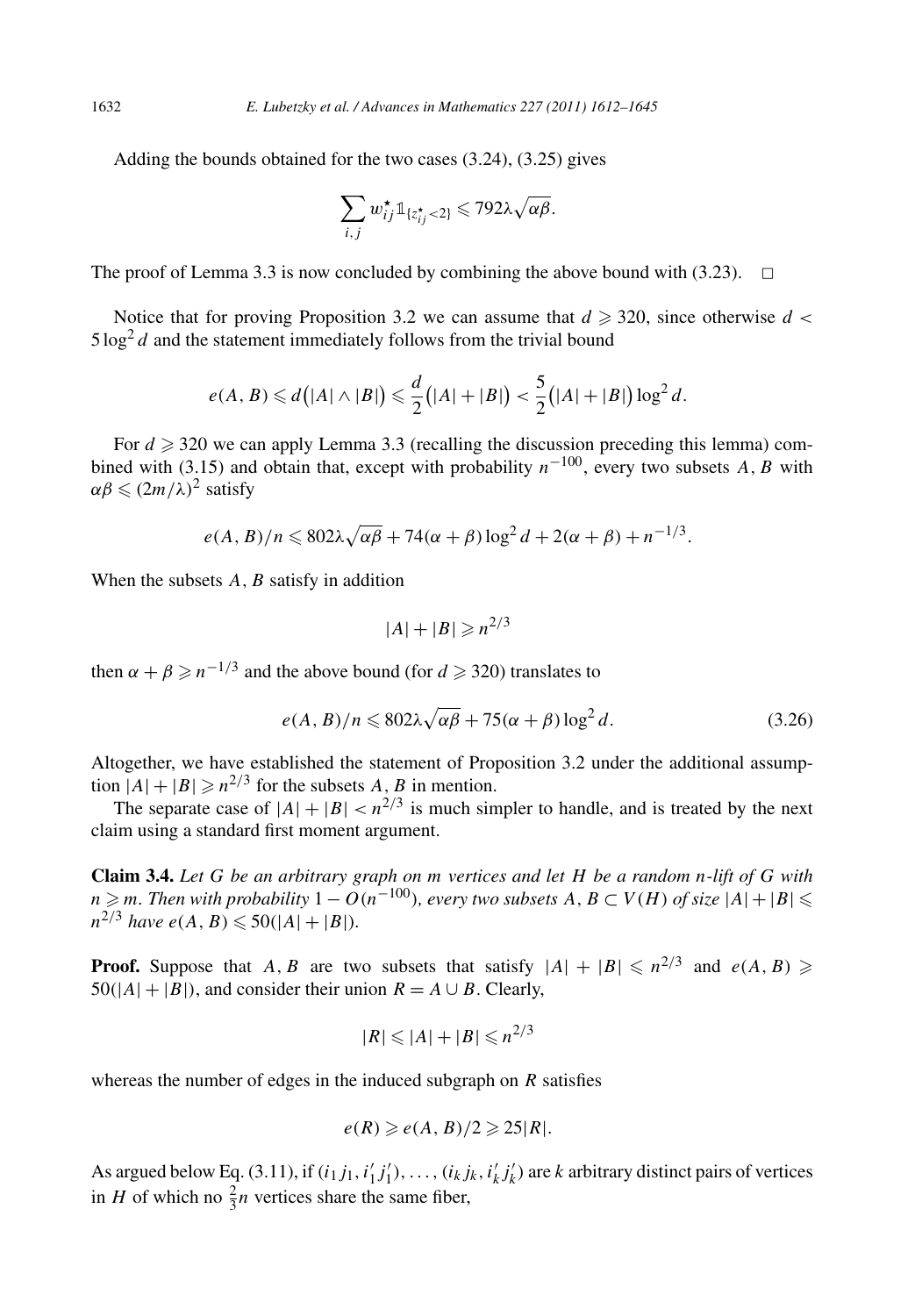$$
\mathbb{P}\big(i_l j_l \sim i'_l j'_l \text{ for all } l \in [k]\big) \leq (3/n)^k
$$

(that argument applies to any base-graph *G* by definition of the *n*-lift). Consider *k* distinct pairs of vertices in *R* that may potentially be adjacent in *H*. Clearly, for large enough *n* these do not contain any  $\frac{2}{3}n$  points on the same fiber since  $|R| = o(n)$ , hence the probability that they are all adjacent is at most  $(3/n)^k$ .

It now follows that the probability there exists a subset  $R \subset V(H)$  of size  $|R| = r \leq n^{2/3}$  with  $e(R) \geq 25r$  is at most

$$
{mn \choose r} \left(\frac{\binom{r}{2}}{25r}\right) \left(\frac{3}{n}\right)^{25r} \leqslant \left(\frac{\text{emn}}{r} \left(\frac{3\text{er}}{50n}\right)^{25}\right)^r \leqslant \left(\text{cm}(r/n)^{24}\right)^r
$$

where  $c > 0$  is an absolute constant. As  $r \leq n^{2/3}$  and  $m \leq n$ , the base of the exponent in the last expression is at most  $O(n^{-7})$  whereas  $r \ge 50$  necessarily to allow  $e(R) \ge 25r$ . Summing this error probability over the  $n^{2/3}$  possible values of *r* completes the proof.  $\Box$ 

As the bound given in the above claim is clearly smaller than the bound (3.26) for  $d \ge 320$ , together they imply that (3.26) holds with probability  $1 - O(n^{-100})$  for any two sets A, B with  $|A||B| \le (2mn/\lambda)^2$ . This concludes the proof of Proposition 3.2.

### **4. Light pairs and epsilon-nets**

We now move on to estimating the expected total of all light pairs along the edges of *H*. Recall that a pair  $x_{ij}$ ,  $y_{i'j'}$  is *light* if  $|x_{ij}y_{i'j'}| < \lambda/mn$ . To bound the bilinear form  $x^T A_H y$  with respect to the light pairs, we will approximate each such vector using an *ε*-net, where

$$
\varepsilon = \frac{1}{d\sqrt{mn}}.
$$

More precisely, we consider the *mn*-dimensional lattice  $\mathcal{L} = (\varepsilon \mathbb{Z})^{mn}$ , and show that the required statement on the bilinear form holds for any two vectors *x*, *y* with norm at most 1 in this lattice.

**Theorem 4.1.** *Let G be an*  $(m, d, \lambda)$ *-graph for*  $d \geq 3$  *and*  $\lambda \geq \sqrt{d}$  *and let H be a random n-lift of G. For*  $x, y \in \mathbb{R}^{mn}$ *, let*  $R_l(x, y)$  *be the random variable* 

$$
R_l(x, y) = \sum_{ij \sim i'j'} x_{ij} y_{i'j'} \mathbb{1}_{\{|x_{ij}y_{i'j'}| < \lambda/mn\}}.
$$

Let L denote the mn-dimensional lattice  $(\frac{1}{d\sqrt{mn}}\mathbb{Z})^{mn}$ . Then except with probability *O*(exp( $-mn$ ))*, every x*, *y* ∈ *L with*  $||x|| \le 1$  *and*  $||y|| \le 1$  *satisfy*  $|R_l(x, y) - \mathbb{E}[R_l(x, y)]|$ 250*λ* log *d.*

**Proof.** In order to establish the above concentration result, we must first estimate the variance of  $R_l(x, y)$ .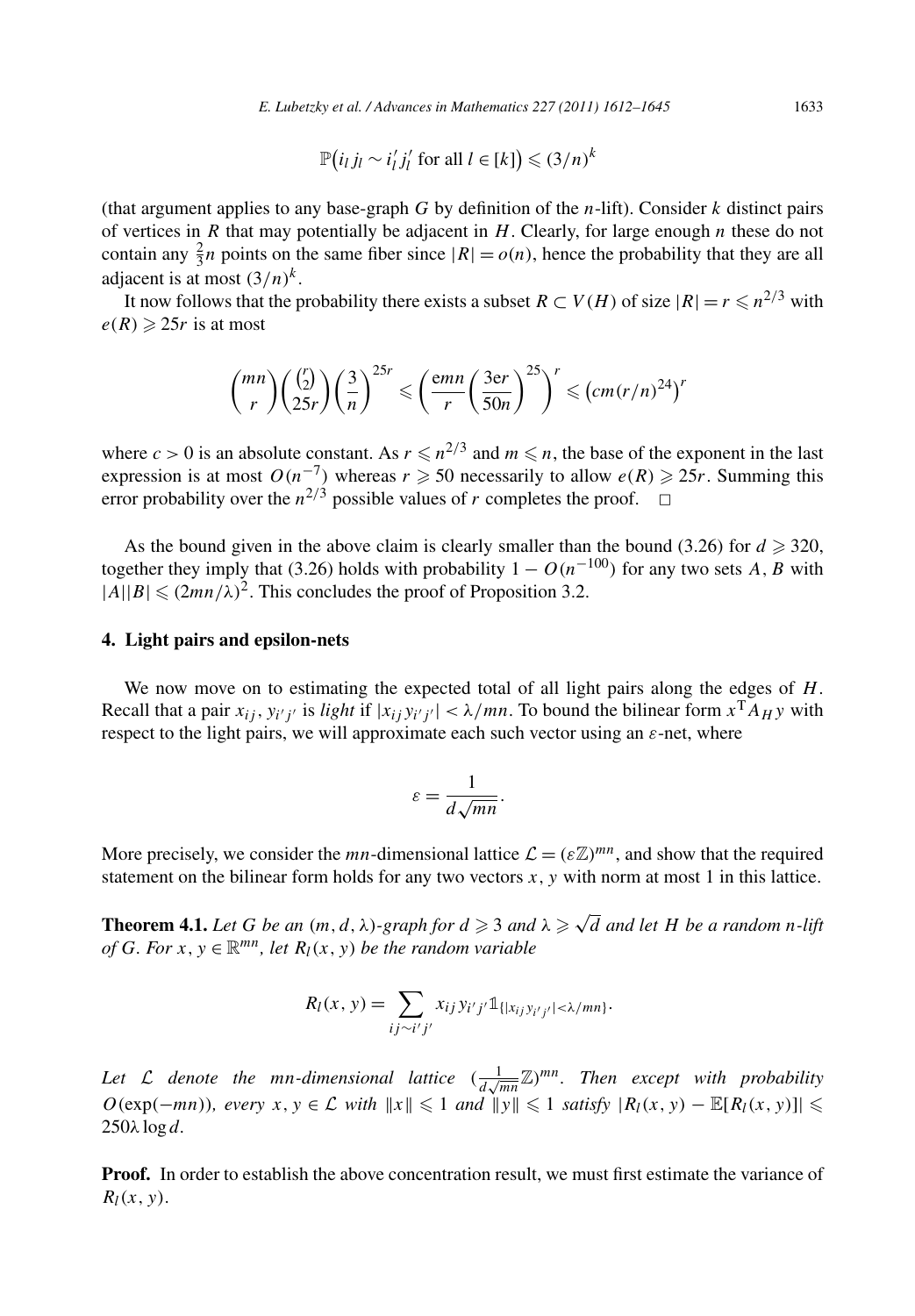**Lemma 4.2.** *Let G be an*  $(m, d, \lambda)$ -graph with  $\lambda \ge \sqrt{d}$ , and let  $x, y \in \mathbb{R}^{mn}$  be two fixed vectors  $satisfying \Vert x \Vert \leq 1 \text{ and } \Vert y \Vert \leq 1.$  Then

$$
\sum_{i,i'} \sum_{j \sim j'} x_{ij}^2 y_{i'j'}^2 1_{\{|x_{ij}y_{i'j'}| < \lambda/mn\}} \leq 50 \frac{\lambda^2 \log d}{m}.
$$

**Proof.** As in the treatment of the heavy pairs, we consider the following dyadic expansion of *x* and *y*:

$$
\mathcal{D}_{\ell} = \left\{ (i, j): 2^{-\ell} \leqslant |x_{ij}| \sqrt{\frac{mn}{\lambda}} < 2^{-\ell+1} \right\} \quad (\ell \in \mathbb{Z}),
$$
\n
$$
\mathcal{D}'_{\ell'} = \left\{ (i', j') : 2^{-\ell'} \leqslant |y_{i'j'}| \sqrt{\frac{mn}{\lambda}} < 2^{-\ell'+1} \right\} \quad (\ell' \in \mathbb{Z}),
$$

and the assumptions  $||x|| \le 1$  and  $||y|| \le 1$  translate into

$$
\sum_{\ell} 4^{-\ell} |\mathcal{D}_{\ell}| \frac{\lambda}{mn} \leqslant 1, \qquad \sum_{\ell'} 4^{-\ell'} |\mathcal{D}'_{\ell'}| \frac{\lambda}{mn} \leqslant 1. \tag{4.1}
$$

Further note that, if  $ij \in \mathcal{D}_\ell$  and  $i'j' \in \mathcal{D}'_{\ell'}$  then a necessary condition for  $|x_{ij} y_{i'j'}| < \lambda/mn$  is that  $\ell + \ell' > 0$ .

Consider the graph  $G'$  where every two fibers that are connected in  $G$  have a complete bipartite graph between them in *G'*. That is,  $ij \sim i'j'$  in *G'* if  $jj' \in E(G)$ . It follows that

$$
\sum_{j\sim j'}\sum_{i,i'} x_{ij}^2 y_{i'j'}^2 \mathbb{1}_{\{|x_{ij}y_{i'j'}| < \lambda/mn\}} \leq 16 \sum_{\ell+\ell'>0} 4^{-(\ell+\ell')} e_{G'}(\mathcal{D}_{\ell}, \mathcal{D}'_{\ell'}) \left(\frac{\lambda}{mn}\right)^2, \tag{4.2}
$$

and we aim to bound the sum in the right-hand side by at most  $3\frac{\lambda^2 \log d}{m}$ .

The adjacency matrix of *G'* is therefore precisely  $A_G \otimes J_n$ , where  $J_n$  is the all-ones matrix of order *n* and ⊗ denotes tensor product, and so by the definition of *G* (and the properties of tensor products) it follows that  $G'$  is an  $(mn, dn, \lambda n)$ -graph. As such, for any two subsets  $A, B$  of its vertices,

$$
e_{G'}(A,B) \leqslant \frac{d}{m}|A||B| + \lambda n \sqrt{|A||B|}.
$$
\n(4.3)

We now separate the sum in (4.2) into two cases, comparing  $|\ell - \ell'|$  to

$$
D = \log\left(\frac{d}{\lambda \log d}\right) + 2 \leqslant \frac{1}{2} \log d - 1.
$$

To justify the last inequality, note first that we may assume that  $d \geq 256$  otherwise the statement of the lemma holds trivially. Indeed, since there are  $dm/2$  edges in *G*, summing over  $\frac{1}{2}dmn^2$ pairs, each of which contributes at most  $(\lambda/mn)^2$ , gives at most  $\frac{\lambda^2 d}{2m}$ . For  $d \le 256$  we have  $d \le 32 \log d$  and so this is clearly at most  $16 \frac{\lambda^2 \log d}{m}$  and we are done. Assume therefore that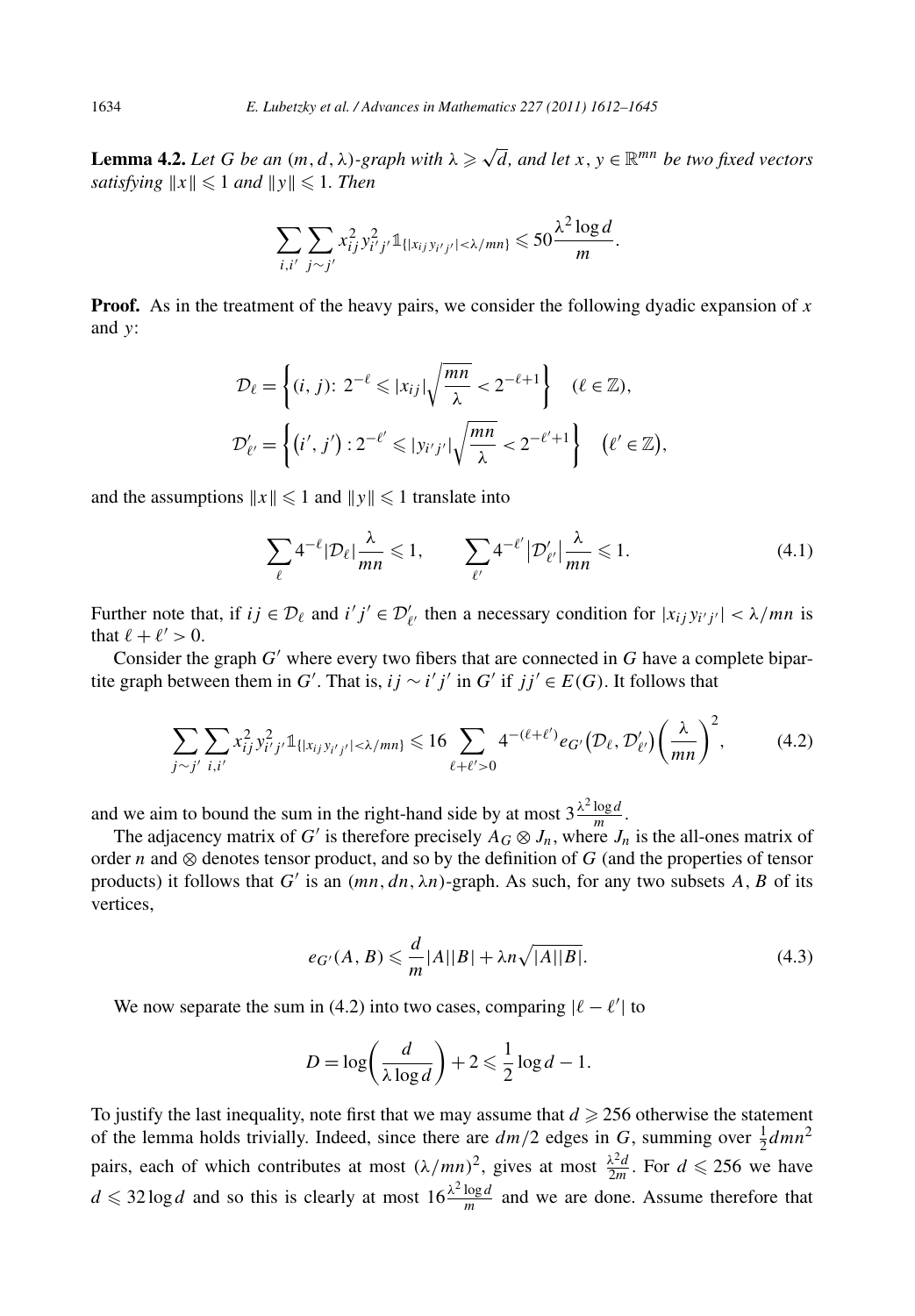$d \ge 256$ , in which case  $D + 1 = \log(\frac{8d}{\lambda \log d}) \le \log(d/\lambda)$  and the above inequality follows from the fact that  $\lambda \geq \sqrt{d}$ .

In case  $D \le 0$  we have  $d \le \frac{1}{4}\lambda \log d$ . Here, applying the trivial bound  $e_{G'}(\mathcal{D}_{\ell}, \mathcal{D}'_{\ell'}) \le d n |\mathcal{D}_{\ell}|$ gives

$$
\sum_{\substack{\ell+\ell' > 0 \\ \ell' \ge \ell}} 2^{-(\ell+\ell')} e_{G'}(\mathcal{D}_{\ell}, \mathcal{D}'_{\ell'}) \left(\frac{\lambda}{mn}\right)^2 \le \frac{\lambda}{mn} \sum_{\ell} 4^{-\ell} \cdot dn |\mathcal{D}_{\ell}| \cdot \frac{\lambda}{mn} \sum_{\ell' \ge \ell} 2^{-(\ell'-\ell)} \le \frac{2\lambda d}{m} \le \frac{\lambda^2 \log d}{2m},
$$

where the inequality between the two lines used (4.1). Performing the same calculation for the sum over  $\ell \ge \ell'$  gives the same bound. Altogether these two bounds sum up to  $\frac{\lambda^2 \log d}{m}$  and we get that for  $D \leqslant 0$ ,

$$
\sum_{\ell+\ell'>0} 4^{-(\ell+\ell')} e_{G'}(\mathcal{D}_{\ell}, \mathcal{D}'_{\ell'}) \left(\frac{\lambda}{mn}\right)^2
$$
  
\$\leqslant \frac{1}{2} \sum\_{\ell+\ell'>0} 2^{-(\ell+\ell')} e\_{G'}(\mathcal{D}\_{\ell}, \mathcal{D}'\_{\ell'}) \left(\frac{\lambda}{mn}\right)^2 \leqslant \frac{\lambda^2 \log d}{2m}\$

(the factor of  $\frac{1}{2}$  in the first inequality due to the fact that  $\ell + \ell' > 0$ ). Thus, Eq. (4.2) translates this bound to  $8\frac{\lambda^2 \log d}{m}$  and confirms the statement of the lemma for the case  $D \le 0$ . It remains to handle  $D > 0$ .

• **Case (i):**  $|\ell - \ell'| \ge D$ .

In this case, we use the trivial bound  $e_{G'}(\mathcal{D}_\ell, \mathcal{D}'_{\ell'}) \leq d_n |\mathcal{D}_\ell|$ , giving

$$
\sum_{k \geq D} \sum_{\substack{\ell+\ell' > 0 \\ \ell' - \ell = k}} 4^{-(\ell+\ell')} e_{G'} (\mathcal{D}_{\ell}, \mathcal{D}'_{\ell'}) \left(\frac{\lambda}{mn}\right)^2
$$
\n
$$
\leqslant \sum_{k \geqslant D} \sum_{\substack{\ell+\ell' > 0 \\ \ell' - \ell = k}} 2^{-4\ell - 2k} dn |\mathcal{D}_{\ell}| \left(\frac{\lambda}{mn}\right)^2
$$
\n
$$
= \sum_{\substack{\ell} \ell} 4^{-\ell} \frac{\lambda}{mn} |\mathcal{D}_{\ell}| \sum_{\substack{k \geqslant D \\ \ell + (k+\ell) > 0}} 2^{-(2\ell+k)} (2^{-k} d) \frac{\lambda}{m}
$$
\n
$$
\leqslant \sum_{\ell} 4^{-\ell} \frac{\lambda}{mn} |\mathcal{D}_{\ell}| \frac{\lambda^2 \log d}{4m},
$$

where we used the facts that  $2^k \ge 4d/(\lambda \log d)$  for  $k \ge 0$ , and that  $\sum 2^{-(2\ell+k)} \le 1$ . By (4.1), it now follows that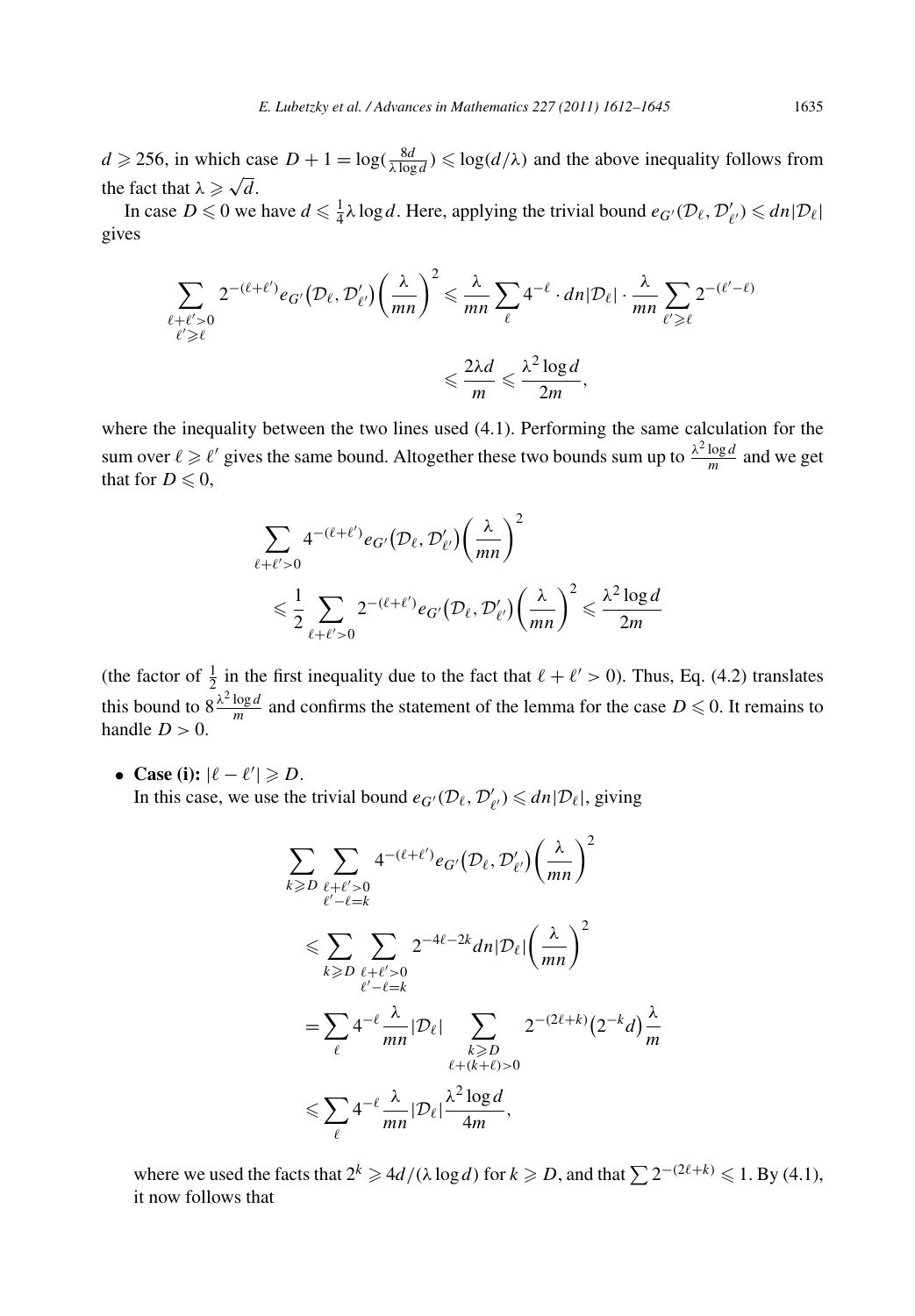$$
\sum_{k\geqslant D}\sum_{\substack{\ell+\ell'>0\\ \ell'-\ell=k}}4^{-(\ell+\ell')}e_{G'}(\mathcal{D}_{\ell},\mathcal{D}'_{\ell'})\left(\frac{\lambda}{mn}\right)^2\leqslant\frac{\lambda^2\log d}{4m},
$$

and adding the symmetric case where we sum over  $\ell - \ell' = k$ , we get

$$
\sum_{\substack{\ell+\ell' > 0 \\ |\ell'-\ell| \geq D}} 4^{-(\ell+\ell')} e_{G'}(\mathcal{D}_{\ell}, \mathcal{D}'_{\ell'}) \left(\frac{\lambda}{mn}\right)^2 \leq \frac{\lambda^2 \log d}{2m}.
$$

• **Case (ii):**  $|\ell - \ell'| < D$ .

Here we have two bounds according to the two expressions in the upper bound (4.3). That is, we break  $e_{G'}(\mathcal{D}_\ell, \mathcal{D}_{\ell'})$  into the sum of the two expressions corresponding to  $\frac{d}{m}|\mathcal{D}_\ell||\mathcal{D}_{\ell'}|$ and to  $\lambda n \sqrt{|\mathcal{D}_{\ell}| |\mathcal{D}_{\ell'}|}$  and bound each of them separately. First, by (4.1) the sum corresponding to  $\frac{d}{m}|\mathcal{D}_{\ell}||\mathcal{D}_{\ell'}|$  contributes

$$
\sum_{0 \leq k < D} \sum_{\substack{\ell + \ell' > 0 \\ \ell' - \ell = k}} 4^{-(\ell + \ell')} \frac{d}{m} |\mathcal{D}_{\ell}| |\mathcal{D}'_{\ell'}| \left(\frac{\lambda}{mn}\right)^2
$$
\n
$$
\leq |D| \frac{d}{m} \sum_{\ell} 4^{-\ell} \frac{\lambda}{mn} |\mathcal{D}_{\ell}| \sum_{\ell'} 4^{-\ell'} \frac{\lambda}{mn} |\mathcal{D}'_{\ell'}| \leq |D| \frac{d}{m} \leq \frac{\lambda^2 \log d}{2m},
$$

where the last inequality is due to the facts  $\lambda^2 \ge d$  and  $[D] \le \frac{1}{2} \log d$ . Second, the sum corresponding to  $\lambda n \sqrt{|\mathcal{D}_\ell||\mathcal{D}_{\ell'}|}$  contributes

$$
\sum_{0 \leq k < D} \sum_{\ell + \ell' > 0} 4^{-(\ell + \ell')} \lambda n \sqrt{|\mathcal{D}_{\ell}| |\mathcal{D}'_{\ell'}|} \left(\frac{\lambda}{mn}\right)^2
$$
\n
$$
= \sum_{0 \leq k < D} \frac{\lambda^2}{m} \sum_{\ell + \ell' > 0} 2^{-(\ell + \ell')} \sqrt{2^{-2\ell} \frac{\lambda}{mn} |\mathcal{D}_{\ell}|} \sqrt{2^{-2\ell'} \frac{\lambda}{mn} |\mathcal{D}'_{\ell'}|}
$$
\n
$$
\leq \sum_{0 \leq k < D} \frac{\lambda^2}{2m} \sqrt{\sum_{\ell > -k/2} 2^{-2\ell} \frac{\lambda}{mn} |\mathcal{D}_{\ell}|} \sqrt{\sum_{\ell' > k/2} 2^{-2\ell'} \frac{\lambda}{mn} |\mathcal{D}'_{\ell'}|}
$$
\n
$$
\leq \frac{[\mathcal{D}] \lambda^2}{2m} \sqrt{\sum_{\ell} 2^{-2\ell} \frac{\lambda}{mn} |\mathcal{D}_{\ell}|} \sqrt{\sum_{\ell'} 2^{-2\ell'} \frac{\lambda}{mn} |\mathcal{D}'_{\ell'}|}
$$
\n
$$
\leq \frac{[\mathcal{D}] \lambda^2}{2m} \leq \frac{\lambda^2 \log d}{4m},
$$

where the inequality in the third line followed from Cauchy–Schwarz and in the last line we used (4.1) together with the fact  $[D] \leq \frac{1}{2} \log d$ . The last two inequalities now give a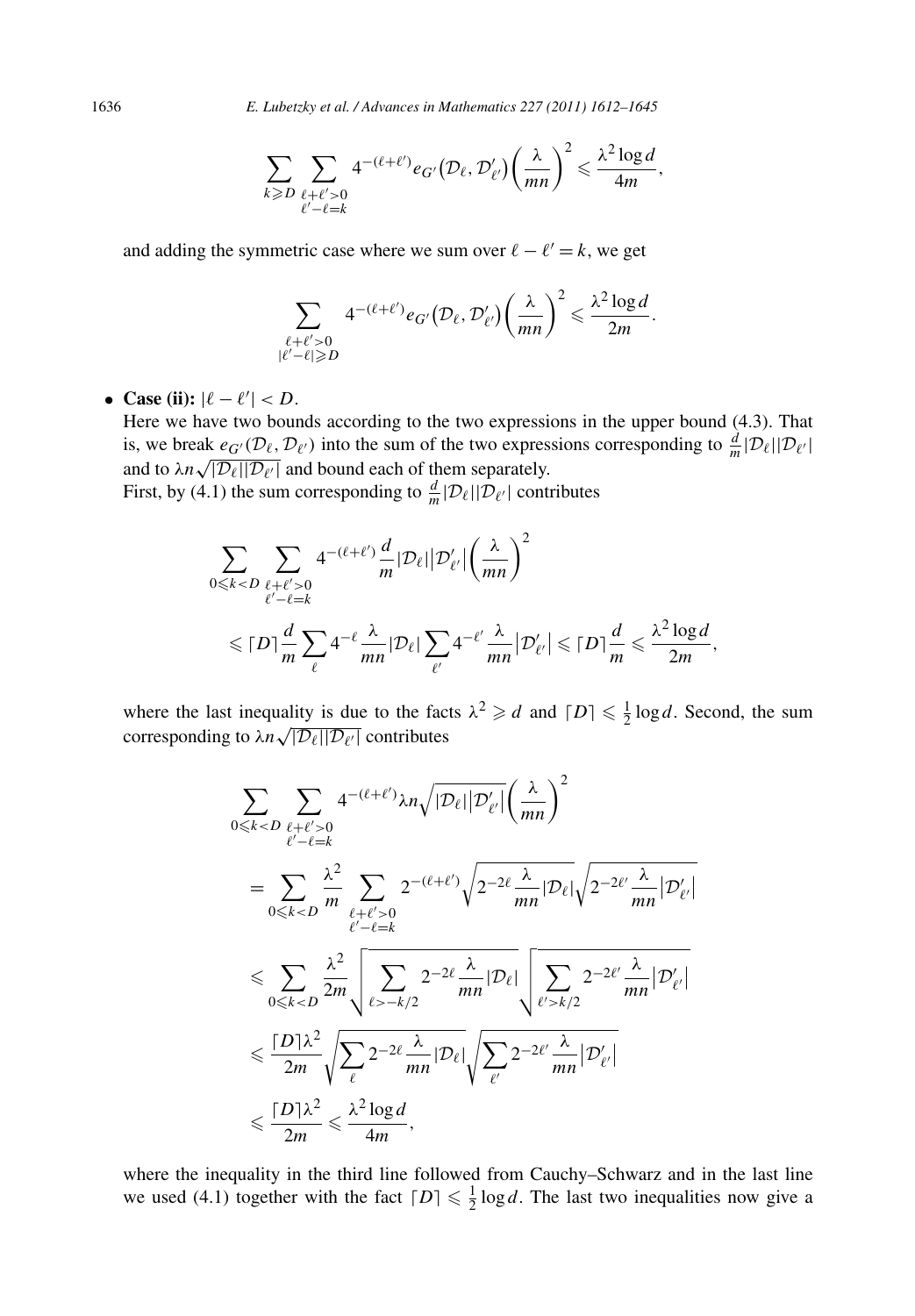combined bound of  $\frac{3\lambda^2 \log d}{4m}$ . As the same holds for the sum over  $\ell - \ell' = k$ , altogether we have

$$
\sum_{\substack{\ell+\ell' > 0\\ |\ell'-\ell| < D}} 4^{-(\ell+\ell')} e_{G'}(\mathcal{D}_{\ell}, \mathcal{D}'_{\ell'}) \left(\frac{\lambda}{mn}\right)^2 \leqslant \frac{3\lambda^2 \log d}{2m}.
$$

Adding together Cases (i), (ii) implies that when  $D \ge 0$ ,

$$
\sum_{\ell+\ell'>0} 4^{-(\ell+\ell')} e_{G'}(\mathcal{D}_{\ell}, \mathcal{D}'_{\ell'}) \left(\frac{\lambda}{mn}\right)^2 \leqslant \left(\frac{1}{2} + \frac{3}{2}\right) \frac{\lambda^2 \log d}{m} = \frac{2\lambda^2 \log d}{m},
$$

and (4.2) now translates this bound to  $32\frac{\lambda^2 \log d}{m}$ , confirming the statement of the lemma (with room to spare) for the case  $D > 0$  as required.  $\square$ 

Next, we need to address the support of *x*. A vector  $x \in \mathbb{R}^{mn}$  is called *sparse* if it has at most *n/*2 non-zero entries on each fiber, that is, if

$$
\left|\left\{i \in [n]: x_{ij} \neq 0\right\}\right| \leq n/2 \quad \text{for all } j \in V(G).
$$

The next lemma establishes concentration for  $R_l(x, y)$  provided that *x* is sparse.

**Lemma 4.3.** *Let*  $x, y \in \mathbb{R}^{mn}$  *be two fixed vectors such that*  $x$  *is sparse,*  $||x|| \le 1$  *and*  $||y|| \le 1$ . *Let G be an*  $(m, d, \lambda)$ *-graph for*  $d \geq 3$  *and*  $\lambda \geq \sqrt{d}$  *and let H be a random n-lift of G. For any*  $a \ge 125$ ,

$$
\mathbb{P}(|R_l(x, y) - \mathbb{E}[R_l(x, y)]| > a\lambda \log d) \leq 2d^{-amn/12}.
$$

**Proof.** For any  $jj' \in E(G)$  and  $i \in [n]$ , define

$$
X_{jj'}(i) = x_{ij} \sum_{i'=1}^{n} \mathbb{1}_{\{ij \sim i'j'\}} y_{i'j'} \mathbb{1}_{\{|x_{ij}y_{i'j'}| < \frac{\lambda}{mn}\}}.
$$

By this definition,

$$
R_l(x, y) = \sum_{j \sim j'} \sum_i X_{jj'}(i),
$$

and we can now expose the values of  $X_{ji'}$  sequentially by going over the pairs of fibers  $jj' \in$  $E(G)$  one-by-one (in an arbitrary order), and for each such pair revealing the relevant part of the bijection between the fibers. More precisely, when processing a given pair of fibers  $j \sim j'$ , we proceed as follows:

(1) Without loss of generality, suppose  $|x_{1j}| \geq |x_{2j}| \geq \cdots \geq |x_{nj}|$ , and let  $q \in [n]$  be the largest index such that  $x_{qj} \neq 0$ .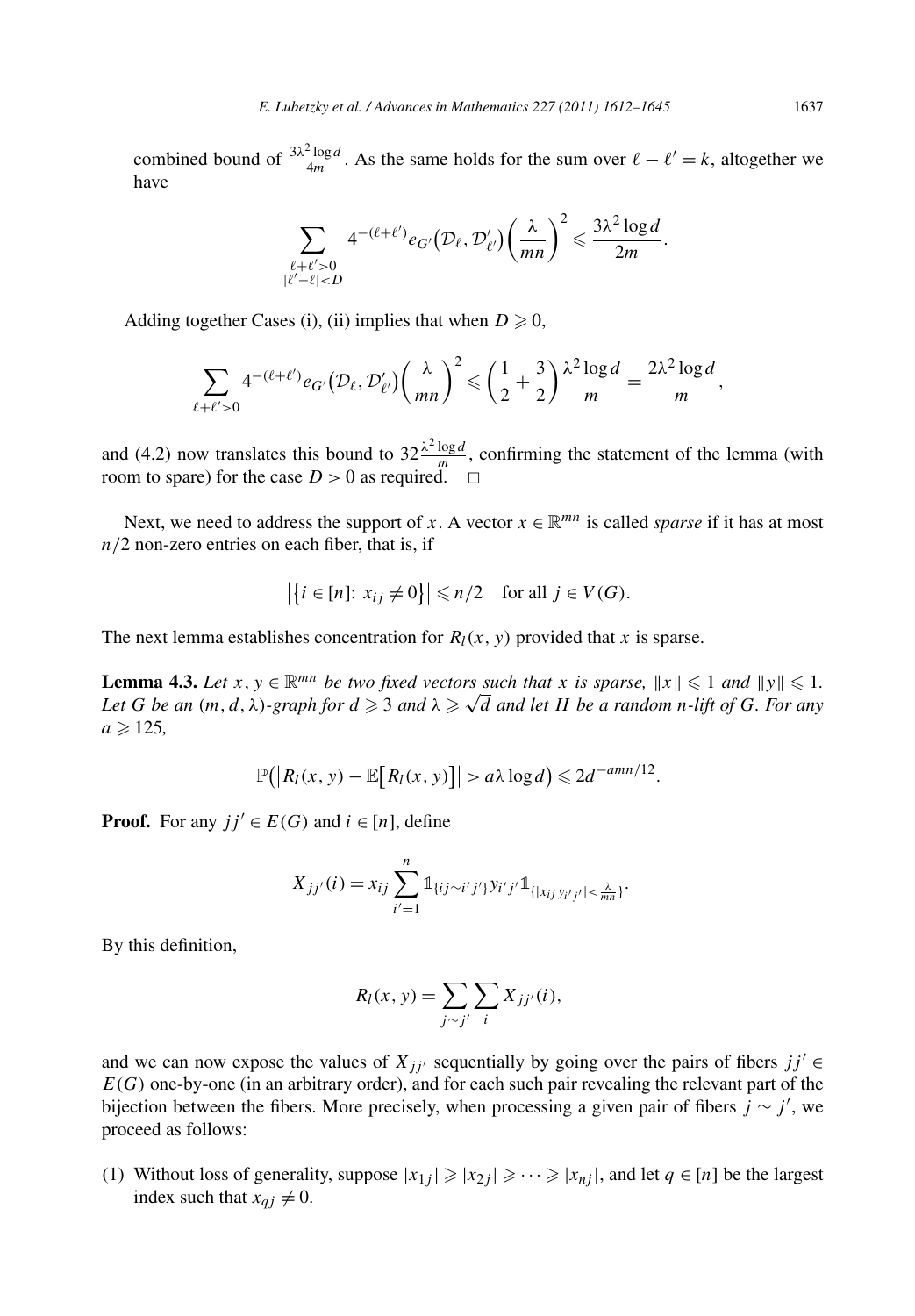(2) Sequentially go over  $i = 1, \ldots, q$  and expose the neighbor of *ij* in the bijection between the two fibers, i.e., *J<sub>i</sub>* ∈ [*n*] such that *ij* ∼ *J<sub>i</sub>j'*, thereby determining  $X_{jj'}(i)$ .

Crucially, since the vector *x* is sparse, it contains at most  $n/2$  non-zero entries in any given fiber, and so in the above defined process  $q \leq n/2$ .

Denote by  $(\mathcal{F}_t)$  the filter corresponding to this process (that is,  $\mathcal{F}_t$  is the  $\sigma$ -algebra generated by the first *t* exposed edges), and let  $(S_t)$  be Doob's martingale corresponding to the function  $R_l(x, y)$  with respect to  $(\mathcal{F}_t)$ :

$$
S_t = \mathbb{E}\bigg[\sum_{j\sim j'} \sum_i X_{jj'}(i) \mid \mathcal{F}_t\bigg].
$$

As usual,  $S_0 = \mathbb{E}[R_l(x, y)]$  whereas at the end of the process the martingale equals  $R_l(x, y)$ .

We wish to analyze the increment  $S_t - S_{t-1}$ . Suppose that in step *t* we are now exposing an edge between the fibers  $j \sim j'$ . Clearly, if  $(k, k') \neq (j, j')$  and our process already exposed the edges between the fibers  $k \sim k'$ , then their contribution is canceled in  $S_t - S_{t-1}$ . Furthermore, if the edges between  $k \sim k'$  are to be exposed in the future, then

$$
\mathbb{E}\bigg[\sum_{i} X_{kk'}(i) \mid \mathcal{F}_t\bigg] = \mathbb{E}\bigg[\sum_{i} X_{kk'}(i) \mid \mathcal{F}_{t-1}\bigg],
$$

since the bijections between distinct pairs of connected fibers are independent. That is to say,  $S_t - S_{t-1}$  contains only terms that arise from the effect of the edge exposed at time *t* on  $\mathbb{E}[\sum_i X_{jj'}(i)|\mathcal{F}_t].$ 

In light of this, it suffices to treat the case where  $j \sim j'$  is the first pair of fibers processed, and the analysis of  $S_t - S_{t-1}$  will hold analogous for any other pair. In what follows, since we are now concentrating solely on the two fibers  $j \sim j'$ , we omit the subscripts *j*, *j'* from *x* and *y* to simplify the notation. Similarly, we use the abbreviation

$$
L_{i,i'} = \mathbb{1}_{\{|x_{ij}, y_{i'j'}| < \frac{\lambda}{mn}\}}.\tag{4.4}
$$

At step  $t = 1, 2, \ldots, q$  we are therefore exposing the match of  $x_t$ . For simplicity we will analyze  $S_1 - S_0$  and by merely changing the indices the same argument would carry to all other values of *t*. Recall that

$$
S_0 = \frac{1}{n!} \sum_{\pi} \sum_{i} x_i y_{\pi(i)} L_{i, \pi(i)} = \frac{1}{n} \sum_{i} \sum_{i'} x_i y_{i'} L_{i, i'}
$$
(4.5)

and that given the event that  $x_1$  is matched to some  $I \in [n]$  we have

$$
S_1 = x_1 y_I L_{1,I} + \frac{1}{(n-1)!} \sum_{\pi : \pi(1) = I} \sum_{i \geqslant 2} x_i y_{\pi(i)} L_{i,\pi(i)}
$$
  
=  $x_1 y_I L_{1,I} + \frac{1}{n-1} \sum_{i \geqslant 2} \sum_{i' \neq I} x_i y_{i'} L_{i,i'}$ . (4.6)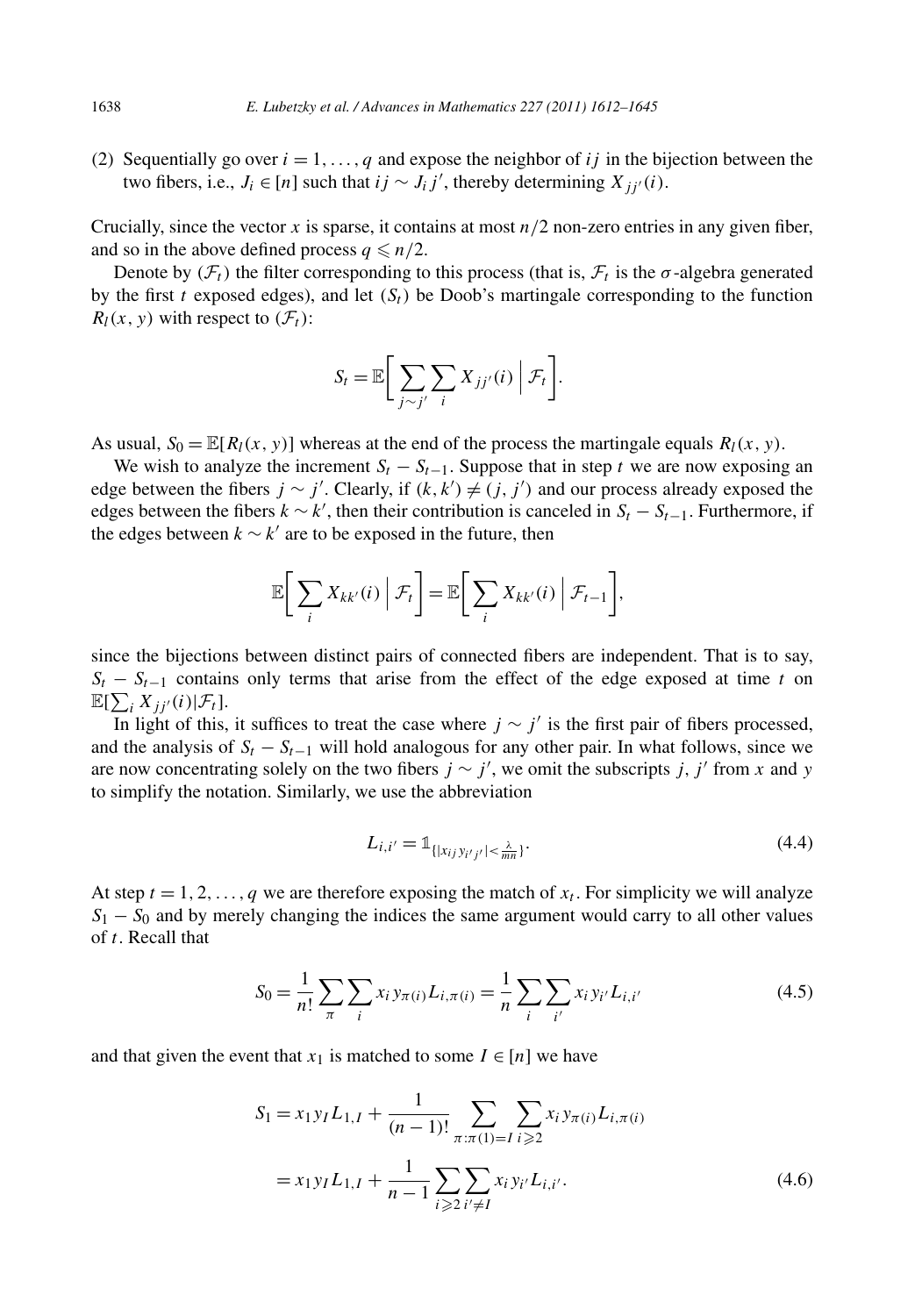Let  $S_1$  and  $\tilde{S}_1$  be two possible values after revealing the match of  $x_1$ , denoting its index by  $\pi(1)$ and  $\tilde{\pi}(1)$  respectively. We can now couple the distributions over the remaining entries of  $\pi$  and  $\tilde{\pi}$  via switching  $\pi(1), \tilde{\pi}(1)$ . That is, if we let  $z = \tilde{\pi}^{-1}(\pi(1))$  then  $\pi, \tilde{\pi}$  agree everywhere except possibly on  $\{1, z\}$  and there we have

$$
\pi(z) = \tilde{\pi}(1), \qquad \tilde{\pi}(z) = \pi(1).
$$

Clearly, in any pair of coupled  $\pi$ ,  $\tilde{\pi}$  all summands of the form  $x_iy_i/L_i$  is Eq. (4.6) cancel from  $S_1 - \tilde{S}_1$  except when  $i \in \{1, z\}$ , hence

$$
S_1 - \tilde{S}_1 = x_1 y_{\pi(1)} L_{1,\pi(1)} + \frac{1}{n-1} \sum_{z \neq 1} x_z y_{\tilde{\pi}(1)} L_{z,\tilde{\pi}(1)}
$$

$$
- x_1 y_{\tilde{\pi}(1)} L_{1,\tilde{\pi}(1)} - \frac{1}{n-1} \sum_{z \neq 1} x_z y_{\pi(1)} L_{z,\pi(1)}.
$$

By definition (4.4) each of the above terms  $x_i y_{i'} L_{i,i'}$  is at most  $\lambda/mn$  in absolute value, thus repeating this argument for any step *t* gives that with probability 1,

$$
|S_t - S_{t-1}| \leq \frac{4\lambda}{mn} \quad \text{for } t = 1, \dots, q. \tag{4.7}
$$

Obtaining an  $L^2$  bound on the increments  $S_t - S_{t-1}$  is slightly more delicate then the above  $L^{\infty}$ bound. To this end, we will write  $S_1 - S_0$  explicitly: Recall from (4.5), (4.6) that  $S_0$  averages over permutations  $\pi$  on [*n*] whereas  $S_1$  averages over all such permutations  $\tilde{\pi}$  that have  $\tilde{\pi}(1) = I$  for some  $I \in [n]$ , which is exposed in  $\mathcal{F}_1$  and identifies the match of  $x_1$ .

In other words,  $S_0$  is the mean of sums analogous to  $S_1$  with all possible values  $\pi(1) \in$  $\{1, \ldots, n\}$  replacing *I*. Each such value has equal probability and the case  $\pi(1) = I$  does not contribute to  $S_1 - S_0$ . In the remaining cases we can go over the possible values of  $z = \pi^{-1}(I) \in \{2, ..., n\}$  (each with equal probability) and couple  $\pi, \tilde{\pi}$  using the switching that was used to establish the  $L^{\infty}$  bound, letting them agree everywhere except on {1, *z*}. Altogether we obtain that

$$
S_1 - S_0 = x_1 y_I L_{1,I} - \frac{1}{n-1} \sum_{z \neq 1} x_z y_I L_{z,I} - \frac{1}{n} \sum_{i'} x_1 y_{i'} L_{1,i'}
$$

$$
+ \frac{1}{n(n-1)} \sum_{i'} \sum_{z \neq 1} x_z y_{i'} L_{z,i'}.
$$

Since the expressions in the last line do not depend on *I*, we conclude that  $Var(S_1 - S_0) = Var(Z)$ where

$$
Z = x_1 y_I L_{1,I} - \frac{1}{n-1} \sum_{z \neq 1} x_z y_I L_{z,I}
$$
 with *I* uniform on [*n*].

Estimating Var $(Z)$  requires extra care due to the indicators  $L_{i,i'}$ . There are two possible cases: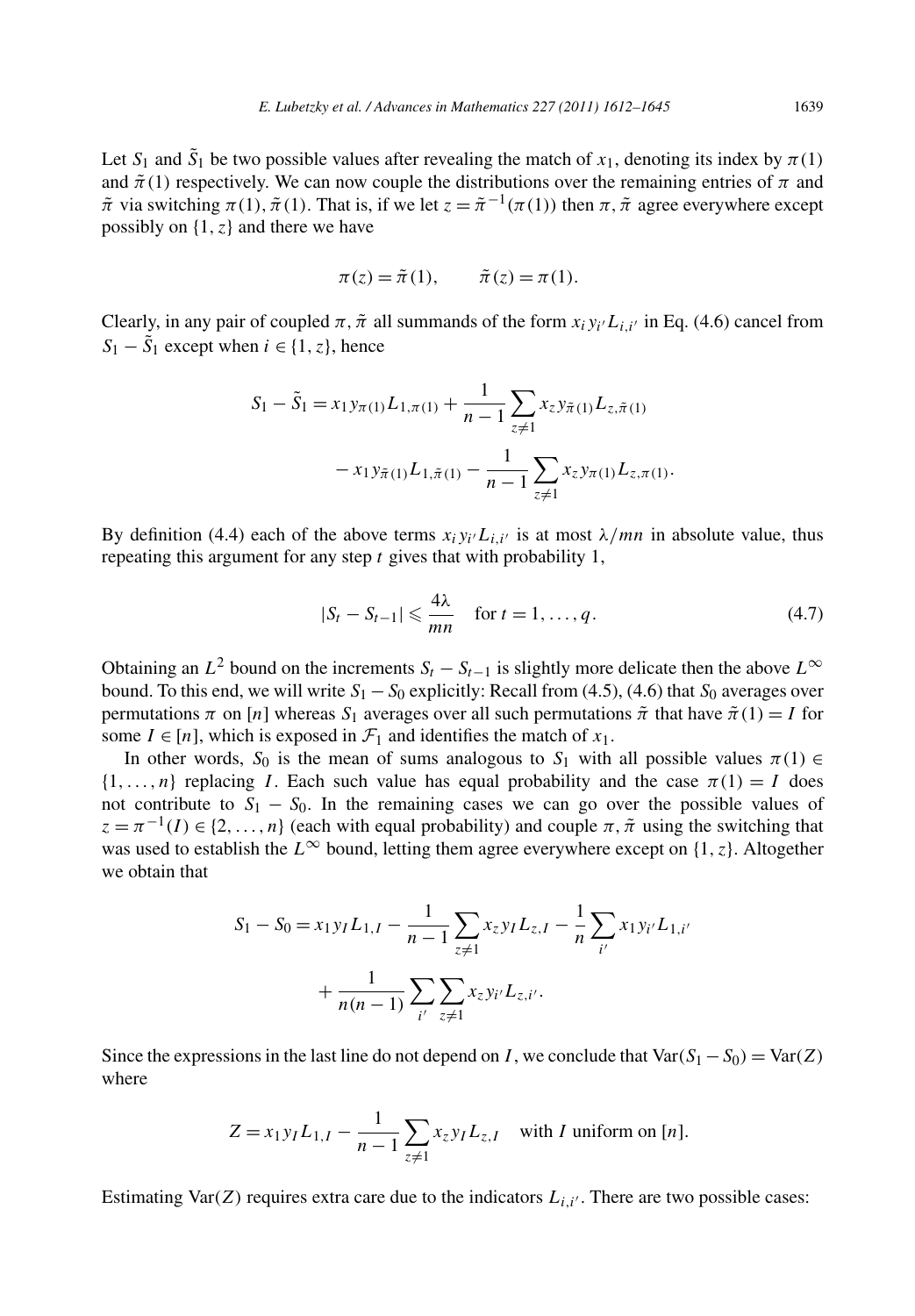(i) If  $L_{1,I} = 1$  then by our ordering of the  $x_i$ 's according to decreasing absolute values we have  $L_{z,I} = 1$  for all  $z \ge 1$  and so

$$
Z = x_1 y_I L_{1,I} - \frac{1}{n-1} \sum_{z \neq 1} x_z y_I L_{z,I} = \left( x_1 - \frac{1}{n-1} \sum_{z \neq 1} x_z \right) y_I.
$$

Moreover,  $|x_1|$  is at least the average of the  $|x_7|$ 's for  $z > 1$ , and so in this case

$$
Z^2 \leqslant 4x_1^2y_I^2L_{1,I}.
$$

(ii) Otherwise,  $L_{1,I} = 0$  and there exists some  $T = T(I) > 1$  such that  $L_{z,I} = 1$  for all  $z \ge T$ . In this case

$$
Z=-\frac{1}{n-1}\sum_{z\geqslant T}x_{z}y_{I}.
$$

By Cauchy–Schwarz, in this case we thus have

$$
Z^2 \leqslant \frac{1}{n-1} \sum_{z>1} x_z^2 y_I^2 L_{z,I}.
$$

Combining the cases, since *I* is uniform on [*n*] it now follows that

$$
\text{Var}(Z) \leqslant \mathbb{E}Z^2 \leqslant \frac{4}{n}\sum_{i'} x_1^2 y_{i'}^2 L_{1,i'} + \frac{1}{n(n-1)} \sum_{z>1} \sum_{i'} x_z^2 y_{i'}^2 L_{z,i'}.
$$

Applying the same analysis to a general  $t \in [q]$ , while assuming without loss of generality that the remaining unmatched  $y_i$ 's are  $\{y_t, \ldots, y_n\}$ , yields

$$
\operatorname{Var}(S_t - S_{t-1} | \mathcal{F}_{t-1}) \leq \frac{4}{n - t + 1} \sum_{i' \geq t} x_i^2 y_{i'}^2 L_{t,i'}
$$
  
+ 
$$
\frac{1}{(n - t + 1)(n - t)} \sum_{z > t} \sum_{i' \geq t} x_z^2 y_{i'}^2 L_{z,i'}.
$$
(4.8)

At this point our assumption that  $q \leq n/2$  due to the fact that *x* is sparse plays its important role. For some *z*, *i'* consider the total coefficient of  $x_z^2 y_{i'}^2 L_{i,i'}$  after summing (4.8) over  $t = 1, ..., q$ . The first expression in (4.8) contributes at most  $4/(n - q + 1) \le 8/n$  whereas the second one adds up to

$$
\sum_{t\leq q}\frac{1}{(n-t+1)(n-t)}\leqslant\frac{2}{n}.
$$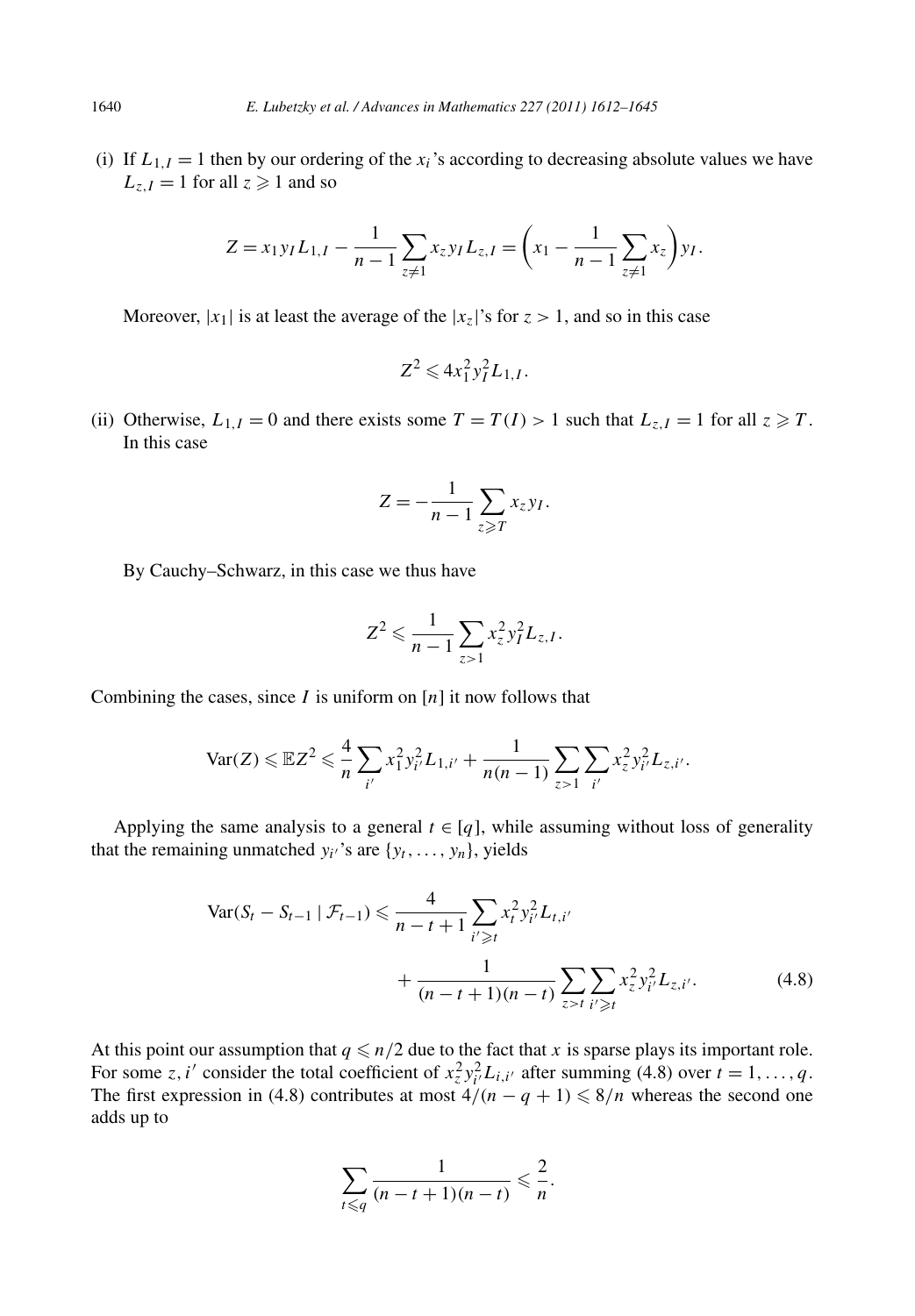Altogether we conclude that

$$
\sum_{t=1}^{q} \text{Var}(S_t - S_{t-1} | \mathcal{F}_{t-1}) \leq \frac{10}{n} \sum_{i,i'} x_i^2 y_{i'}^2 L_{i,i'}
$$

and by extending this analysis to all *md/*2 pairs of connected fibers we get

$$
\sum_{t} \text{Var}(S_t - S_{t-1}|\mathcal{F}_{t-1}) \leq \frac{10}{n} \sum_{j \sim j'} \sum_{i,i'} x_{ij}^2 y_{i'j'}^2 \mathbb{1}_{\{|x_{ij}y_{i'j'}| < \lambda/mn\}}
$$
  

$$
\leq 500 \frac{\lambda^2 \log d}{mn},
$$
 (4.9)

where the last step was by Lemma 4.2. We can now apply the following large deviation inequality for martingales, which is a special case of a result of Freedman [10] (see also [23] for a variant of this inequality).

**Theorem 4.4.** Let  $(S_i)_{i=0}^n$  be a martingale with respect to a filter  $(F_i)$  and let  $\Delta_i = S_i - S_{i-1}$ *denote its increments. Suppose that*  $|\Delta_i| \leq M$  *for all i and that*  $\sum_{i=1}^n \text{Var}(\Delta_i | \mathcal{F}_{i-1}) \leq \sigma^2$ . Then *for any s >* 0 *we have*

$$
\mathbb{P}\big(|S_t - S_0| \geq s \text{ for some } t \in [n]\big) \leq 2 \exp\bigg[-\frac{s^2}{2(\sigma^2 + Ms)}\bigg].
$$

In our case by (4.7) and (4.9) we have  $M = 4 \frac{\lambda}{mn}$  and  $\sigma^2 = 500 \frac{\lambda^2 \log d}{mn}$ . Since the final value of  $(S_t)$  is  $R_l(x, y)$  whereas  $S_0 = \mathbb{E}[R_l(x, y)]$ , we now get

$$
\mathbb{P}\big(\big|R_l(x, y) - \mathbb{E}\big[R_l(x, y)\big]\big| \geqslant s\big) \leqslant 2\exp\bigg(-\frac{s^2mn}{8\lambda(125\lambda\log d + s)}\bigg).
$$

In particular, for  $s = a\lambda \log d$  with  $a \ge 125$  we have  $8\lambda(125\lambda \log d + s) \le 16\lambda s$  and so

$$
\mathbb{P}\big(\big|R_l(x,\,y)-\mathbb{E}\big[R_l(x,\,y)\big]\big|\geqslant s\big)\leqslant 2\exp\bigg(-\frac{smn}{16\lambda}\bigg)=2d^{-amn/(16\ln 2)}<2d^{-amn/12},
$$

as required.  $\square$ 

As a corollary, we can now infer the concentration result of Lemma 4.3 without requiring that *x,y* should be sparse.

**Corollary 4.5.** Let  $x, y \in \mathbb{R}^{mn}$  be two fixed vectors with  $||x|| \leq 1$  and  $||y|| \leq 1$ . Let G be an  $(m, d, \lambda)$ *-graph for*  $d \ge 3$  *and*  $\lambda \ge \sqrt{d}$  *and let H be a random n*-lift of *G. Then for any*  $a \ge 250$ *,* 

$$
\mathbb{P}(|R_l(x, y) - \mathbb{E}[R_l(x, y)]| > a\lambda \log d) \leq 4d^{-amn/24}.
$$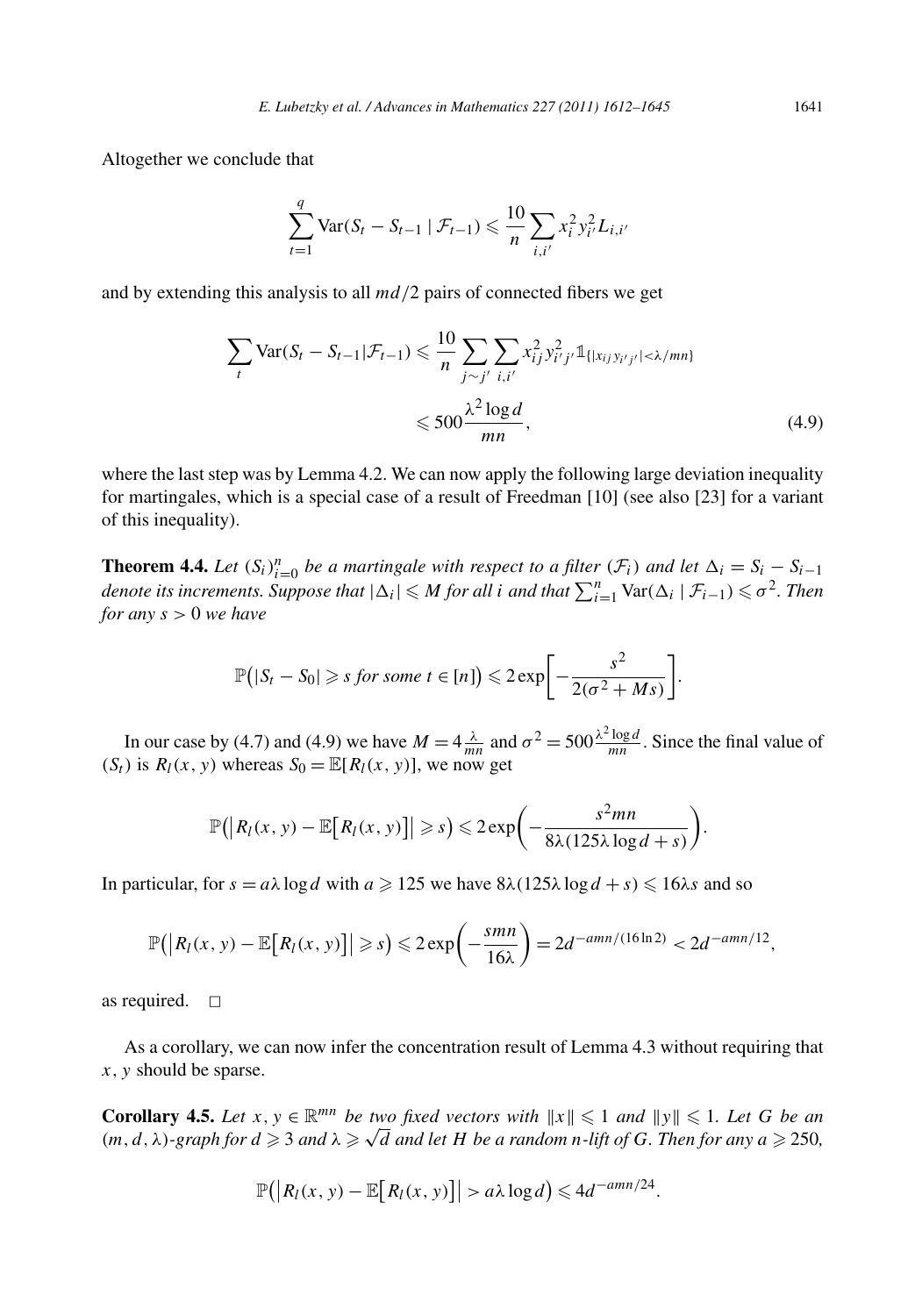**Proof.** Let *x*,  $y \in \mathbb{R}^{mn}$  satisfy  $||x|| \le 1$  and  $||y|| \le 1$ . Define the sparse vectors  $x', x'' \in \mathbb{R}^{mn}$  by

$$
x'_{ij} = \begin{cases} x_{ij}, & i \le n/2, \\ 0, & i > n/2, \end{cases} \quad \text{and} \quad x''_{ij} = \begin{cases} 0, & i > n/2, \\ x_{ij}, & i \le n/2, \end{cases} \quad \text{for all } i, j.
$$

Since for every *i*, *j* we have that  $x_{ij}$  is precisely one of  $\{x'_{ij}, x''_{ij}\}$  while the other is 0, we deduce that

$$
R_l(x, y) = R_l(x', y) + R_l(x'', y).
$$
\n(4.10)

Clearly, by the triangle inequality if  $|R_l(x, y) - \mathbb{E} R_l(x, y)| \ge a\lambda \log d$  then at least one of the variables  $R_l(x', y)$ ,  $R_l(x'', y)$  must deviate from its mean by at least  $\frac{1}{2}a\lambda \log d$ . For each of the pairs *x'*, *y* and *x''*, *y* we may apply Lemma 4.3 for a choice of  $a/2 \ge 125$  and obtain that

$$
\mathbb{P}(|R_l(x', y) - \mathbb{E}[R_l(x', y)]| > (a/2)\lambda \log d) \leq 2d^{-amn/24},
$$

and the same applies to  $x''$ . The required result immediately follows.  $\Box$ 

To carry the result from the above corollary to every pair of vectors in the lattice  $\mathcal{L} =$  $(\frac{1}{d\sqrt{mn}}\mathbb{Z})^{mn}$  we need the following simple claim:

**Claim 4.6.** *There are at most*  $(4\sqrt{2}d)^{mn}$  *vectors*  $x \in \mathcal{L}$  *such that*  $||x|| \leq 1$ *.* 

**Proof.** Let  $T = \{x \in \mathcal{L}: ||x|| \leq 1\}$ , set  $r = (d+1)/d$  and consider  $B_0(r)$ , the *mn*-dimensional ball centered at 0 with radius *r*. For each  $x \in T$ , define the set

$$
Z_x = \{ z \colon x_{ij} < z_{ij} < x_{ij} + 1/(d\sqrt{mn}) \}.
$$

Clearly, each  $z \in Z_x$  satisfies  $||z|| \le ||x|| + \sqrt{mn/(d\sqrt{mn})^2} = (d+1)/d$ , and so  $Z_x \subset B_0(r)$ . Furthermore, for any  $x \neq y \in \mathcal{L}$  we have  $Z_x \cap Z_y = \emptyset$ , and altogether, if we let vol(·) denote the Lebesgue measure on R*mn* then

$$
\sum_{x\in T} \text{vol}(Z_x) \leqslant \text{vol}\big(B_0(r)\big) \leqslant \frac{(\pi r^2)^{mn/2}}{\lfloor mn/2\rfloor!} \leqslant \left(\sqrt{2\pi e}\frac{d+1}{d\sqrt{mn}}\right)^{mn},
$$

with the last inequality following from the fact that  $k! \geq (k/e)^k$  for all *k*. Since for every *x* we have vol $(Z_x) = (d\sqrt{mn})^{-mn}$ , we now deduce that

$$
|T| \le (\sqrt{2\pi e}(d+1))^{mn}.\qquad \Box
$$

Applying Corollary 4.5 to all  $x, y \in T$  with a choice of  $a = 250$  and then taking a union bound over all  $|T|^2$  possible pairs now completes the proof of the Theorem 4.1.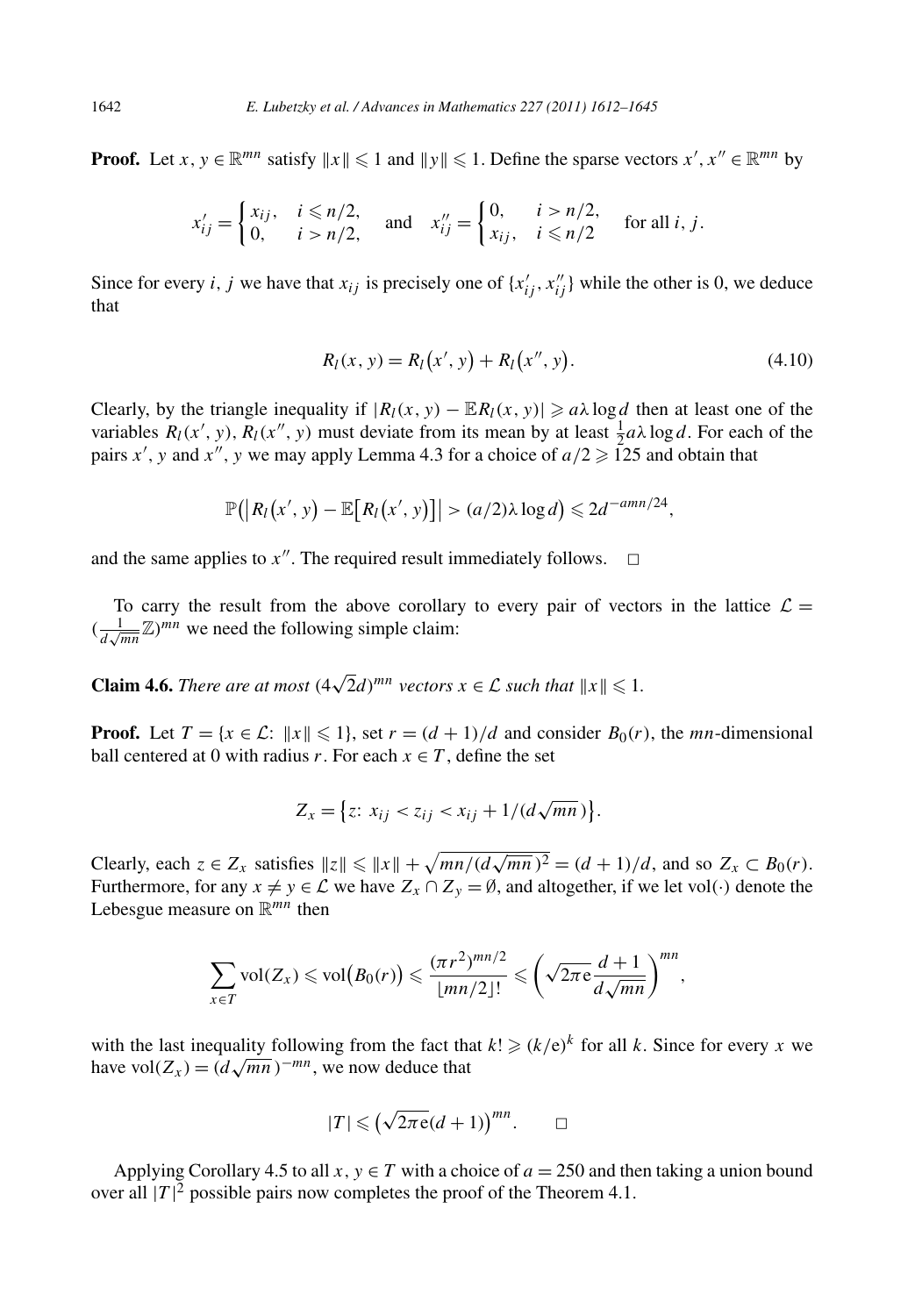## **5. The second eigenvalue of a random lift**

**Proof of Theorem 1.** First, note that since  $\lambda$  is an upper bound on all nontrivial eigenvalues in absolute value, we can always increase it and take  $\lambda \ge \sqrt{d}$ , and this would not effect the In absolute value, we can always increase it and take  $λ \geq \sqrt{a}$ , and this would not effect the result (recall that the bound we target for is  $(λ ∨ ρ)$  log  $ρ$  where  $ρ = 2√d − 1$ ). In this case, as *ρ* = 2 $\sqrt{d-1}$ , it suffices to show that every nontrivial eigenvalue of *G* is  $O(\lambda \log d)$  except with  $\rho = 2\sqrt{d-1}$ , it suffices to show that every nontrivial eigenvalue of *G* is  $O(\lambda \log d)$  except with probability  $O(n^{-100})$ .

The following lemma establishes the expected value of  $x<sup>T</sup>A<sub>H</sub>$  *y* for any two unit vectors orthogonal to the all-ones vector.

**Lemma 5.1.** *Let G be an*  $(m, d, \lambda)$ *-graph and H be a random n-lift of G. Let*  $x, y \in \mathbb{R}^{mn}$  *satisfy*  $\langle x, 1 \rangle = \langle y, 1 \rangle = 0$  *and*  $||x|| = ||y|| = 1$ *. Then*  $\mathbb{E}[x^T A_H y] \le \lambda$ *.* 

**Proof.** Clearly, since the *n*-lift is comprised of a uniform perfect matching between any two fibers that are adjacent in *G*, we have

$$
\mathbb{E}x^{\mathrm{T}} A_H y = \mathbb{E} \sum_{ij \sim i'j'} x_{ij} y_{i'j'} = \frac{1}{n} \sum_{j \sim j'} \sum_{i,i'} x_{ij} y_{i'j'}
$$

$$
= \frac{1}{n} \sum_{j \sim j'} \sum_{i} x_{ij} \sum_{i'} y_{i'j'} = \frac{1}{n} w^{\mathrm{T}} A_G z,
$$

where  $w, z \in \mathbb{R}^m$  are defined by  $w_j = \sum_i x_{ij}$  and  $z_{j'} = \sum_{i'} y_{i'j'}$  for  $j \in [m]$ . The assumptions on  $x$ ,  $y$  give that

$$
\sum_j w_j = \langle x, 1 \rangle = 0, \qquad \sum_{j'} z_{j'} = \langle y, 1 \rangle = 0,
$$

and furthermore, by Cauchy–Schwarz,

$$
||w||^2 = \sum_{j} \left(\sum_{i} x_{ij}\right)^2 \leq \sum_{j} n \sum_{i} x_{ij}^2 = n||x||^2 = n,
$$

and similarly  $||z||^2 \leq n$ . Altogether, as  $w, z$  are orthogonal to the trivial eigenvector, and since every nontrivial eigenvalue of  $A_G$  is at most  $\lambda$  in absolute value,

$$
\mathbb{E}x^{\mathrm{T}}A_{H}y = -\frac{1}{n}w^{\mathrm{T}}A_{G}z \leqslant -\frac{1}{n}\lambda \|w\| \|z\| \leqslant \lambda,
$$

as required.  $\square$ 

To prove Theorem 1, assume the events described in Theorem 3.1 and Theorem 4.1 occur. Let  $x, y \in \mathbb{R}^{mn}$  satisfy  $\langle x, 1 \rangle = \langle y, 1 \rangle = 0$  and  $||x|| \leq 1$ ,  $||y|| \leq 1$ . Consider  $\tilde{x}, \tilde{y}$ , the closet vectors to *x*, *y* respectively among all vectors in {*z*  $\in \mathcal{L}$ :  $||z|| \le 1$ }, where  $\mathcal{L} = (\frac{1}{d\sqrt{mn}}\mathbb{Z})^{mn}$ . Theorem 3.1 and Theorem 4.1 now give that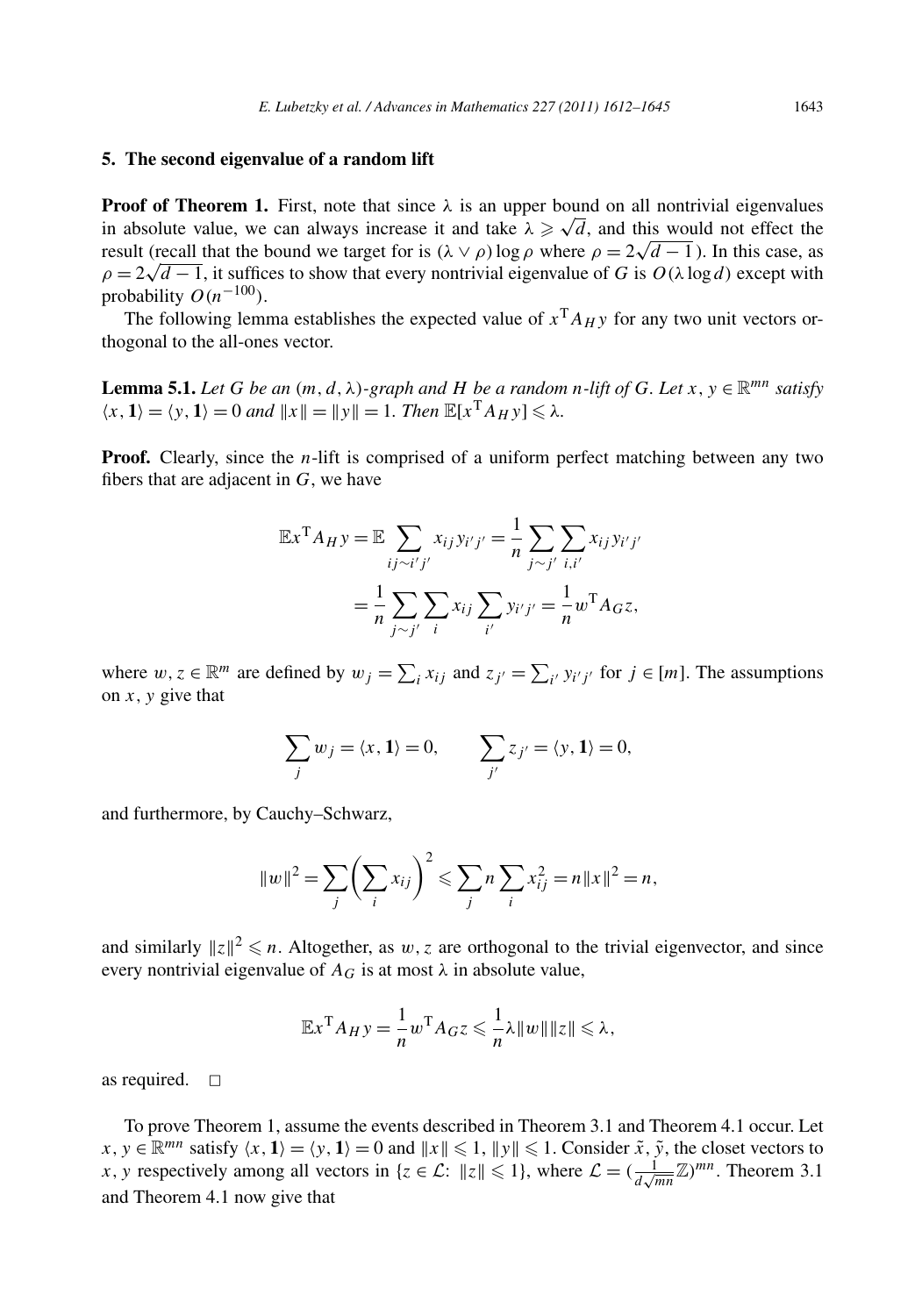$$
\left| R_h(\tilde{x}, \tilde{y}) - \mathbb{E}\big[R_h(\tilde{x}, \tilde{y})\big] \right| \leq 7000\lambda \log d,
$$
  

$$
\left| R_l(\tilde{x}, \tilde{y}) - \mathbb{E}\big[R_l(\tilde{x}, \tilde{y})\big] \right| \leq 250\lambda \log d,
$$

and since  $\tilde{x}^T A_H \tilde{v} = R_I(\tilde{x}, \tilde{v}) + R_h(\tilde{x}, \tilde{v})$  by definition, we get

$$
\begin{aligned} \left| \tilde{x}^{\mathrm{T}} A_H \tilde{y} \right| &\leq \left| \tilde{x}^{\mathrm{T}} A_H \tilde{y} - \mathbb{E} \big[ \tilde{x}^{\mathrm{T}} A_H \tilde{y} \big] \right| + \left| \mathbb{E} \big[ \tilde{x}^{\mathrm{T}} A_H \tilde{y} \big] \right| \\ &\leq \left| R_l(\tilde{x}, \tilde{y}) - \mathbb{E} \big[ R_l(\tilde{x}, \tilde{y}) \big] \right| + \left| R_h(\tilde{x}, \tilde{y}) - \mathbb{E} \big[ R_h(\tilde{x}, \tilde{y}) \big] \right| + \left| \mathbb{E} \big[ \tilde{x}^{\mathrm{T}} A_H \tilde{y} \big] \right| \\ &\leq \lambda + 7250 \lambda \log d. \end{aligned}
$$

Finally, by the definition of the lattice L, both  $x' = x - \tilde{x}$  and  $y' = y - \tilde{y}$  satisfy

$$
\|x'\|_{\infty} \leqslant \frac{1}{d\sqrt{mn}}, \qquad \|y'\|_{\infty} \leqslant \frac{1}{d\sqrt{mn}},
$$

and so  $||x'|| \leq 1/d$  and  $||y'|| \leq 1/d$ . Therefore, for instance,

$$
\left| x'^{\mathrm{T}} A_H \tilde{y} \right| \leqslant \left\| x' \right\| \left\| A_H \tilde{y} \right\| \leqslant \frac{1}{d} \cdot d = 1,
$$

and similarly  $|\tilde{x}^T A_H y'| \leq 1$  and  $|x'^T A_H y'| \leq 1/d$ . Combining these inequalities, it now follows that

$$
|x^{\mathrm{T}}A_Hy| \leq |x^{\mathrm{T}}A_H\tilde{y}| + |x'^{\mathrm{T}}A_H\tilde{y}| + |\tilde{x}^{\mathrm{T}}A_Hy'| + |x'^{\mathrm{T}}A_Hy'|
$$
  

$$
\leq |x^{\mathrm{T}}A_H\tilde{y}| + 3 < 7500\lambda \log d,
$$

completing the proof.

## **References**

- [1] N. Alon, Eigenvalues and expanders, Combinatorica 6 (2) (1986) 83–96.
- [2] N. Alon, V.D. Milman, *λ*1, isoperimetric inequalities for graphs, and superconcentrators, J. Combin. Theory Ser. B 38 (1) (1985) 73–88.
- [3] N. Alon, J.H. Spencer, The Probabilistic Method, 3rd edition, John Wiley & Sons Inc., Hoboken, NJ, 2008.
- [4] A. Amit, N. Linial, Random graph coverings. I. General theory and graph connectivity, Combinatorica 22 (1) (2002) 1–18.
- [5] A. Amit, N. Linial, Random lifts of graphs: edge expansion, Combin. Probab. Comput. 15 (3) (2006) 317–332.
- [6] Y. Bilu, N. Linial, Lifts, discrepancy and nearly optimal spectral gap, Combinatorica 26 (5) (2006) 495–519.
- [7] A. Broder, E. Shamir, On the second eigenvalue of random regular graphs, in: Proc. of the 28th Annual Symposium on the Foundations of Computer Science (FOCS 1987), pp. 286–294.
- [8] A. Broder, A.M. Frieze, S. Suen, E. Upfal, Optimal construction of edge-disjoint paths in random graphs, SIAM J. Comput. 28 (2) (1999) 541–573 (electronic).
- [9] J. Dodziuk, Difference equations, isoperimetric inequality and transience of certain random walks, Trans. Amer. Math. Soc. 284 (2) (1984) 787–794.
- [10] D.A. Freedman, On tail probabilities for martingales, Ann. Probab. 3 (1975) 100–118.
- [11] J. Friedman, Some geometric aspects of graphs and their eigenfunctions, Duke Math. J. 69 (3) (1993) 487–525.
- [12] J. Friedman, Relative expanders or weakly relatively Ramanujan graphs, Duke Math. J. 118 (1) (2003) 19–35.
- [13] J. Friedman, A proof of Alon's second eigenvalue conjecture and related problem, Mem. Amer. Math. Soc. 195 (910) (2008).